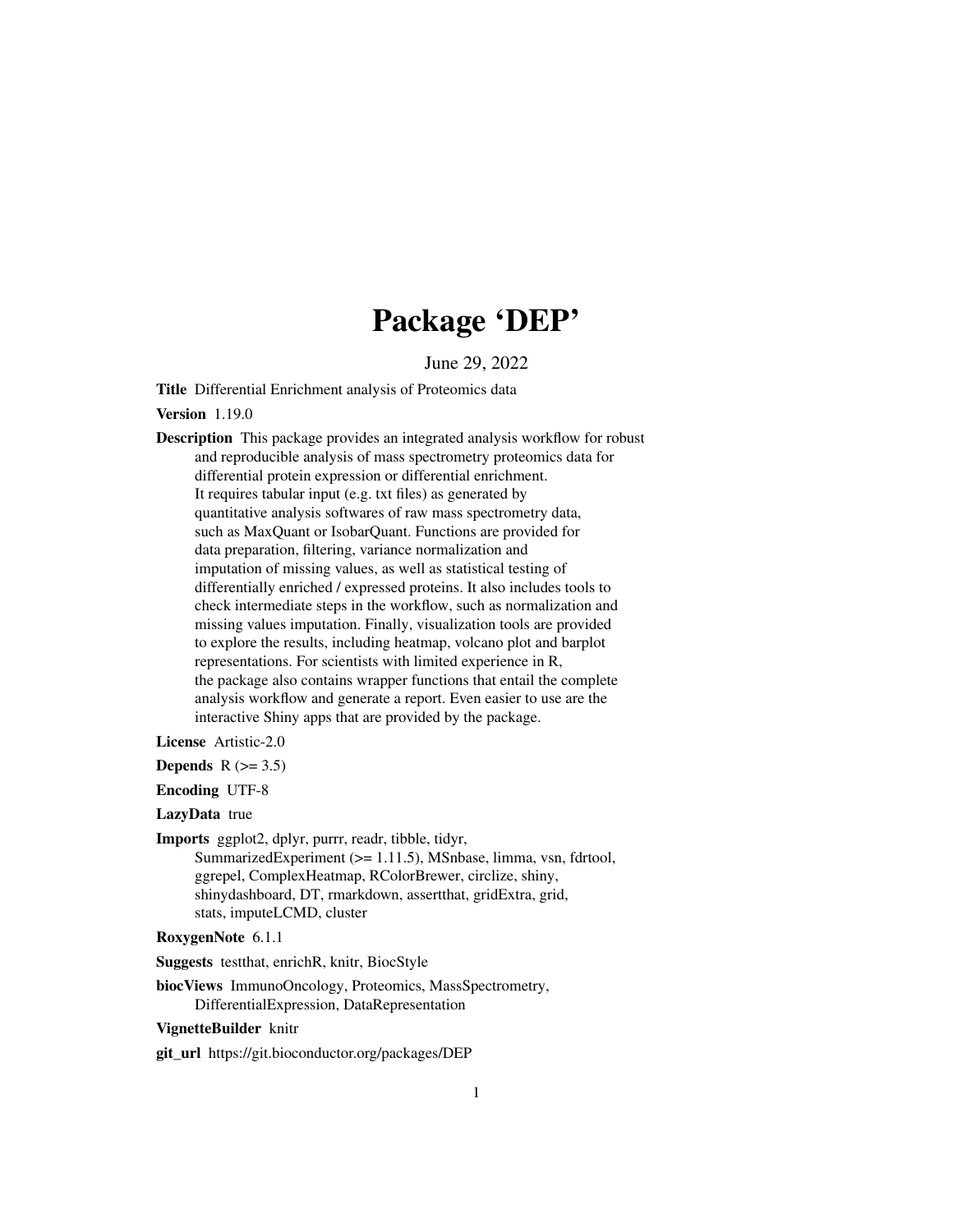git\_branch master git\_last\_commit e955502 git\_last\_commit\_date 2022-04-26

Date/Publication 2022-06-29

Author Arne Smits [cre, aut], Wolfgang Huber [aut]

Maintainer Arne Smits <smits.arne@gmail.com>

# R topics documented:

|                                                                                                                | $\overline{3}$  |
|----------------------------------------------------------------------------------------------------------------|-----------------|
|                                                                                                                | $\overline{4}$  |
|                                                                                                                | $\overline{5}$  |
|                                                                                                                | $\overline{7}$  |
|                                                                                                                | 8               |
|                                                                                                                | $\overline{Q}$  |
|                                                                                                                | 10              |
|                                                                                                                | 11              |
|                                                                                                                | -12             |
|                                                                                                                | $-13$           |
|                                                                                                                | $-13$           |
|                                                                                                                | $\overline{14}$ |
|                                                                                                                | -15             |
|                                                                                                                | $-16$           |
|                                                                                                                | 17              |
|                                                                                                                |                 |
|                                                                                                                | $-19$           |
|                                                                                                                | 20              |
|                                                                                                                | 21              |
|                                                                                                                | 22              |
|                                                                                                                | 23              |
|                                                                                                                |                 |
|                                                                                                                |                 |
|                                                                                                                |                 |
|                                                                                                                |                 |
|                                                                                                                |                 |
|                                                                                                                |                 |
| $plot\_coverage \ldots \ldots \ldots \ldots \ldots \ldots \ldots \ldots \ldots \ldots \ldots \ldots \ldots 30$ |                 |
|                                                                                                                |                 |
|                                                                                                                |                 |
|                                                                                                                |                 |
|                                                                                                                |                 |
|                                                                                                                |                 |
|                                                                                                                |                 |
|                                                                                                                |                 |
|                                                                                                                | 37              |

 $\sqrt{2}$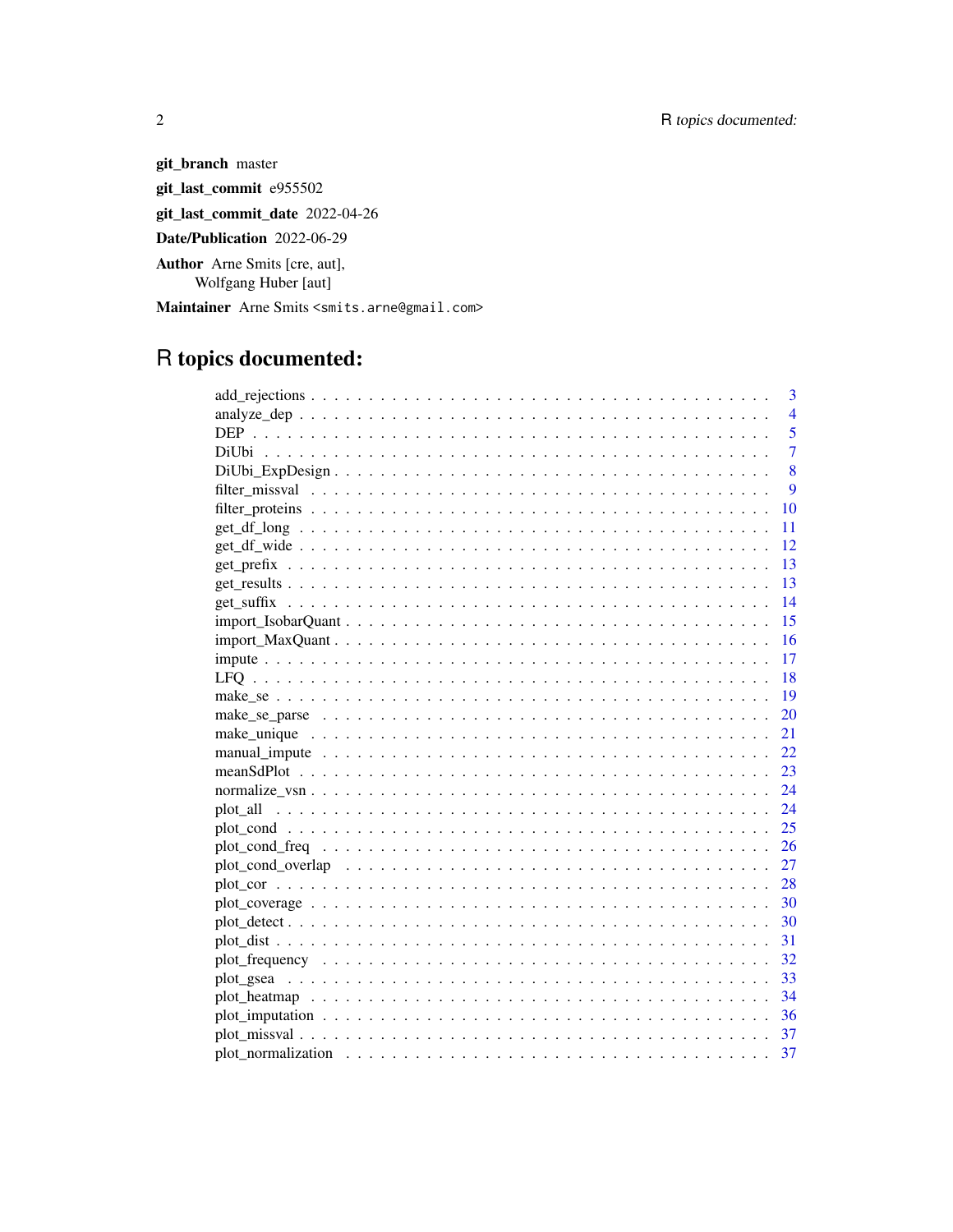<span id="page-2-0"></span>

#### **Index** [54](#page-53-0)

<span id="page-2-1"></span>add\_rejections *Mark significant proteins*

# Description

add\_rejections marks significant proteins based on defined cutoffs.

# Usage

 $add\_rejections(diff, alpha = 0.05, lfc = 1)$ 

# Arguments

| diff  | SummarizedExperiment, Proteomics dataset on which differential enrichment<br>analysis has been performed (output from $test\_diff()$ ). |
|-------|-----------------------------------------------------------------------------------------------------------------------------------------|
| alpha | Numeric $(1)$ , Sets the threshold for the adjusted P value.                                                                            |
| 1fc   | Numeric $(1)$ , Sets the threshold for the $log2$ fold change.                                                                          |

# Value

A SummarizedExperiment object annotated with logical columns indicating significant proteins.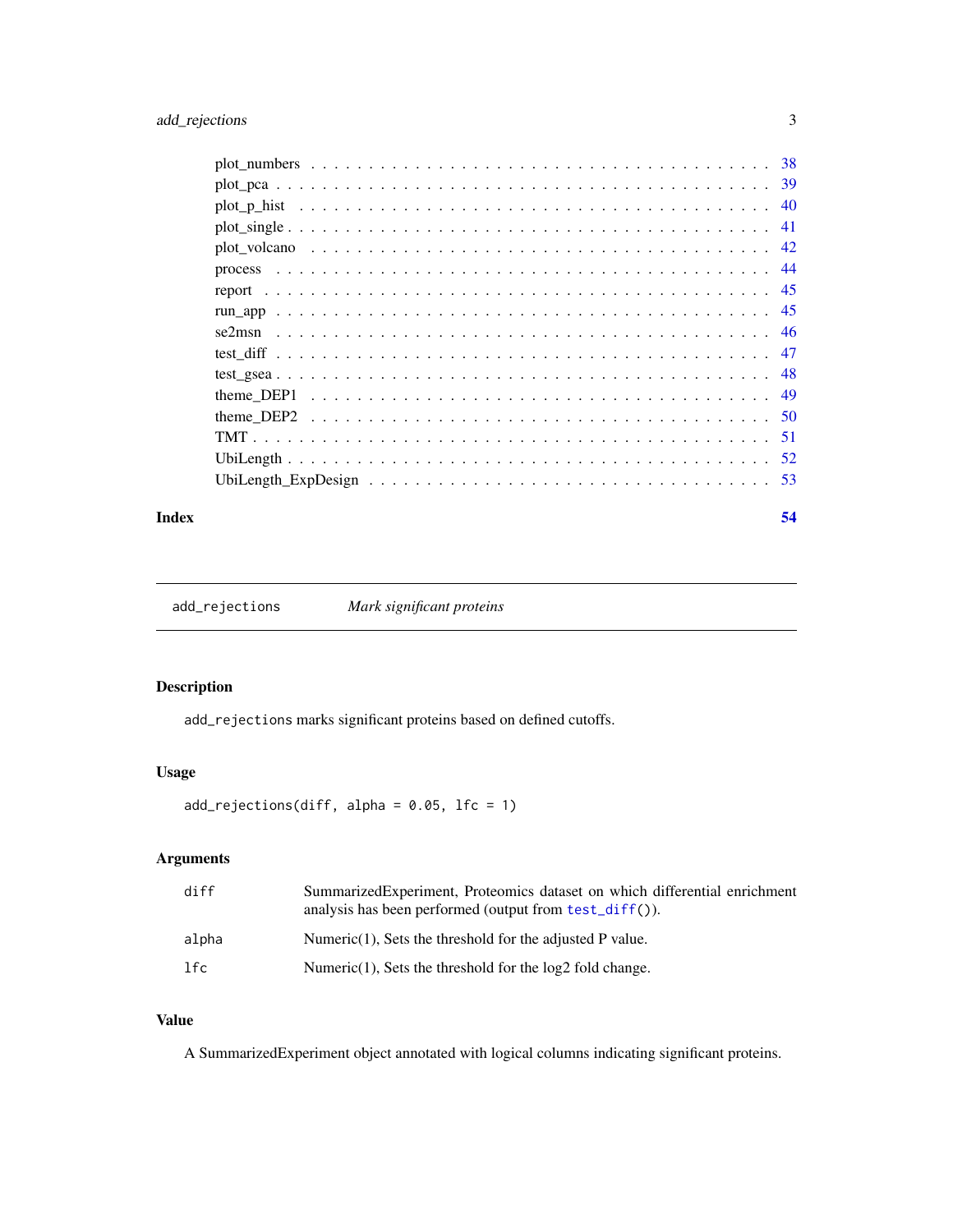# Examples

```
# Load example
data <- UbiLength
data <- data[data$Reverse != "+" & data$Potential.contaminant != "+",]
data_unique <- make_unique(data, "Gene.names", "Protein.IDs", delim = ";")
# Make SummarizedExperiment
columns <- grep("LFQ.", colnames(data_unique))
exp_design <- UbiLength_ExpDesign
se <- make_se(data_unique, columns, exp_design)
# Filter, normalize and impute missing values
filt <- filter_missval(se, thr = 0)
norm <- normalize_vsn(filt)
imputed \leq impute(norm, fun = "MinProb", q = 0.01)
# Test for differentially expressed proteins
diff <- test_diff(imputed, "control", "Ctrl")
dep \leq add_rejections(diff, alpha = 0.05, lfc = 1)
```
<span id="page-3-1"></span>

analyze\_dep *Differential expression analysis*

# Description

analyze\_dep tests for differential expression of proteins based on protein-wise linear models and empirical Bayes statistics using limma.

#### Usage

```
analyze_dep(se, type = c("all", "control", "manual"), control = NULL,
  alpha = 0.05, lfc = 1, test = NULL, design_formula = formula(\sim0 +
  condition))
```
# Arguments

| se      | Summarized Experiment, Proteomics data with unique names and identifiers an-<br>notated in 'name' and 'ID' columns. Additionally, the colData should contain<br>sample annotation including 'label', 'condition' and 'replicate' columns. The<br>appropriate columns and objects can be generated using make_se or make_se_parse. |
|---------|-----------------------------------------------------------------------------------------------------------------------------------------------------------------------------------------------------------------------------------------------------------------------------------------------------------------------------------|
| type    | "all", "control" or "manual", The type of contrasts that will be tested. This can<br>be all possible pairwise comparisons ("all"), limited to the comparisons versus<br>the control ("control"), or manually defined contrasts ("manual").                                                                                        |
| control | Character(1), The condition to which contrasts are generated (a control condi-<br>tion would be most appropriate).                                                                                                                                                                                                                |
| alpha   | Numeric $(1)$ , Sets the threshold for the adjusted P value.                                                                                                                                                                                                                                                                      |
| lfc     | Numeric $(1)$ , Sets the threshold for the $log2$ fold change.                                                                                                                                                                                                                                                                    |

<span id="page-3-0"></span>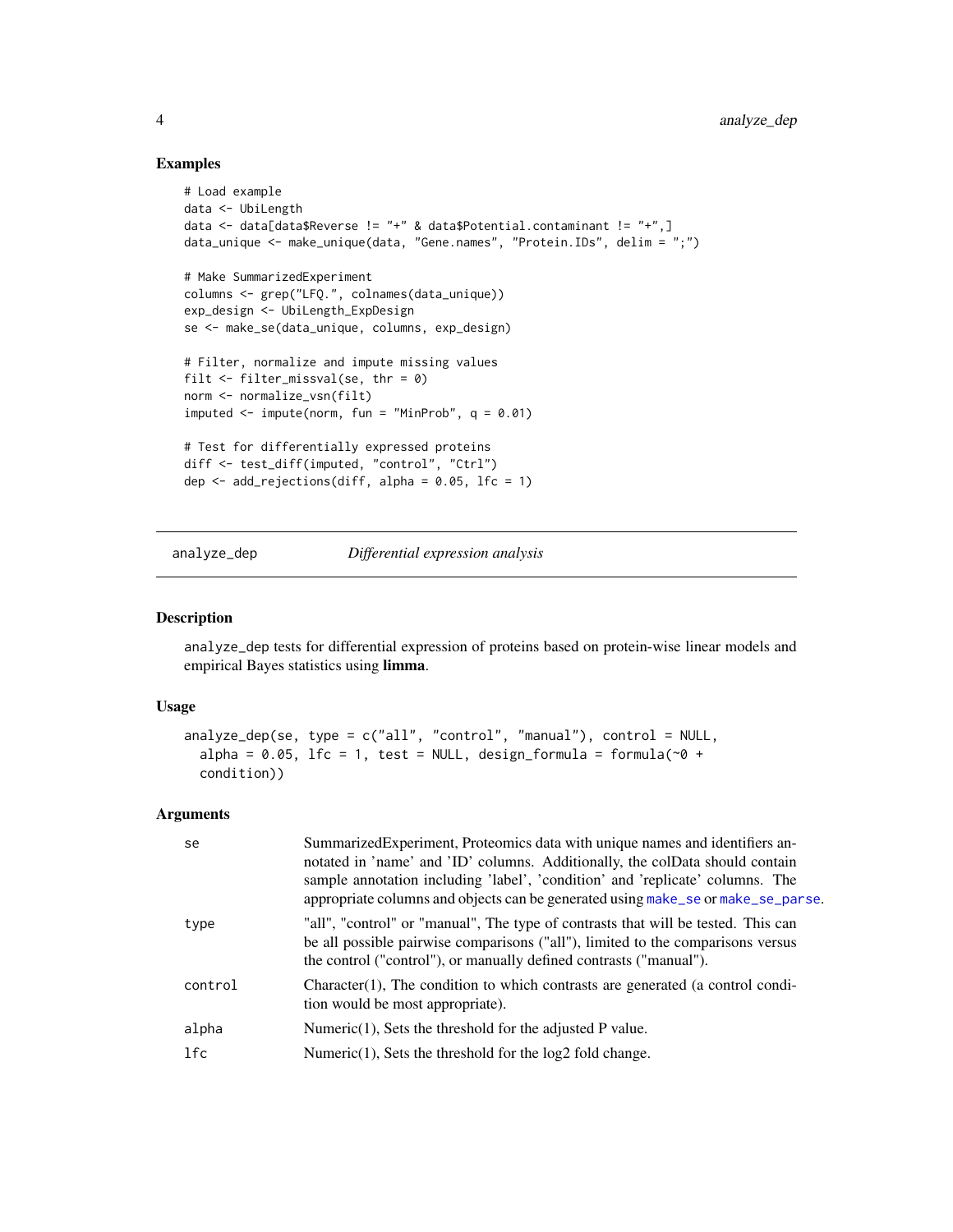<span id="page-4-0"></span>

| test | Character, The contrasts that will be tested if type = "manual". These should |
|------|-------------------------------------------------------------------------------|
|      | be formatted as "SampleA_vs_SampleB" or c("SampleA_vs_SampleC", "Sam-         |
|      | pleB vs SampleC").                                                            |
|      | design_formula Formula, Used to create the design matrix.                     |

Value

A SummarizedExperiment object containing FDR estimates of differential expression and logical columns indicating significant proteins.

#### Examples

```
# Load datasets
data <- UbiLength
exp_design <- UbiLength_ExpDesign
# Import and process data
se <- import_MaxQuant(data, exp_design)
processed <- process(se)
# Differential protein expression analysis
dep <- analyze_dep(processed, "control", "Ctrl")
dep <- analyze_dep(processed, "control", "Ctrl",
    alpha = 0.01, 1fc = log2(1.5)dep <- analyze_dep(processed, "manual", test = c("Ubi6_vs_Ubi4"))
```
<span id="page-4-1"></span>DEP *DEP: A package for Differential Enrichment analysis of Proteomics data.*

#### Description

This package provides an integrated analysis workflow for robust and reproducible analysis of mass spectrometry proteomics data for differential protein expression or differential enrichment. It requires tabular input (e.g. txt files) as generated by quantitative analysis softwares of raw mass spectrometry data, such as [MaxQuant](http://www.nature.com/nbt/journal/v26/n12/full/nbt.1511.html) or [IsobarQuant.](http://www.nature.com/nprot/journal/v10/n10/full/nprot.2015.101.html) Functions are provided for data preparation, filtering, variance normalization and imputation of missing values, as well as statistical testing of differentially enriched / expressed proteins. It also includes tools to check intermediate steps in the workflow, such as normalization and missing values imputation. Finally, visualization tools are provided to explore the results, including heatmap, volcano plot and barplot representations. For scientists with limited experience in R, the package also entails wrapper functions that entail the complete analysis workflow and generate a report. Even easier to use are the interactive Shiny apps that are provided by the package.

#### Shiny apps

• [run\\_app](#page-44-1): Shiny apps for interactive analysis.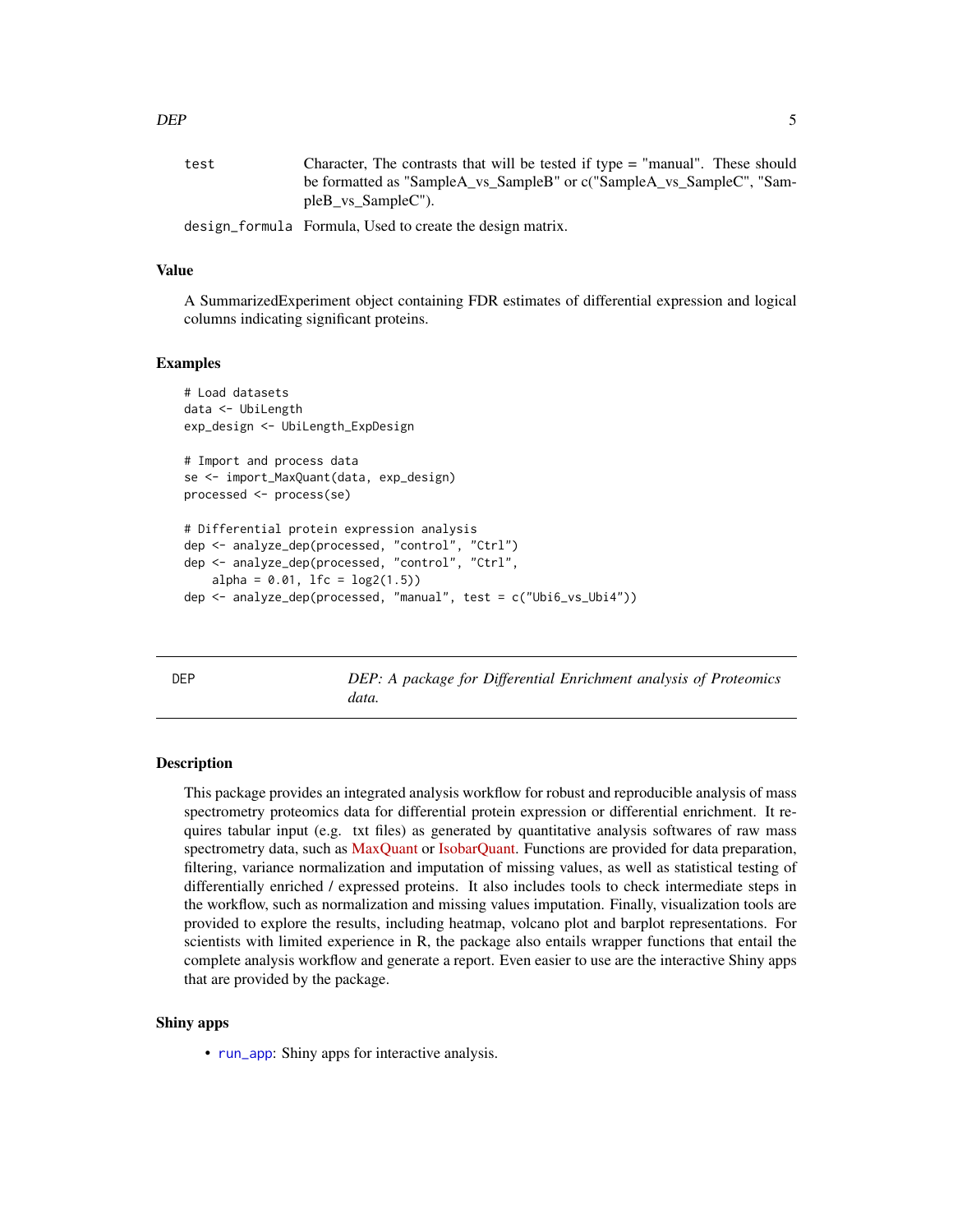# <span id="page-5-0"></span>Workflow functions

- [LFQ](#page-17-1): Label-free quantification (LFQ) workflow wrapper.
- [TMT](#page-50-1): Tandem-mass-tags (TMT) workflow wrapper.
- [report](#page-44-2): Create a rmarkdown report wrapper.

#### Wrapper functions

- [import\\_MaxQuant](#page-15-1): Import data from MaxQuant into a SummarizedExperiment object.
- [import\\_IsobarQuant](#page-14-1): Import data from IsobarQuant into a SummarizedExperiment object.
- [process](#page-43-1): Perform filtering, normalization and imputation on protein data.
- [analyze\\_dep](#page-3-1): Differential protein expression analysis.
- [plot\\_all](#page-23-1): Visualize the results in different types of plots.

# Main functions

- [make\\_unique](#page-20-1): Generate unique names.
- [make\\_se\\_parse](#page-19-1): Turn data.frame into SummarizedExperiment by parsing column names.
- [make\\_se](#page-18-1): Turn data.frame into SummarizedExperiment using an experimental design.
- [filter\\_proteins](#page-9-1): Filter proteins based on missing values.
- [normalize\\_vsn](#page-23-2): Normalize data using vsn.
- [impute](#page-16-1): Impute missing values.
- [test\\_diff](#page-46-1): Differential enrichment analysis.
- [add\\_rejections](#page-2-1): Mark significant proteins.
- [get\\_results](#page-12-1): Generate a results table.

# Visualization functions

- [plot\\_single](#page-40-1): Barplot for a protein of interest.
- [plot\\_volcano](#page-41-1): Volcano plot for a specified contrast.
- [plot\\_heatmap](#page-33-1): Heatmap of all significant proteins.
- [plot\\_normalization](#page-36-1): Boxplots to inspect normalization.
- [plot\\_detect](#page-29-1): Density and CumSum plots of proteins with and without missing values.
- [plot\\_imputation](#page-35-1): Density plots to inspect imputation.
- [plot\\_missval](#page-36-2): Heatmap to inspect missing values.
- [plot\\_numbers](#page-37-1): Barplot of proteins identified.
- [plot\\_frequency](#page-31-1): Barplot of protein identification overlap between conditions.
- [plot\\_coverage](#page-29-2): Barplot of the protein coverage in conditions.
- [plot\\_pca](#page-38-1): PCA plot of top variable proteins.
- [plot\\_cor](#page-27-1): Plot correlation matrix.
- [plot\\_cor](#page-27-1): Plot Gower's distance matrix.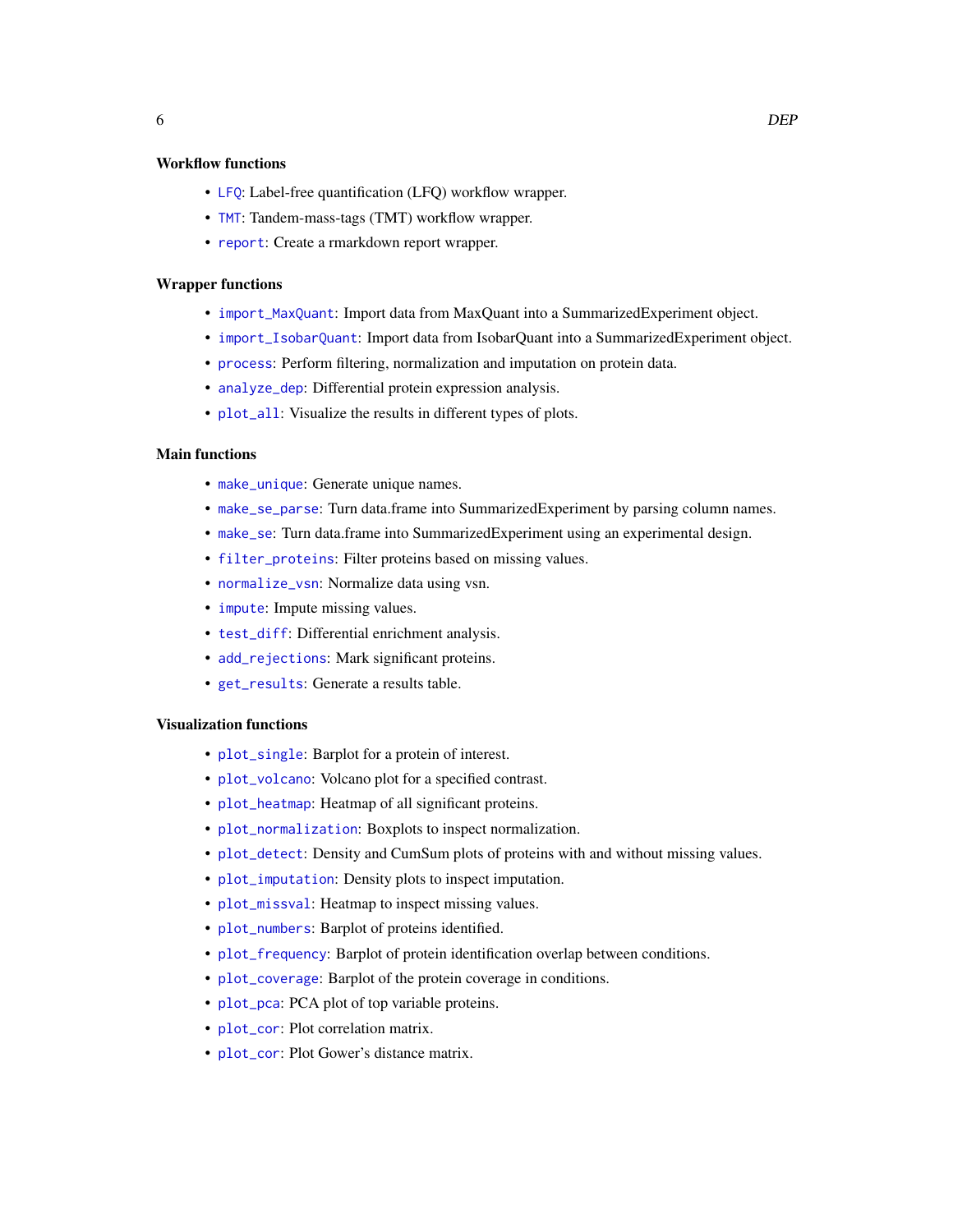- <span id="page-6-0"></span>• [plot\\_p\\_hist](#page-39-1): P value histogram.
- [plot\\_cond\\_freq](#page-25-1): Barplot of the number of significant conditions per protein.
- [plot\\_cond\\_overlap](#page-26-1): Barplot of the number of proteins for overlapping conditions.
- [plot\\_cond](#page-24-1): Barplot of the frequency of significant conditions per protein and the overlap in proteins between conditions.

#### Gene Set Enrichment Analysis functions

- [test\\_gsea](#page-47-1): Gene Set Enrichment Analysis using enrichR.
- [plot\\_gsea](#page-32-1): Barplot of enriched gene sets.

# Additional functions

- [get\\_df\\_wide](#page-11-1): Generate a wide data.frame from a SummarizedExperiment.
- [get\\_df\\_long](#page-10-1): Generate a long data.frame from a SummarizedExperiment.
- [se2msn](#page-45-1): SummarizedExperiment object to MSnSet object conversion.
- [filter\\_missval](#page-8-1): Filter on missing values.
- [manual\\_impute](#page-21-1): Imputation by random draws from a manually defined distribution.
- [get\\_prefix](#page-12-2): Obtain the longest common prefix.
- [get\\_suffix](#page-13-1): Obtain the longest common suffix.

# Example data

- [UbiLength](#page-51-1): Ubiquitin interactors of different linear ubiquitin lengths (UbIA-MS dataset) (Zhang, Smits, van Tilburg et al. Mol. Cell 2017).
- [UbiLength\\_ExpDesign](#page-52-1): Experimental design of the UbiLength dataset.
- [DiUbi](#page-6-1): Ubiquitin interactors for different diubiquitin-linkages (UbIA-MS dataset) (Zhang, Smits, van Tilburg et al. Mol. Cell 2017).
- [DiUbi\\_ExpDesign](#page-7-1): Experimental design of the DiUbi dataset.

<span id="page-6-1"></span>DiUbi *DiUbi - Ubiquitin interactors for different diubiquitin-linkages (UbIA-MS dataset)*

#### Description

The DiUbi dataset contains label free quantification (LFQ) and intensity-based absolute quantification (iBAQ) data for ubiquitin interactors of different diubiquitin-linkages, generated by Zhang et al 2017. The dataset contains the proteingroups output file from [MaxQuant.](http://www.maxquant.org)

#### Usage

DiUbi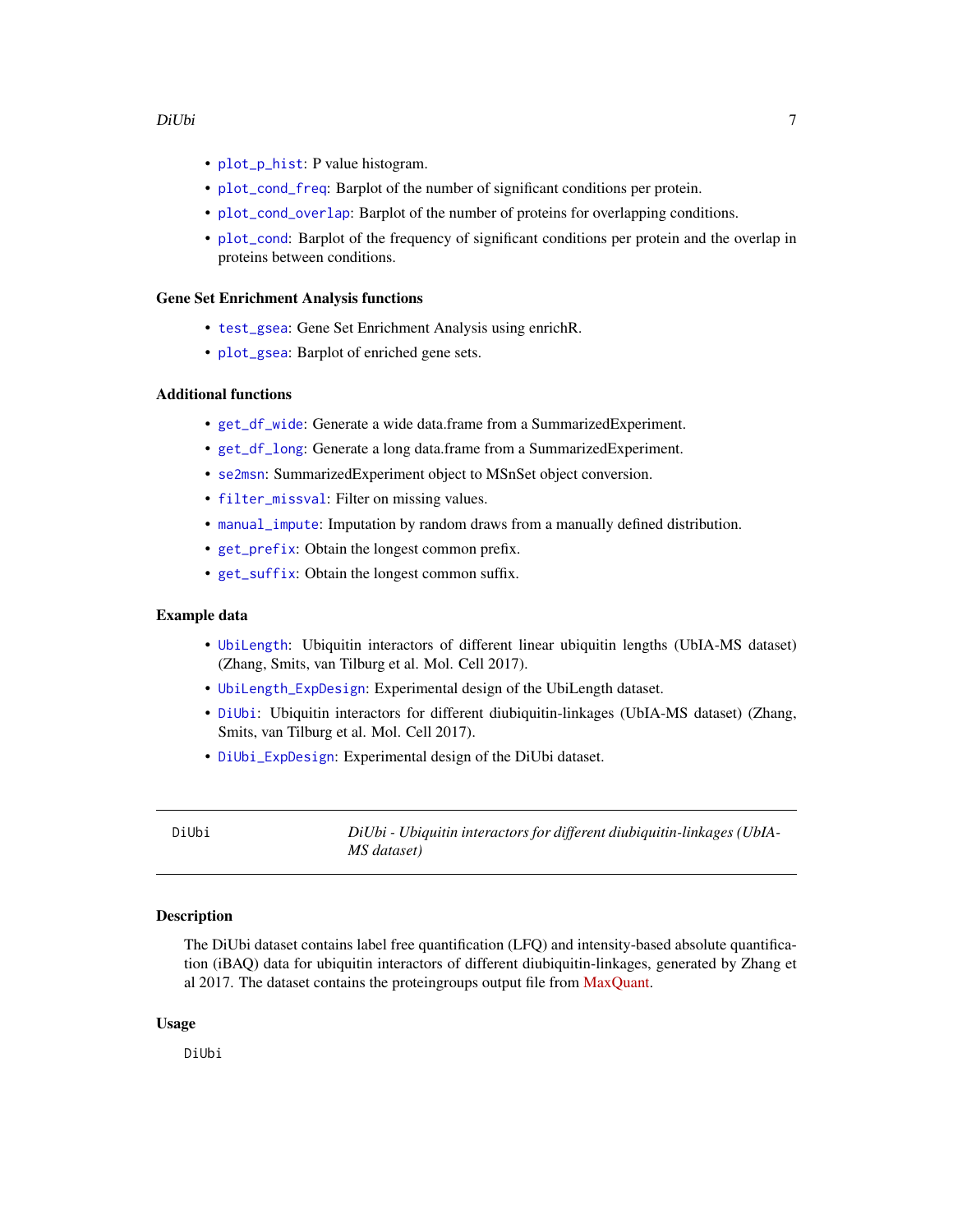# <span id="page-7-0"></span>Format

A data.frame with 4071 observations and 102 variables:

Protein.IDs Uniprot IDs

Majority.protein.IDs Uniprot IDs of major protein(s) in the protein group

Protein.names Full protein names

Gene.names Gene name

Fasta.headers Header as present in the Uniprot fasta file

Peptides Number of peptides identified for this protein group

Razor...unique.peptides Number of peptides used for the quantification of this protein group

Unique.peptides Number of peptides identified which are unique for this protein group

Intensity columns (30) Raw mass spectrometry intensity, A.U.

iBAQ columns (30) iBAQ normalized mass spectrometry intensity, A.U.

LFQ.intensity columns (30) LFQ normalized mass spectrometry intensity, A.U.

**Only.identified.by.site** The protein is only identified by a modification site if marked  $('+')$ 

**Reverse** The protein is identified in the decoy database if marked  $(4)$ 

**Potential.contaminant** The protein is a known contaminant if marked  $(4)$ 

id The protein group ID

# Value

A data.frame.

# Source

Zhang, Smits, van Tilburg, et al (2017). An interaction landscape of ubiquitin signaling. Molecular Cell 65(5): 941-955. [doi: 10.1016/j.molcel.2017.01.004.](http://www.cell.com/molecular-cell/fulltext/S1097-2765(17)30004-7)

<span id="page-7-1"></span>DiUbi\_ExpDesign *Experimental design of the DiUbi dataset*

# Description

The DiUbi\_ExpDesign object annotates 30 different samples of the DiUbi dataset in 10 conditions and 3 replicates.

#### Usage

DiUbi\_ExpDesign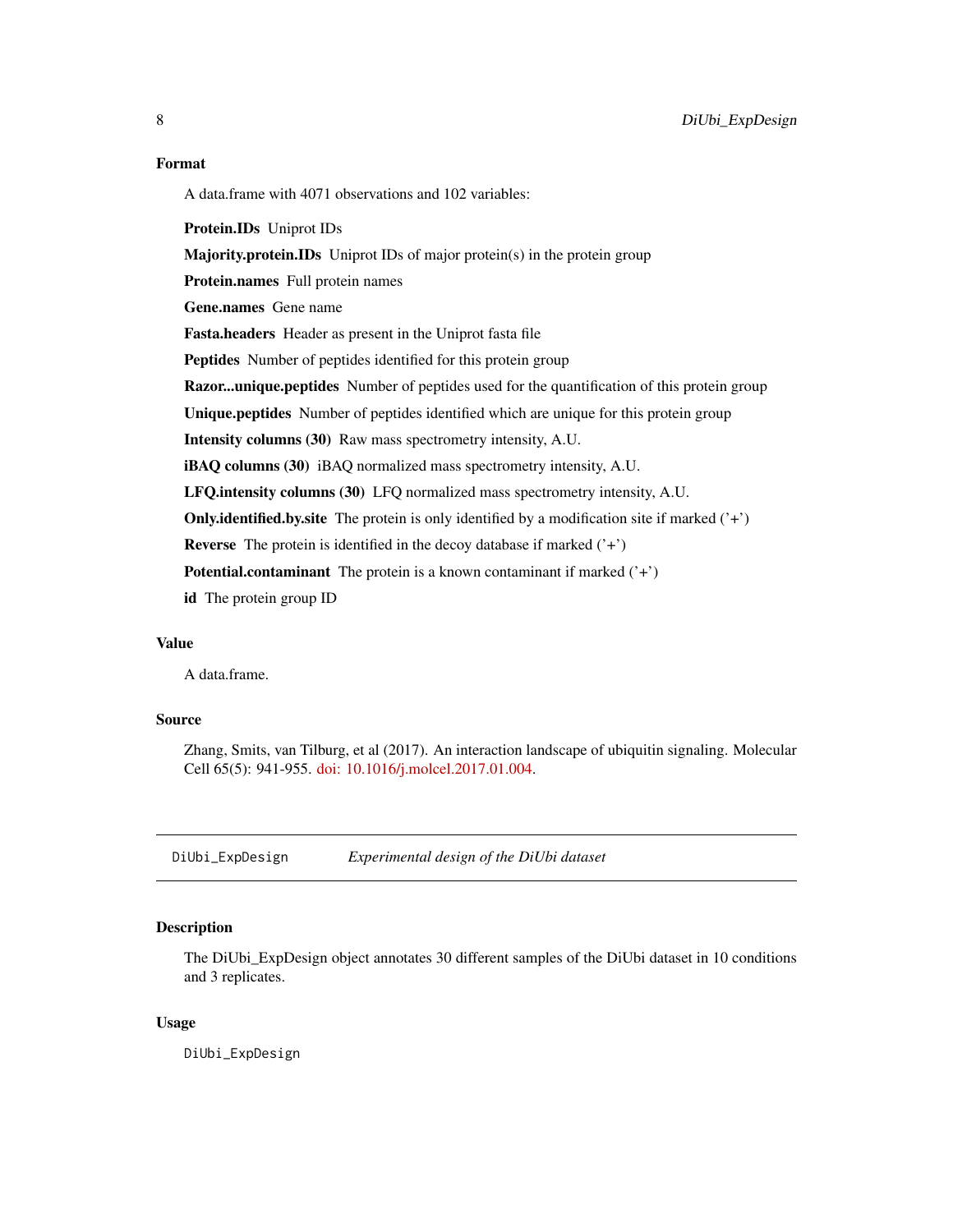# <span id="page-8-0"></span>filter\_missval 9

# Format

A data.frame with 30 observations and 3 variables:

label Label names

condition Experimental conditions

replicate Replicate number

#### Value

A data.frame.

# Source

Zhang, Smits, van Tilburg, et al (2017). An interaction landscape of ubiquitin signaling. Molecular Cell 65(5): 941-955. [doi: 10.1016/j.molcel.2017.01.004.](http://www.cell.com/molecular-cell/fulltext/S1097-2765(17)30004-7)

<span id="page-8-1"></span>filter\_missval *Filter on missing values*

# Description

filter\_missval filters a proteomics dataset based on missing values. The dataset is filtered for proteins that have a maximum of 'thr' missing values in at least one condition.

#### Usage

filter\_missval(se, thr =  $0$ )

#### **Arguments**

| -se | Summarized Experiment, Proteomics data (output from make_se() or make_se_parse()).                    |
|-----|-------------------------------------------------------------------------------------------------------|
| thr | Integer(1), Sets the threshold for the allowed number of missing values in at<br>least one condition. |

# Value

A filtered SummarizedExperiment object.

```
# Load example
data <- UbiLength
data <- data[data$Reverse != "+" & data$Potential.contaminant != "+",]
data_unique <- make_unique(data, "Gene.names", "Protein.IDs", delim = ";")
# Make SummarizedExperiment
columns <- grep("LFQ.", colnames(data_unique))
exp_design <- UbiLength_ExpDesign
```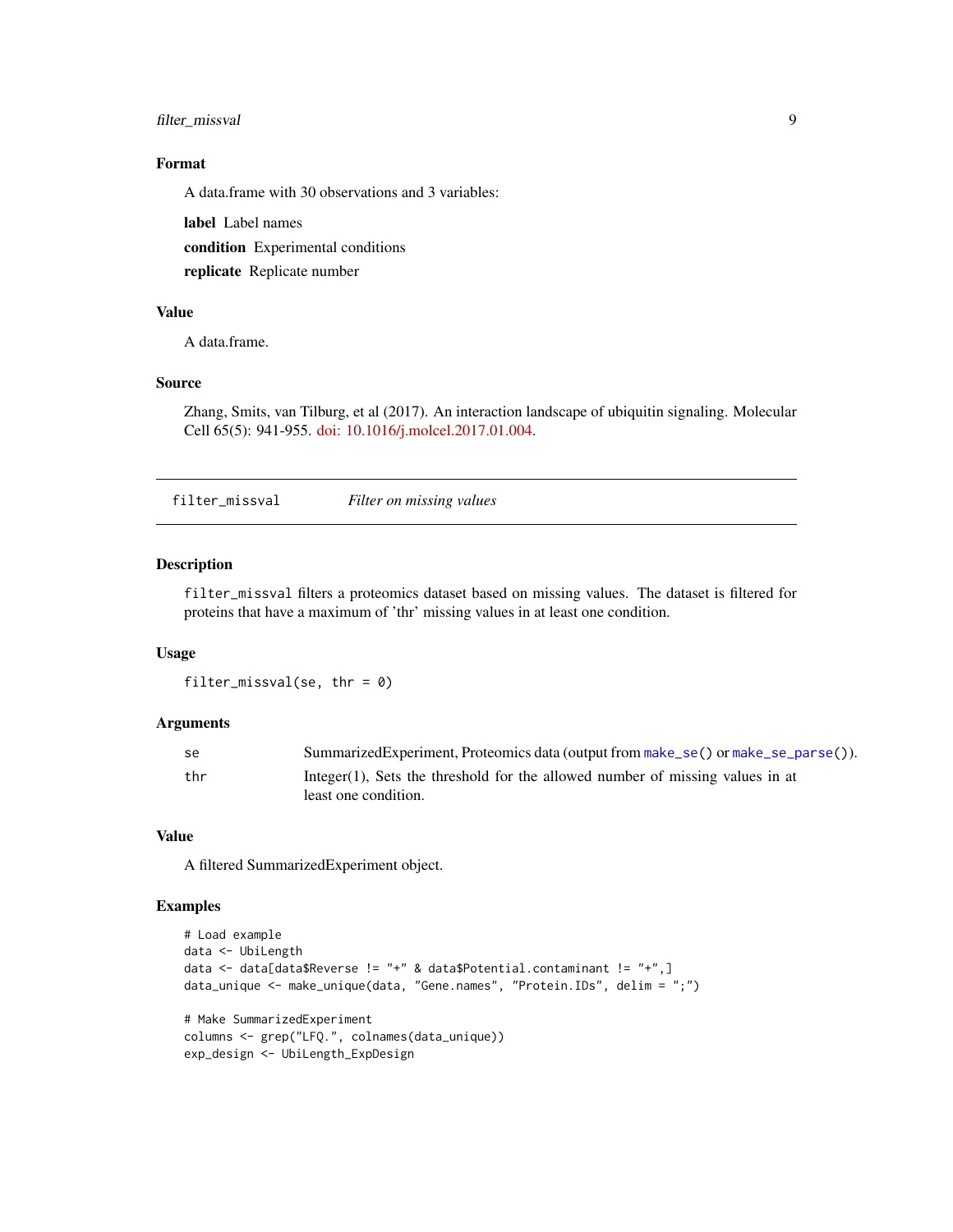```
se <- make_se(data_unique, columns, exp_design)
# Filter
stringent_filter <- filter_missval(se, thr = 0)
less_stringent_filter <- filter_missval(se, thr = 1)
```
<span id="page-9-1"></span>filter\_proteins *Filter proteins based on missing values*

#### Description

filter\_proteins filters a proteomic dataset based on missing values. Different types of filtering can be applied, which range from only keeping proteins without missing values to keeping proteins with a certain percent valid values in all samples or keeping proteins that are complete in at least one condition.

#### Usage

```
filter_proteins(se, type = c("complete", "condition", "fraction"),
  thr = NULL, min = NULL)
```
#### Arguments

| se   | SummarizedExperiment, Proteomics data (output from make_se() or make_se_parse()).                                                                                                                                                                                                                                                                                |
|------|------------------------------------------------------------------------------------------------------------------------------------------------------------------------------------------------------------------------------------------------------------------------------------------------------------------------------------------------------------------|
| type | "complete", "condition" or "fraction", Sets the type of filtering applied. "com-<br>plete" will only keep proteins with valid values in all samples. "condition" will<br>keep proteins that have a maximum of 'thr' missing values in at least one condi-<br>tion. "fraction" will keep proteins that have a certain fraction of valid values in<br>all samples. |
| thr  | Integer(1), Sets the threshold for the allowed number of missing values in at<br>least one condition if type $=$ "condition".                                                                                                                                                                                                                                    |
| min  | Numeric $(1)$ , Sets the threshold for the minimum fraction of valid values allowed<br>for any protein if type $=$ "fraction".                                                                                                                                                                                                                                   |

#### Value

A filtered SummarizedExperiment object.

```
# Load example
data <- UbiLength
data <- data[data$Reverse != "+" & data$Potential.contaminant != "+",]
data_unique <- make_unique(data, "Gene.names", "Protein.IDs", delim = ";")
# Make SummarizedExperiment
columns <- grep("LFQ.", colnames(data_unique))
exp_design <- UbiLength_ExpDesign
```
<span id="page-9-0"></span>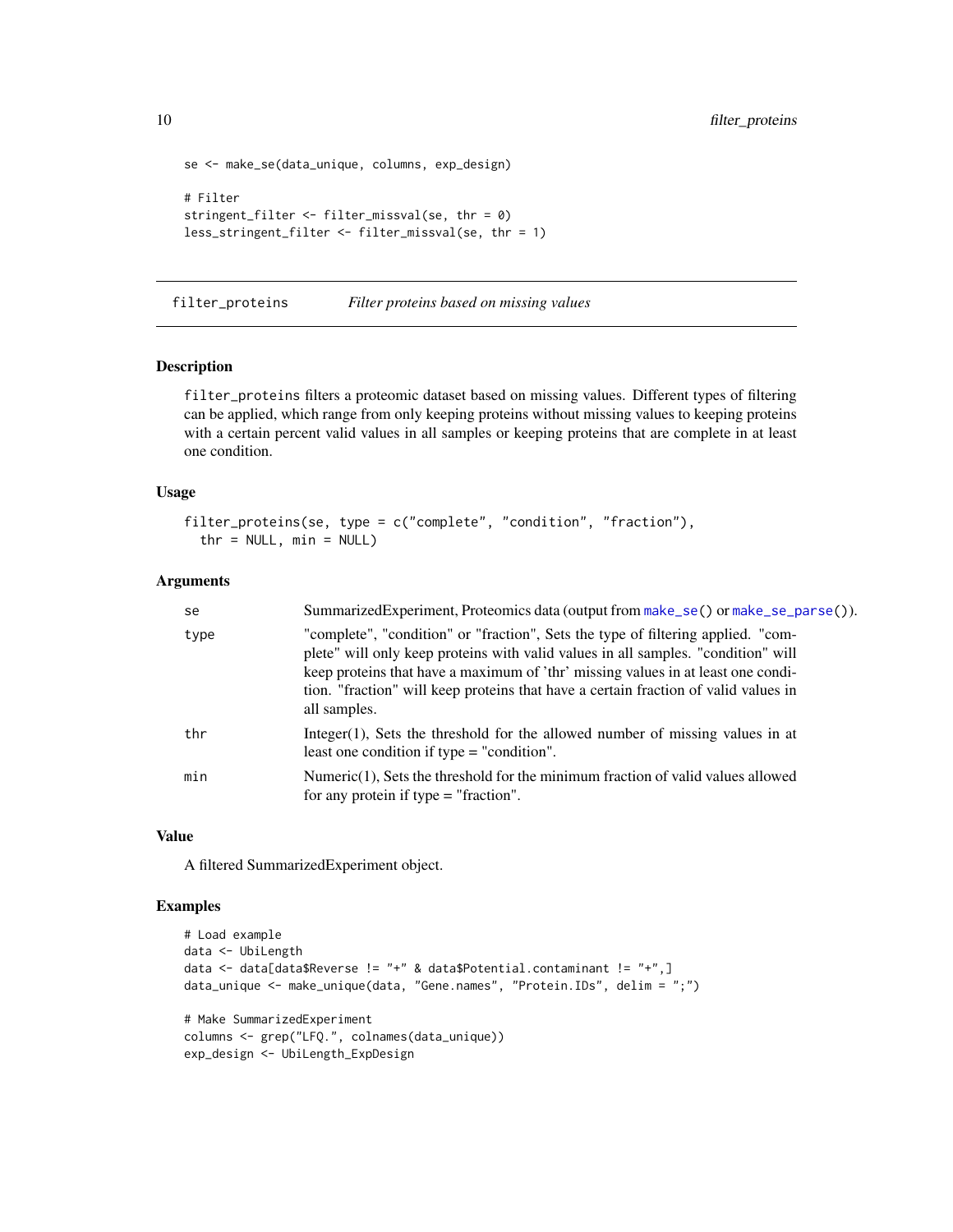```
se <- make_se(data_unique, columns, exp_design)
# Filter
stringent_filter <- filter_proteins(se, type = "complete")
less_stringent_filter <- filter_proteins(se, type = "condition", thr = 0)
```

```
get_df_long Generate a long data.frame from a SummarizedExperiment
```
get\_df\_long generate a wide data.frame from a SummarizedExperiment.

#### Usage

get\_df\_long(se)

#### Arguments

se SummarizedExperiment, Proteomics data (output from [make\\_se\(](#page-18-1)) or [make\\_se\\_parse\(](#page-19-1))).

#### Value

A data.frame object containing all data in a wide format, where each row represents a single measurement.

```
# Load example
data <- UbiLength
data <- data[data$Reverse != "+" & data$Potential.contaminant != "+",]
data_unique <- make_unique(data, "Gene.names", "Protein.IDs", delim = ";")
# Make SummarizedExperiment
columns <- grep("LFQ.", colnames(data_unique))
exp_design <- UbiLength_ExpDesign
se <- make_se(data_unique, columns, exp_design)
# Filter, normalize and impute missing values
filt \le filter_missval(se, thr = 0)
norm <- normalize_vsn(filt)
imputed \leq impute(norm, fun = "MinProb", q = 0.01)
# Test for differentially expressed proteins
diff <- test_diff(imputed, "control", "Ctrl")
dep \leq add_rejections(diff, alpha = 0.05, lfc = 1)
# Get a long data.frame
long <- get_df_long(dep)
colnames(long)
```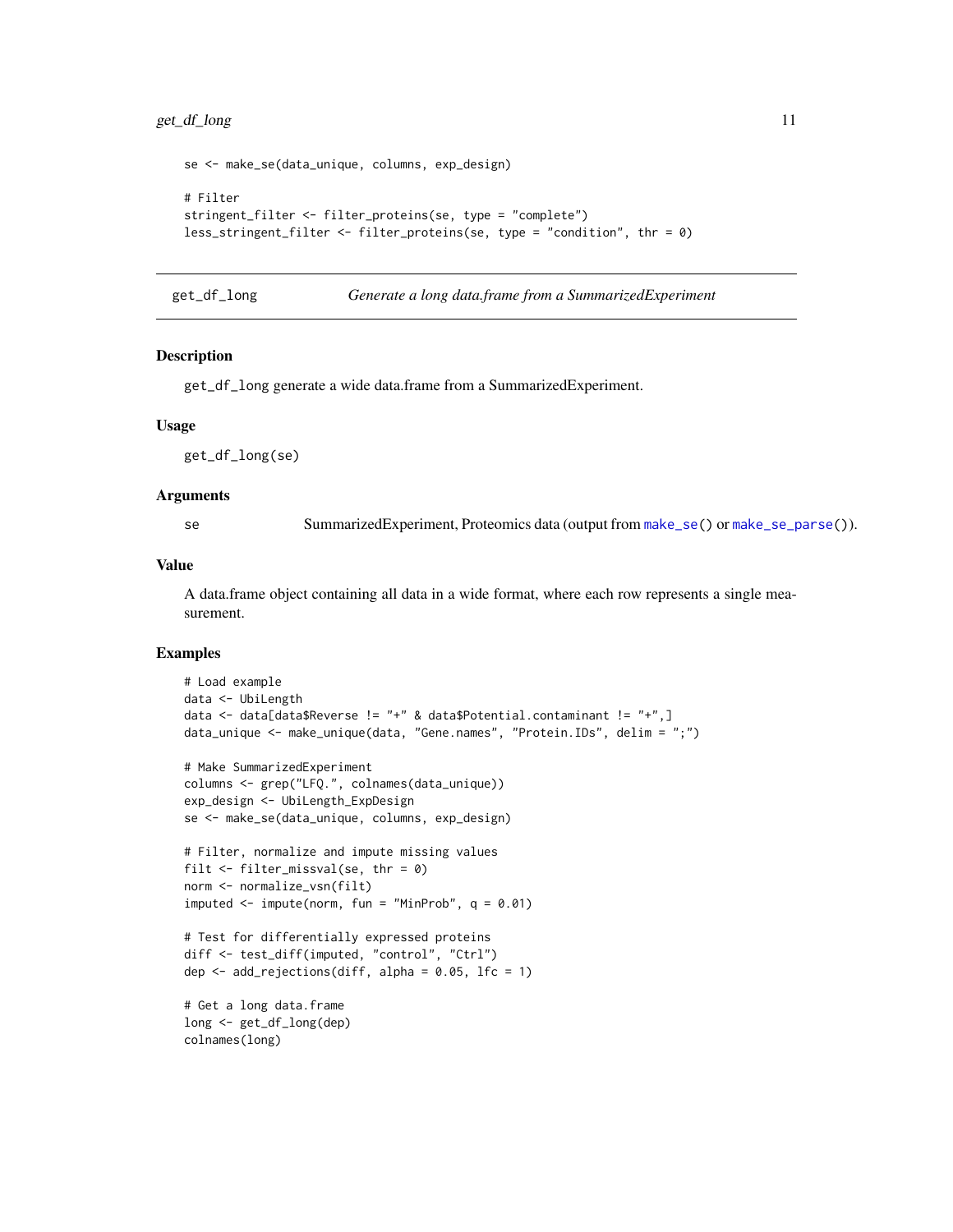<span id="page-11-1"></span><span id="page-11-0"></span>

get\_df\_wide generate a wide data.frame from a SummarizedExperiment.

#### Usage

get\_df\_wide(se)

# Arguments

se SummarizedExperiment, Proteomics data (output from [make\\_se\(](#page-18-1)) or [make\\_se\\_parse\(](#page-19-1))).

#### Value

A data.frame object containing all data in a wide format, where each row represents a protein.

```
# Load example
data <- UbiLength
data <- data[data$Reverse != "+" & data$Potential.contaminant != "+",]
data_unique <- make_unique(data, "Gene.names", "Protein.IDs", delim = ";")
# Make SummarizedExperiment
columns <- grep("LFQ.", colnames(data_unique))
exp_design <- UbiLength_ExpDesign
se <- make_se(data_unique, columns, exp_design)
# Filter, normalize and impute missing values
filt \le filter_missval(se, thr = 0)
norm <- normalize_vsn(filt)
imputed \leq impute(norm, fun = "MinProb", q = 0.01)
# Test for differentially expressed proteins
diff <- test_diff(imputed, "control", "Ctrl")
dep \le add_rejections(diff, alpha = 0.05, lfc = 1)
# Get a wide data.frame
wide <- get_df_wide(dep)
colnames(wide)
```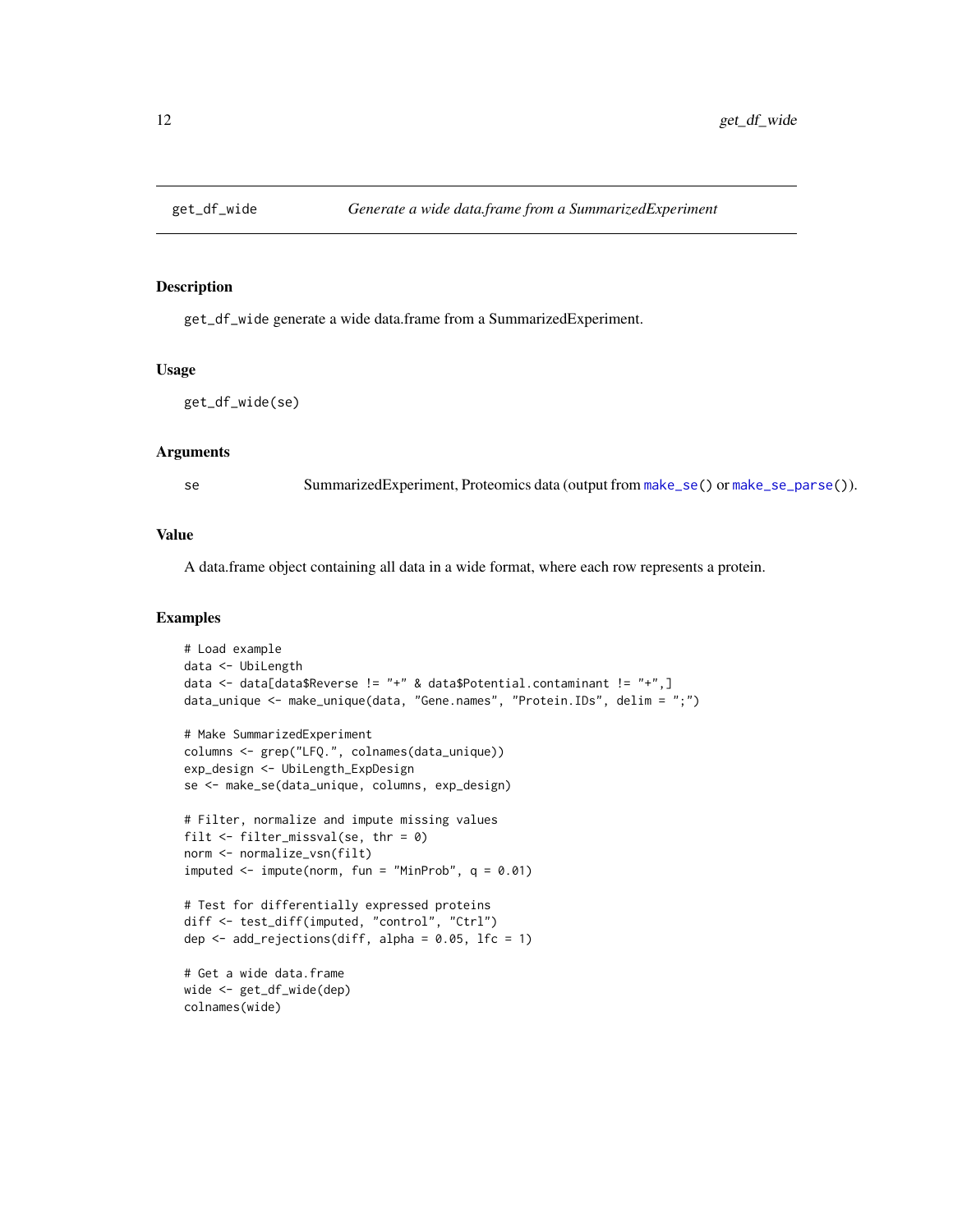<span id="page-12-2"></span><span id="page-12-0"></span>

get\_prefix returns the longest common prefix of the supplied words.

#### Usage

get\_prefix(words)

#### Arguments

words Character vector, A list of words.

# Value

A character vector containing the prefix.

# Examples

```
# Load example
data <- UbiLength
columns <- grep("LFQ.", colnames(data))
```
# Get prefix names <- colnames(data[, columns]) get\_prefix(names)

<span id="page-12-1"></span>get\_results *Generate a results table*

# Description

get\_results generates a results table from a proteomics dataset on which differential enrichment analysis was performed.

# Usage

```
get_results(dep)
```
#### Arguments

dep SummarizedExperiment, Data object for which differentially enriched proteins are annotated (output from [test\\_diff\(](#page-46-1)) and [add\\_rejections\(](#page-2-1))).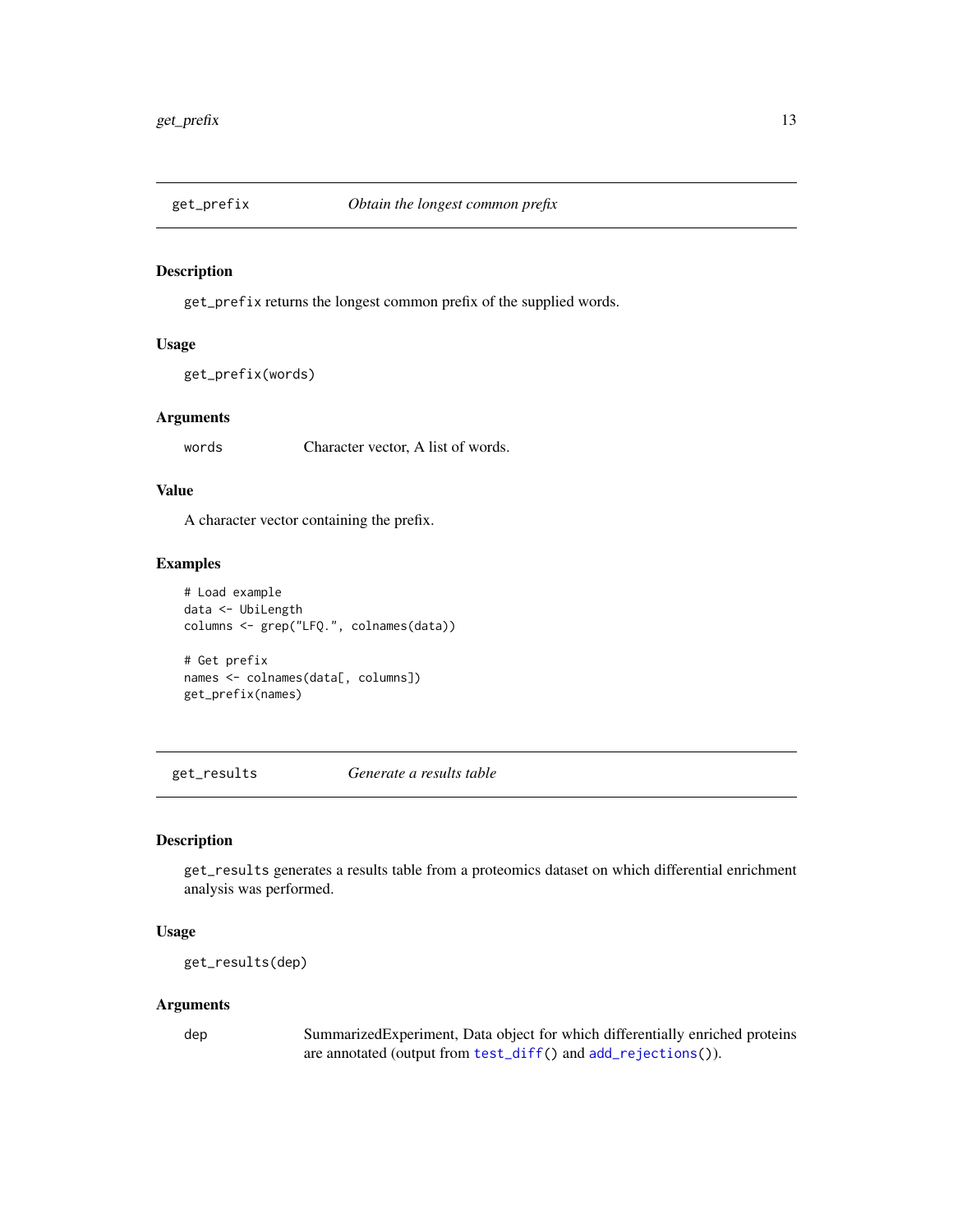# <span id="page-13-0"></span>Value

A data.frame object containing all results variables from the performed analysis.

#### Examples

```
# Load example
data <- UbiLength
data <- data[data$Reverse != "+" & data$Potential.contaminant != "+",]
data_unique <- make_unique(data, "Gene.names", "Protein.IDs", delim = ";")
# Make SummarizedExperiment
columns <- grep("LFQ.", colnames(data_unique))
exp_design <- UbiLength_ExpDesign
se <- make_se(data_unique, columns, exp_design)
# Filter, normalize and impute missing values
filt \le filter_missval(se, thr = 0)
norm <- normalize_vsn(filt)
imputed \leq impute(norm, fun = "MinProb", q = 0.01)
# Test for differentially expressed proteins
diff <- test_diff(imputed, "control", "Ctrl")
dep <- add_rejections(diff, alpha = 0.05, lfc = 1)
# Get results
results <- get_results(dep)
colnames(results)
significant_proteins <- results[results$significant,]
nrow(significant_proteins)
head(significant_proteins)
```
<span id="page-13-1"></span>get\_suffix *Obtain the longest common suffix*

#### Description

get\_suffix returns the longest common suffix of the supplied words.

#### Usage

get\_suffix(words)

# Arguments

words Character vector, A list of words.

#### Value

A character vector containing the suffix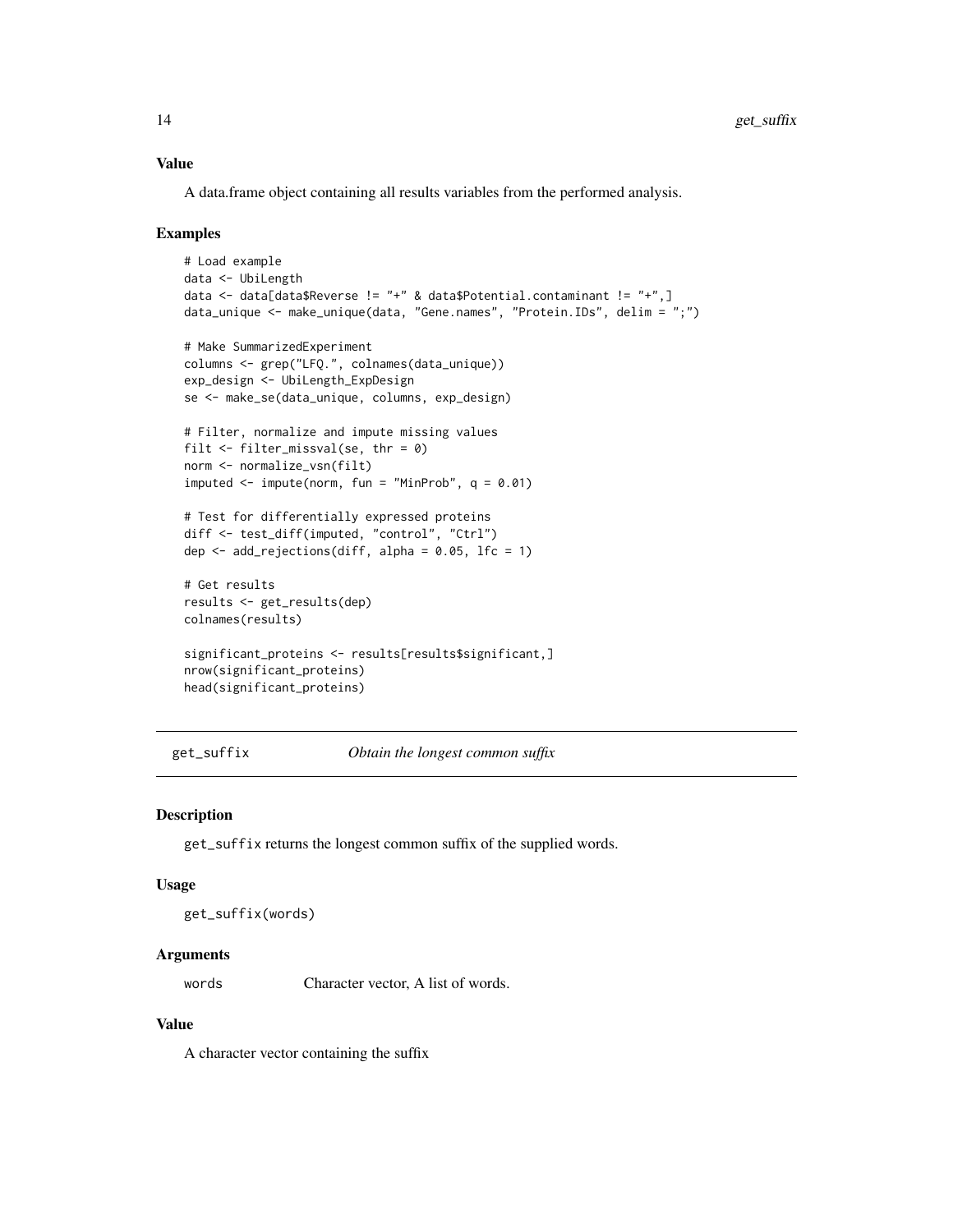# <span id="page-14-0"></span>import\_IsobarQuant 15

# Examples

```
# Get suffix
names <- c("xyz_rep", "abc_rep")
get_suffix(names)
```
<span id="page-14-1"></span>import\_IsobarQuant *Import from IsobarQuant*

# Description

import\_IsobarQuant imports a protein table from IsobarQuant and converts it into a Summarized-Experiment object.

#### Usage

```
import_IsobarQuant(proteins, expdesign, intensities = "signal_sum",
 names = "gene_name", ids = "protein_id", delim = "[|]")
```
#### Arguments

| proteins    | Data.frame, Protein table for which unique names will be created.                                                                                       |
|-------------|---------------------------------------------------------------------------------------------------------------------------------------------------------|
| expdesign   | Data.frame, Experimental design with 'label', 'condition' and 'replicate' infor-<br>mation. See UbiLength_ExpDesign for an example experimental design. |
| intensities | $Character(1)$ , Prefix of the columns containing sample intensities.                                                                                   |
| names       | $Character(1)$ , Name of the column containing feature names.                                                                                           |
| ids         | $Character(1)$ , Name of the column containing feature IDs.                                                                                             |
| delim       | Character $(1)$ , Sets the delimiter separating the feature names within on protein<br>group.                                                           |

# Value

A SummarizedExperiment object with log2-transformed values and "name" and "ID" columns containing unique names and identifiers.

#### Examples

```
## Not run:
# Load data
isobarquant_table <- read.csv("testfile.txt", header = TRUE,
                              stringsAsFactors = FALSE, sep = "\t")
exp_design <- read.csv("test_experimental_design.txt", header = TRUE,
                              stringsAsFactors = FALSE, sep = "\t")
# Import data
se <- import_IsobarQuant(isabarquant_table, exp_design)
```
## End(Not run)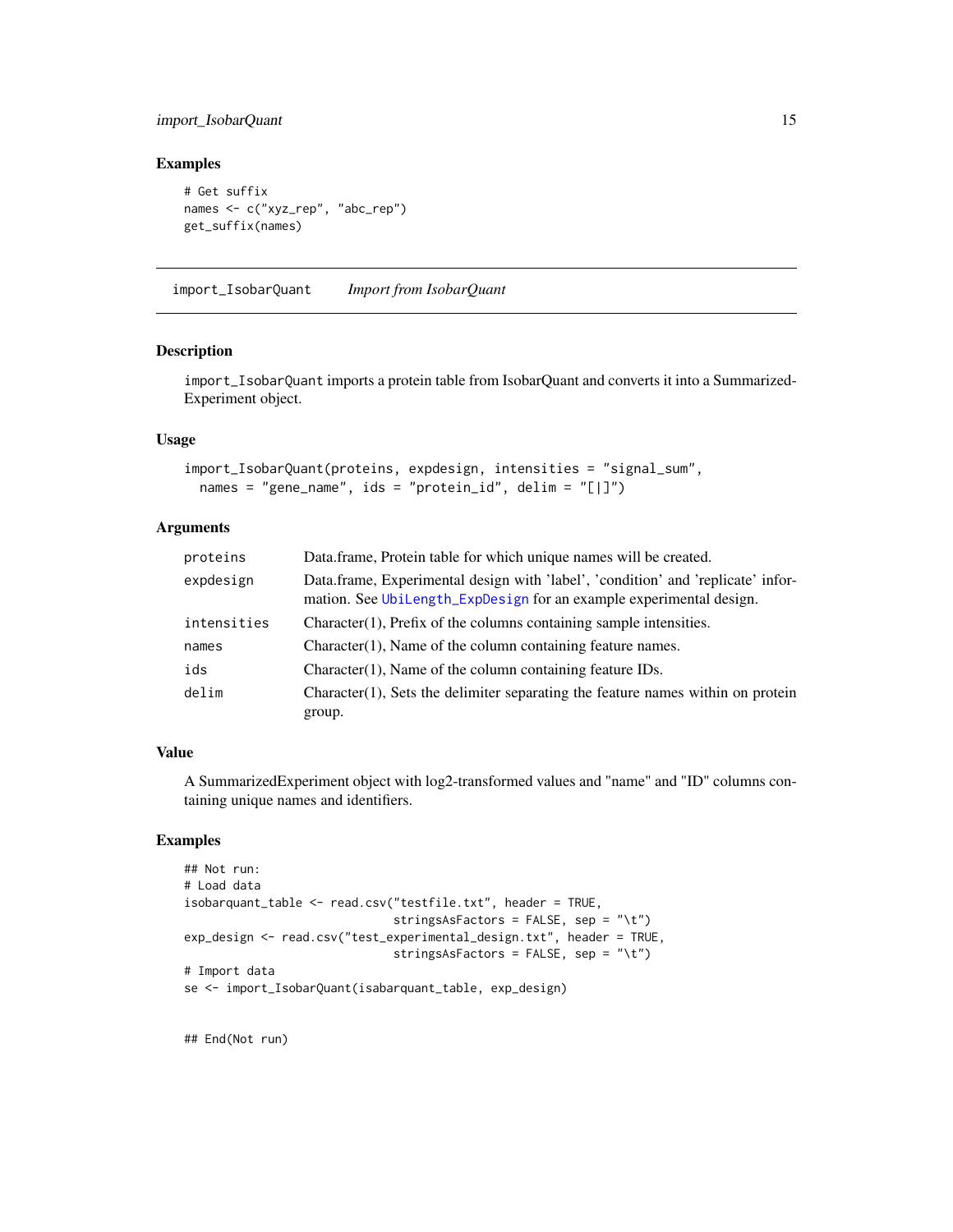<span id="page-15-1"></span><span id="page-15-0"></span>import\_MaxQuant *Import from MaxQuant*

# Description

import\_MaxQuant imports a protein table from MaxQuant and converts it into a SummarizedExperiment object.

# Usage

```
import_MaxQuant(proteins, expdesign, filter = c("Reverse",
  "Potential.contaminant"), intensities = "LFQ", names = "Gene.names",
 ids = "Protein.IDs", delim = ";")
```
# Arguments

| proteins    | Data.frame, Protein table originating from MaxQuant.                                                                                                    |
|-------------|---------------------------------------------------------------------------------------------------------------------------------------------------------|
| expdesign   | Data.frame, Experimental design with 'label', 'condition' and 'replicate' infor-<br>mation. See UbiLength_ExpDesign for an example experimental design. |
| filter      | Character, Name of the column(s) containing features to be filtered on.                                                                                 |
| intensities | $Character(1)$ , Prefix of the columns containing sample intensities.                                                                                   |
| names       | $Character(1)$ , Name of the column containing feature names.                                                                                           |
| ids         | $Character(1)$ , Name of the column containing feature IDs.                                                                                             |
| delim       | Character(1), Sets the delimiter separating the feature names within on protein<br>group.                                                               |

#### Value

A SummarizedExperiment object with log2-transformed values and "name" and "ID" columns containing unique names and identifiers.

```
# Load example data and experimental design
data <- UbiLength
exp_design <- UbiLength_ExpDesign
# Import data
se <- import_MaxQuant(data, exp_design)
```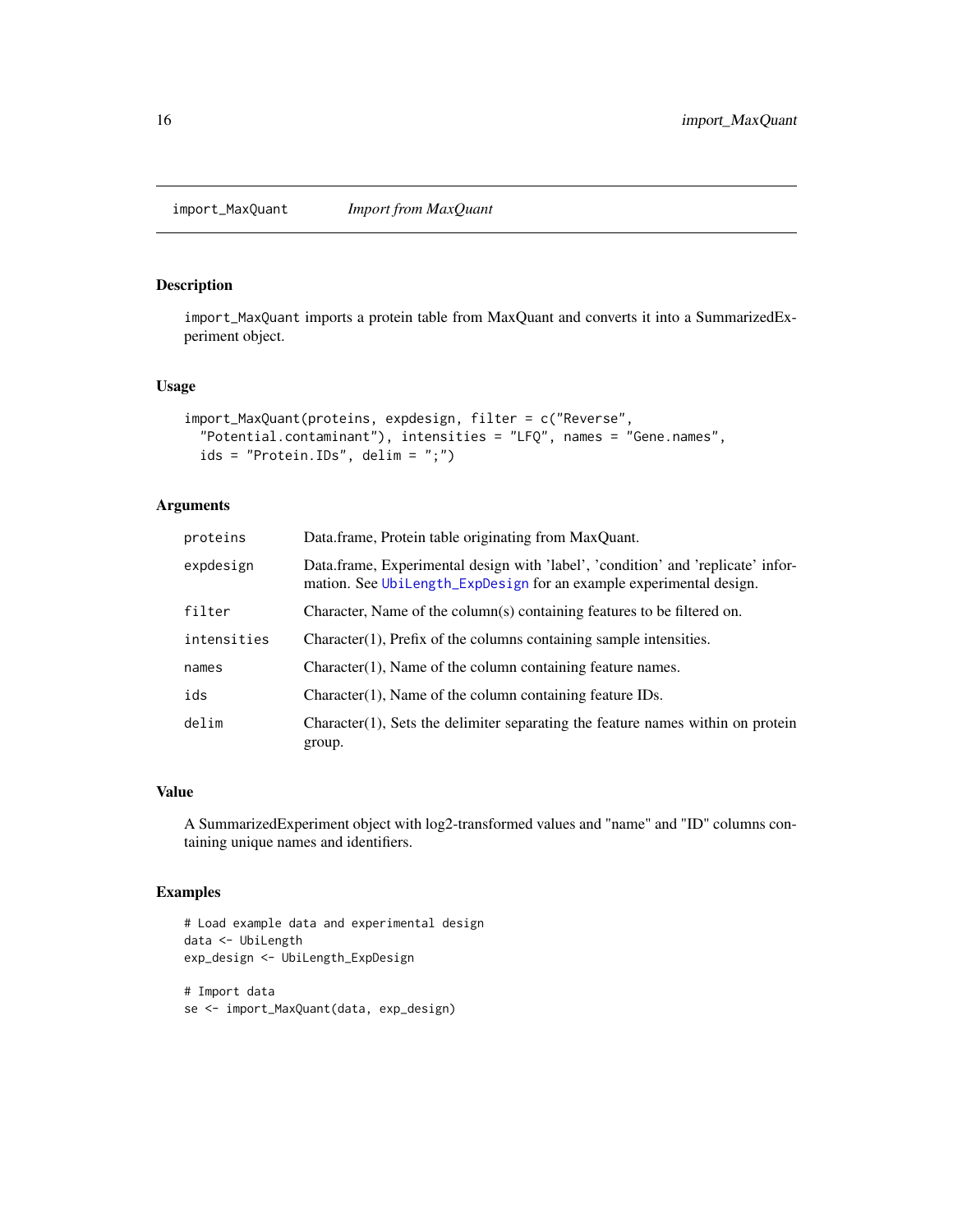<span id="page-16-1"></span><span id="page-16-0"></span>

impute imputes missing values in a proteomics dataset.

# Usage

```
impute(se, fun = c("bpca", "knn", "QRILC", "MLE", "MinDet", "MinProb",
  "man", "min", "zero", "mixed", "nbavg"), ...)
```
#### Arguments

| se                | SummarizedExperiment, Proteomics data (output from make_se() or make_se_parse()).<br>It is adviced to first remove proteins with too many missing values using filter_missval()<br>and normalize the data using normalize_vsn(). |
|-------------------|----------------------------------------------------------------------------------------------------------------------------------------------------------------------------------------------------------------------------------|
| fun               | "bpca", "knn", "QRILC", "MLE", "MinDet", "MinProb", "man", "min", "zero",<br>"mixed" or "nbavg", Function used for data imputation based on manual_impute<br>and impute.                                                         |
| $\cdot\cdot\cdot$ | Additional arguments for imputation functions as depicted in manual impute<br>and <i>impute</i> .                                                                                                                                |

#### Value

An imputed SummarizedExperiment object.

```
# Load example
data <- UbiLength
data <- data[data$Reverse != "+" & data$Potential.contaminant != "+",]
data_unique <- make_unique(data, "Gene.names", "Protein.IDs", delim = ";")
# Make SummarizedExperiment
columns <- grep("LFQ.", colnames(data_unique))
exp_design <- UbiLength_ExpDesign
se <- make_se(data_unique, columns, exp_design)
# Filter and normalize
filt \le filter_missval(se, thr = 0)
norm <- normalize_vsn(filt)
# Impute missing values using different functions
imputed_MinProb <- impute(norm, fun = "MinProb", q = 0.05)
imputed_QRILC <- impute(norm, fun = "QRILC")
imputed_knn \leq impute(norm, fun = "knn", k = 10, rowmax = 0.9)
```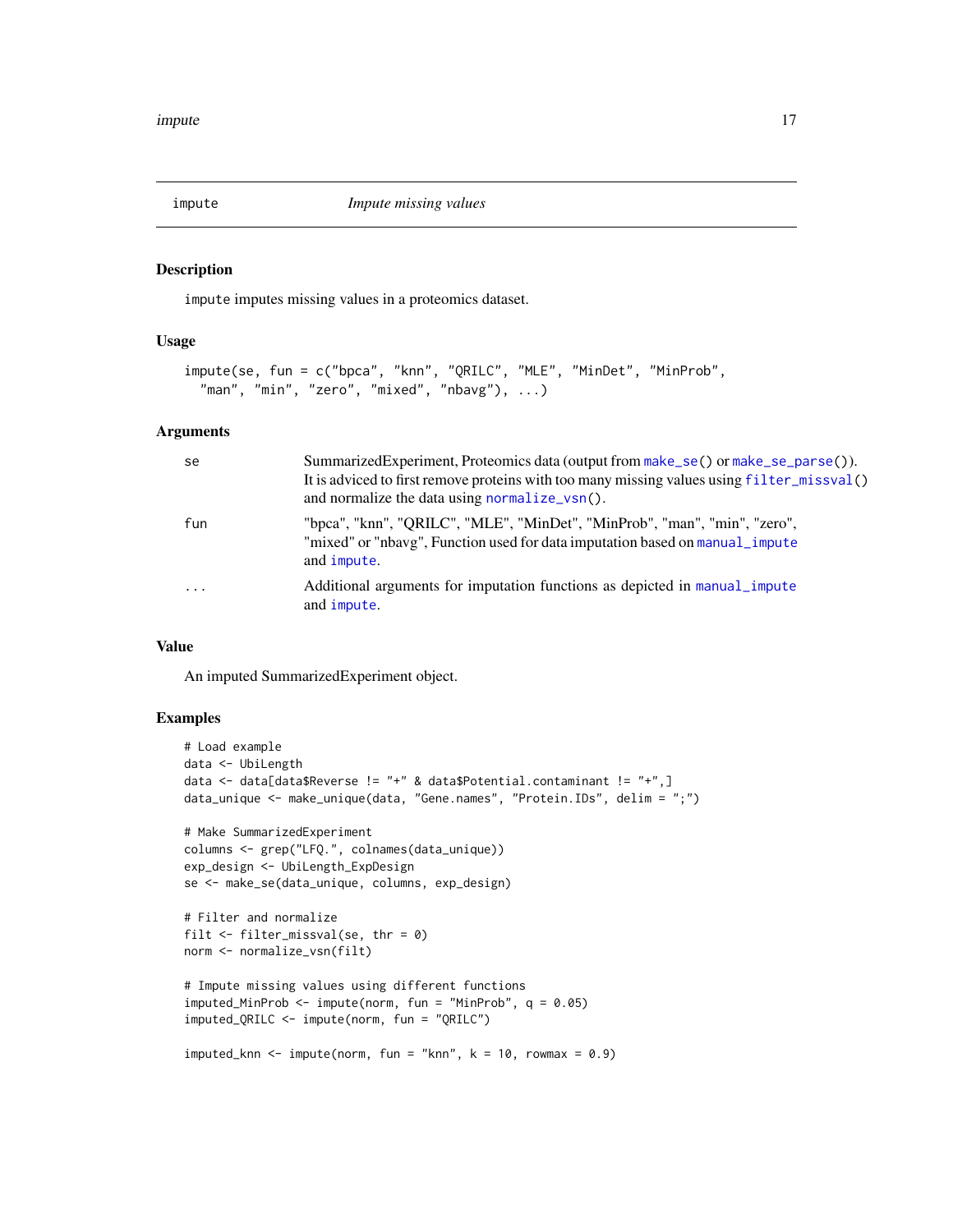```
imputed_MLE <- impute(norm, fun = "MLE")
```

```
imputed_manual <- impute(norm, fun = "man", shift = 1.8, scale = 0.3)
```
<span id="page-17-1"></span>LFQ *LFQ workflow*

# Description

LFQ is a wrapper function running the entire differential enrichment/expression analysis workflow for label free quantification (LFQ)-based proteomics data. The protein table from [MaxQuant](http://www.nature.com/nbt/journal/v26/n12/full/nbt.1511.html) is used as direct input.

#### Usage

```
LFQ(proteins, expdesign, fun = c("man", "bpca", "knn", "QRILC", "MLE",
  "MinDet", "MinProb", "min", "zero", "mixed", "nbavg"), type = c("all",
  "control", "manual"), control = NULL, test = NULL,
 filter = c("Reverse", "Potential.contaminant"), name = "Gene.names",
  ids = "Protein. IDs", alpha = 0.05, lfc = 1)
```
# Arguments

| proteins  | Data.frame, The data object.                                                                                                                                                 |
|-----------|------------------------------------------------------------------------------------------------------------------------------------------------------------------------------|
| expdesign | Data.frame, The experimental design object.                                                                                                                                  |
| fun       | "man", "bpca", "knn", "QRILC", "MLE", "MinDet", "MinProb", "min", "zero",<br>"mixed" or "nbavg", Function used for data imputation based on manual_impute<br>and impute.     |
| type      | 'all', 'control' or 'manual', The type of contrasts that will be generated.                                                                                                  |
| control   | $Character(1)$ , The sample name to which the contrasts are generated (the control<br>sample would be most appropriate).                                                     |
| test      | Character, The contrasts that will be tested if type = "manual". These should<br>be formatted as "SampleA_vs_SampleB" or c("SampleA_vs_SampleC", "Sam-<br>pleB_vs_SampleC"). |
| filter    | Character, Name $(s)$ of the column $(s)$ to be filtered on.                                                                                                                 |
| name      | $Character(1)$ , Name of the column representing gene names.                                                                                                                 |
| ids       | $'Character(1)$ , Name of the column representing protein IDs.                                                                                                               |
| alpha     | Numeric $(1)$ , sets the false discovery rate threshold.                                                                                                                     |
| 1fc       | Numeric $(1)$ , sets the log fold change threshold.                                                                                                                          |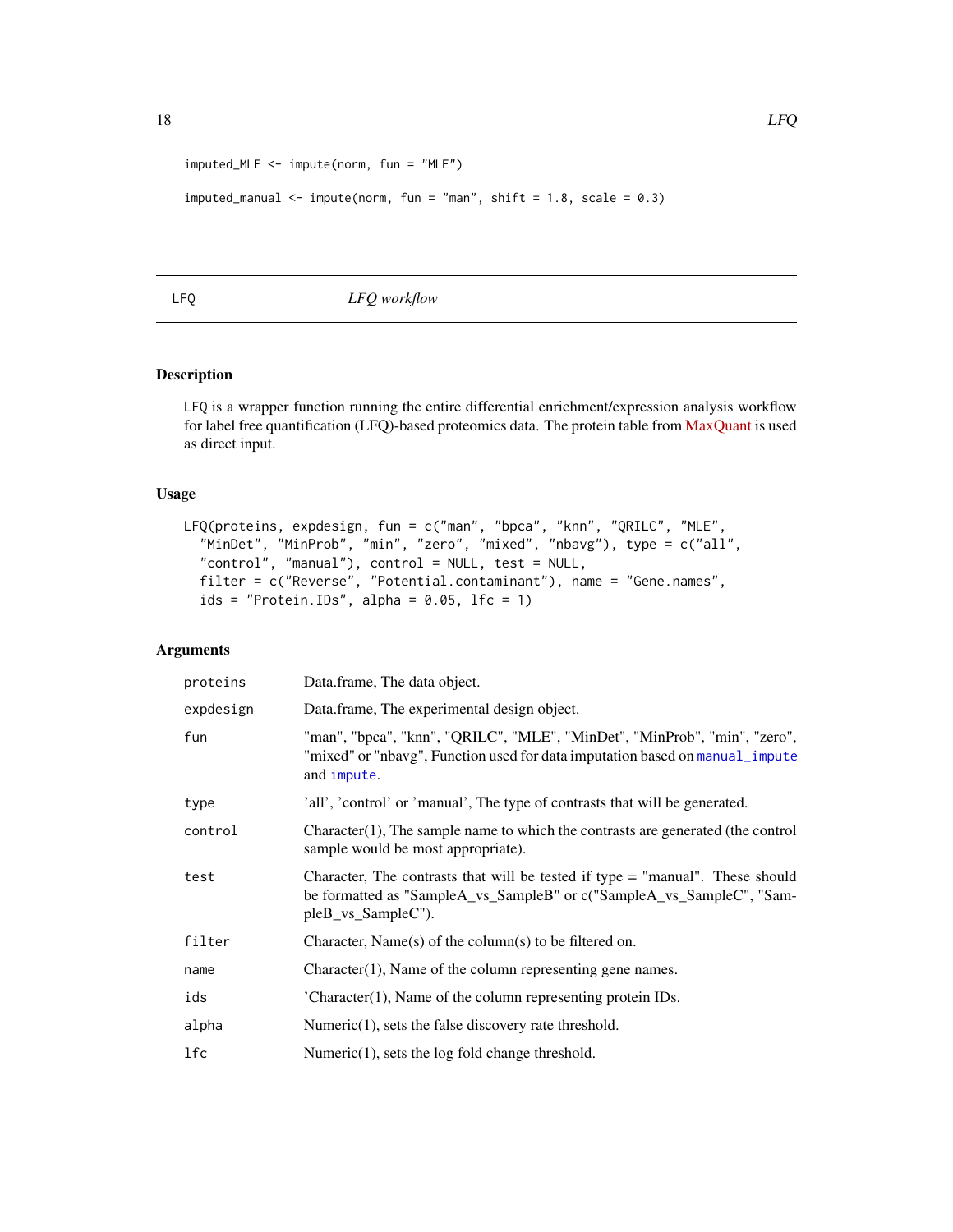#### <span id="page-18-0"></span>make\_se 19

# Value

A list of 9 objects:

| data    | data.frame containing the original data                                                          |
|---------|--------------------------------------------------------------------------------------------------|
| se      | Summarized Experiment object containing the original data                                        |
| filt    | Summarized Experiment object containing the filtered data                                        |
| norm    | Summarized Experiment object containing the normalized data                                      |
| imputed | Summarized Experiment object containing the imputed data                                         |
| diff    | Summarized Experiment object containing FDR estimates of differential expres-<br>sion            |
| dep     | Summarized Experiment object annotated with logical columns indicating sig-<br>nificant proteins |
| results | data. frame containing containing all results variables from the performed anal-<br>ysis         |
| param   | data. frame containing the test parameters                                                       |

# Examples

```
data <- UbiLength
expdesign <- UbiLength_ExpDesign
results <- LFQ(data, expdesign, 'MinProb', 'control', 'Ctrl')
```
<span id="page-18-1"></span>

| make se | Data.frame to SummarizedExperiment object conversion using an ex- |
|---------|-------------------------------------------------------------------|
|         | perimental design                                                 |

# Description

make\_se creates a SummarizedExperiment object based on two data.frames: the protein table and experimental design.

# Usage

```
make_se(proteins_unique, columns, expdesign)
```
# Arguments

| proteins_unique |                                                                                                                                                         |
|-----------------|---------------------------------------------------------------------------------------------------------------------------------------------------------|
|                 | Data.frame, Protein table with unique names annotated in the 'name' column<br>$(output from make\_unique()).$                                           |
| columns         | Integer vector, Column numbers indicating the columns containing the assay<br>data.                                                                     |
| expdesign       | Data.frame, Experimental design with 'label', 'condition' and 'replicate' infor-<br>mation. See UbiLength_ExpDesign for an example experimental design. |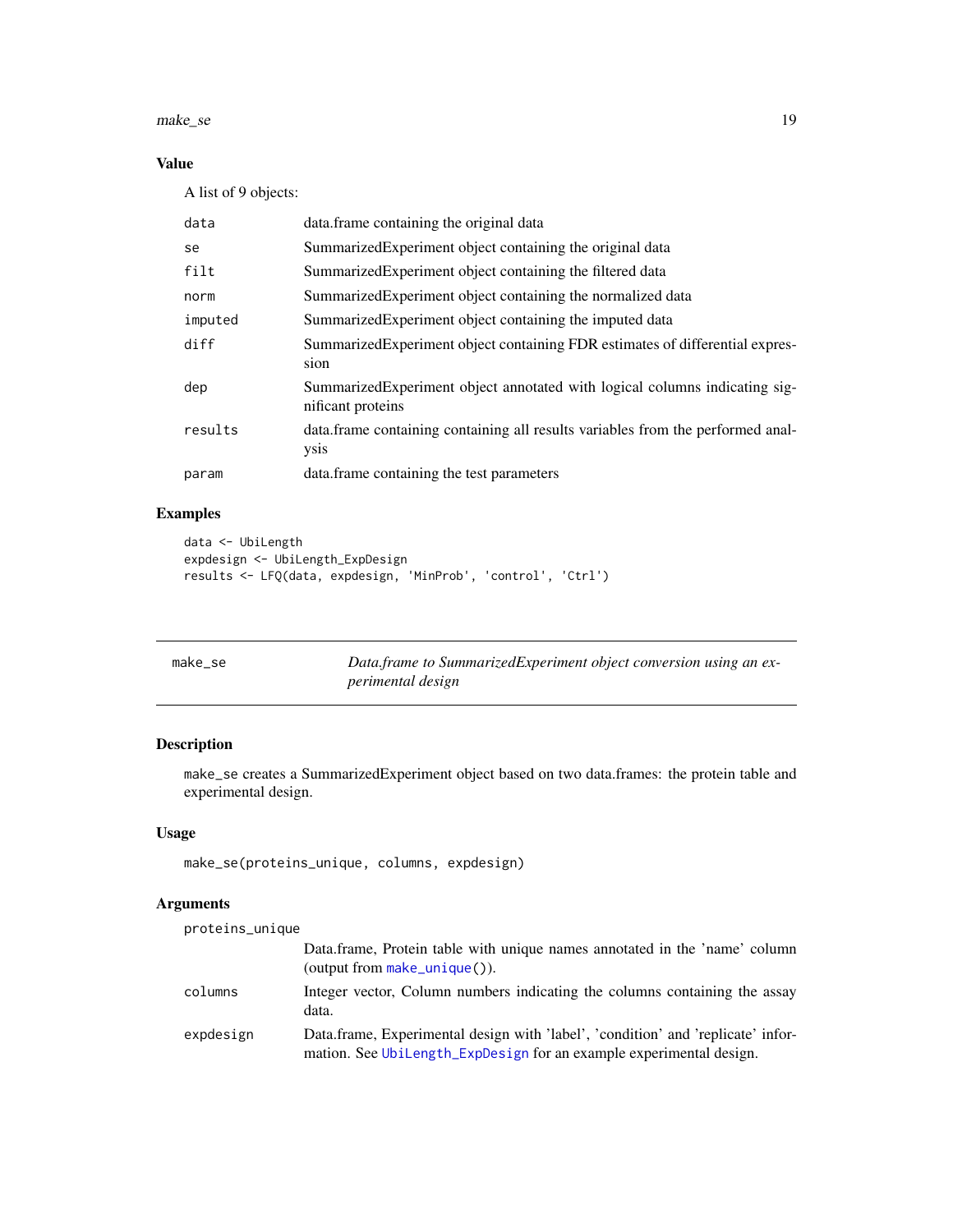<span id="page-19-0"></span>A SummarizedExperiment object with log2-transformed values.

#### Examples

```
# Load example
data <- UbiLength
data <- data[data$Reverse != "+" & data$Potential.contaminant != "+",]
data_unique <- make_unique(data, "Gene.names", "Protein.IDs", delim = ";")
# Make SummarizedExperiment
columns <- grep("LFQ.", colnames(data_unique))
exp_design <- UbiLength_ExpDesign
se <- make_se(data_unique, columns, exp_design)
```
<span id="page-19-1"></span>

| make_se_parse | Data frame to SummarizedExperiment object conversion using pars- |  |  |
|---------------|------------------------------------------------------------------|--|--|
|               | ing from column names                                            |  |  |

#### Description

make\_se\_parse creates a SummarizedExperiment object based on a single data.frame.

# Usage

```
make_se_parse(proteins_unique, columns, mode = c("char", "delim"),
  chars = 1, sep = "_")
```
# Arguments

proteins\_unique

|         | Data.frame, Protein table with unique names annotated in the 'name' column<br>(output from make_unique()).                                                                                                                                       |
|---------|--------------------------------------------------------------------------------------------------------------------------------------------------------------------------------------------------------------------------------------------------|
| columns | Integer vector, Column numbers indicating the columns containing the assay<br>data.                                                                                                                                                              |
| mode    | "char" or "delim", The mode of parsing the column headers. "char" will parse<br>the last number of characters as replicate number and requires the 'chars' pa-<br>rameter. "delim" will parse on the separator and requires the 'sep' parameter. |
| chars   | Numeric $(1)$ , The number of characters to take at the end of the column headers<br>as replicate number (only for mode $==$ "char").                                                                                                            |
| sep     | Character(1), The separator used to parse the column header (only for mode $==$<br>"delim").                                                                                                                                                     |

# Value

A SummarizedExperiment object with log2-transformed values.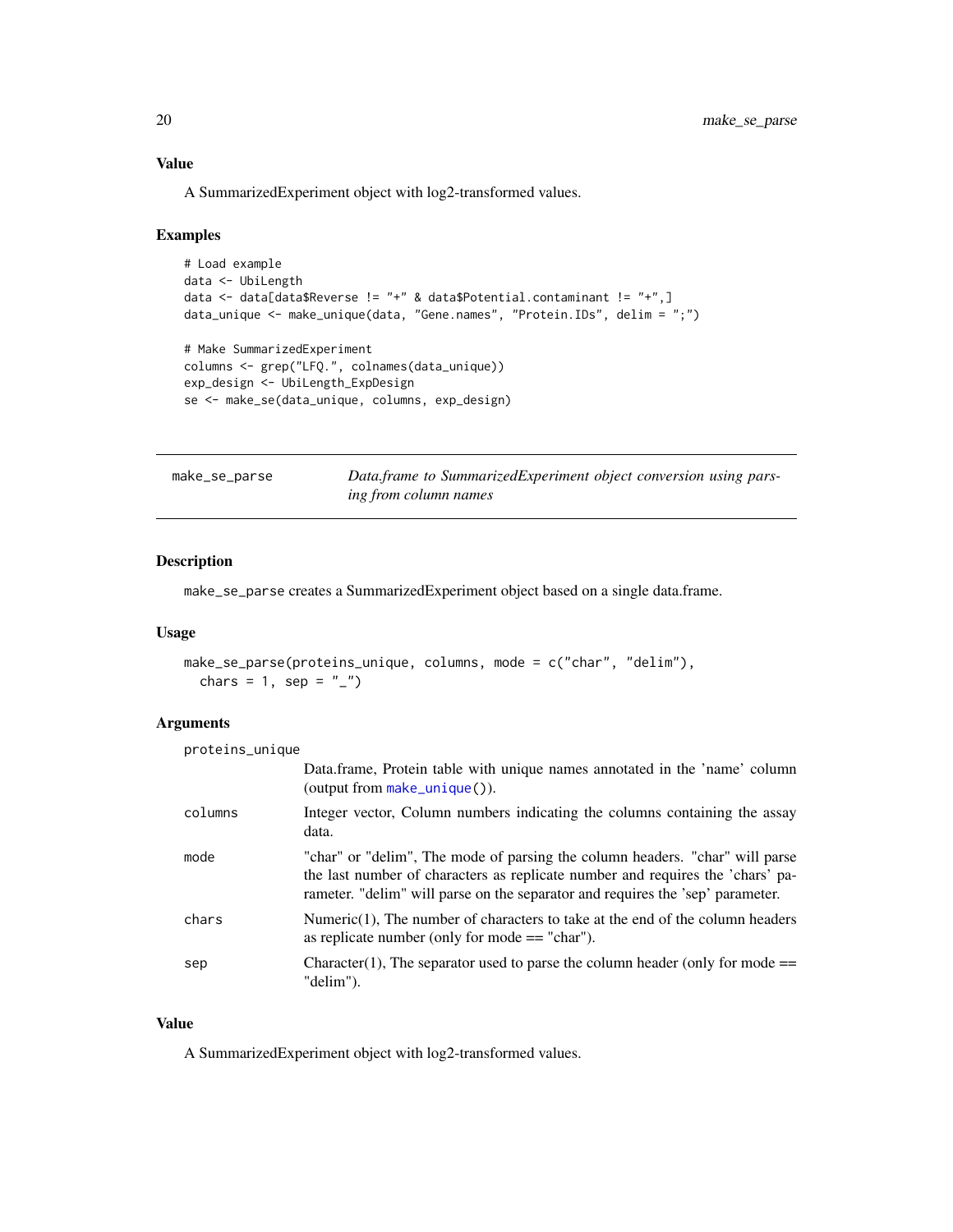# <span id="page-20-0"></span>make\_unique 21

# Examples

```
# Load example
data <- UbiLength
data <- data[data$Reverse != "+" & data$Potential.contaminant != "+",]
data_unique <- make_unique(data, "Gene.names", "Protein.IDs", delim = ";")
# Make SummarizedExperiment
columns <- grep("LFQ.", colnames(data_unique))
se \leq make_se_parse(data_unique, columns, mode = "char", chars = 1)
se <- make_se_parse(data_unique, columns, mode = "delim", sep = "_")
```
<span id="page-20-1"></span>make\_unique *Make unique names*

# Description

make\_unique generates unique identifiers for a proteomics dataset based on "name" and "id" columns.

# Usage

make\_unique(proteins, names, ids, delim = ";")

#### **Arguments**

| proteins | Data frame, Protein table for which unique names will be created.                             |
|----------|-----------------------------------------------------------------------------------------------|
| names    | $Character(1)$ , Name of the column containing feature names.                                 |
| ids      | $Character(1)$ , Name of the column containing feature IDs.                                   |
| delim    | $Character(1)$ , Sets the delimiter separating the feature names within one protein<br>group. |

#### Value

A data.frame with the additional variables "name" and "ID" containing unique names and identifiers, respectively.

```
# Load example
data <- UbiLength
# Check colnames and pick the appropriate columns
colnames(data)
data_unique <- make_unique(data, "Gene.names", "Protein.IDs", delim = ";")
```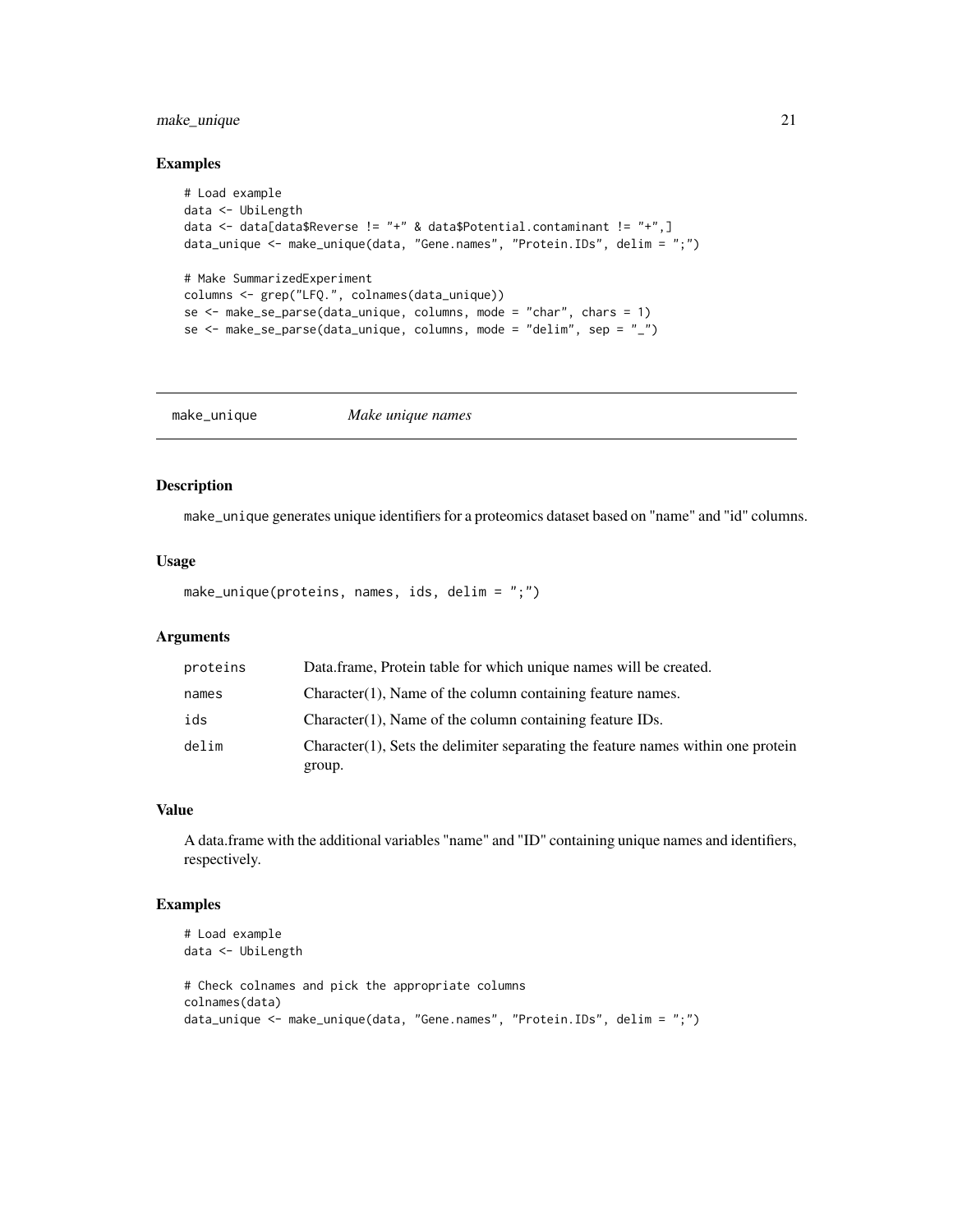<span id="page-21-1"></span><span id="page-21-0"></span>

manual\_impute imputes missing values in a proteomics dataset by random draws from a manually defined distribution.

#### Usage

manual\_impute(se, scale =  $0.3$ , shift =  $1.8$ )

#### **Arguments**

| se    | SummarizedExperiment, Proteomics data (output from make_se() or make_se_parse()).<br>It is adviced to first remove proteins with too many missing values using filter_missval()<br>and normalize the data using normalize_vsn(). |
|-------|----------------------------------------------------------------------------------------------------------------------------------------------------------------------------------------------------------------------------------|
| scale | Numeric(1), Sets the width of the distribution relative to the standard deviation<br>of the original distribution.                                                                                                               |
| shift | Numeric(1), Sets the left-shift of the distribution (in standard deviations) from<br>the median of the original distribution.                                                                                                    |

# Value

An imputed SummarizedExperiment object.

```
# Load example
data <- UbiLength
data <- data[data$Reverse != "+" & data$Potential.contaminant != "+",]
data_unique <- make_unique(data, "Gene.names", "Protein.IDs", delim = ";")
# Make SummarizedExperiment
columns <- grep("LFQ.", colnames(data_unique))
exp_design <- UbiLength_ExpDesign
se <- make_se(data_unique, columns, exp_design)
# Filter and normalize
filt \le filter_missval(se, thr = 0)
norm <- normalize_vsn(filt)
# Impute missing values manually
imputed\_manual < - impute(norm, fun = "man", shift = 1.8, scale = 0.3)
```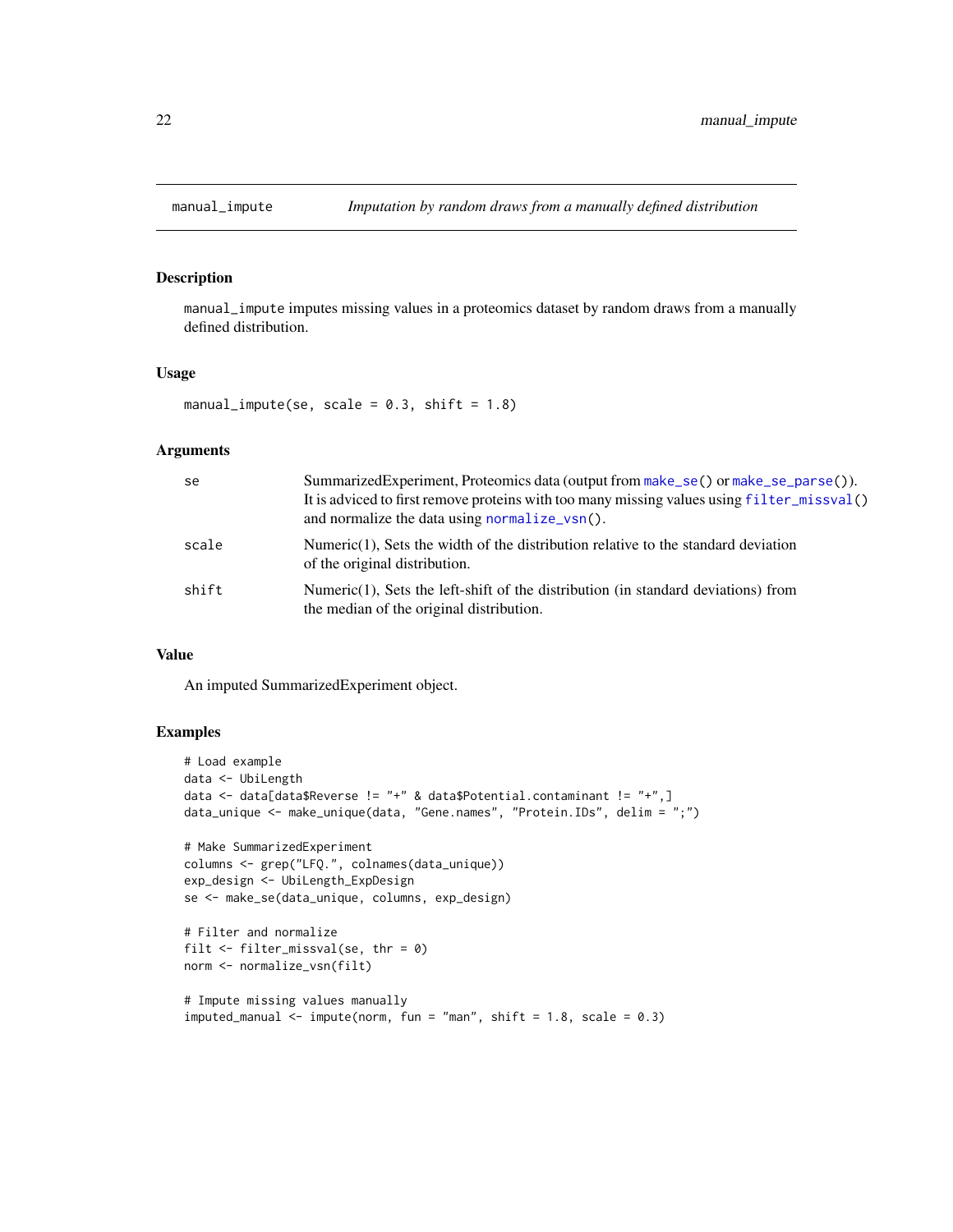<span id="page-22-1"></span><span id="page-22-0"></span>meanSdPlot generates a hexagonal heatmap of the row standard deviations versus row means from SummarizedExperiment objects. See [meanSdPlot](#page-22-1).

#### Usage

```
meanSdPlot(x, ranks = TRUE, xlab = ifelse(ranks, "rank(mean)", "mean"),
 ylab = "sd", pch, plot = TRUE, bins = 50, ...)
```
# Arguments

| $\mathsf{x}$ | SummarizedExperiment, Data object.                               |
|--------------|------------------------------------------------------------------|
| ranks        | Logical, Whether or not to plot the row means on the rank scale. |
| xlab         | Character, x-axis label.                                         |
| ylab         | Character, y-axis label.                                         |
| pch          | Ignored - exists for backward compatibility.                     |
| plot         | Logical, Whether or not to produce the plot.                     |
| bins         | Numeric vector, Data object before normalization.                |
|              | Other arguments, Passed to stat_binhex.                          |

#### Value

A scatter plot of row standard deviations versus row means(generated by [stat\\_binhex](#page-0-0))

```
# Load example
data <- UbiLength
data <- data[data$Reverse != "+" & data$Potential.contaminant != "+",]
data_unique <- make_unique(data, "Gene.names", "Protein.IDs", delim = ";")
# Make SummarizedExperiment
columns <- grep("LFQ.", colnames(data_unique))
exp_design <- UbiLength_ExpDesign
se <- make_se(data_unique, columns, exp_design)
# Filter and normalize
filt \le filter_missval(se, thr = 0)
norm <- normalize_vsn(filt)
# Plot meanSdPlot
meanSdPlot(norm)
```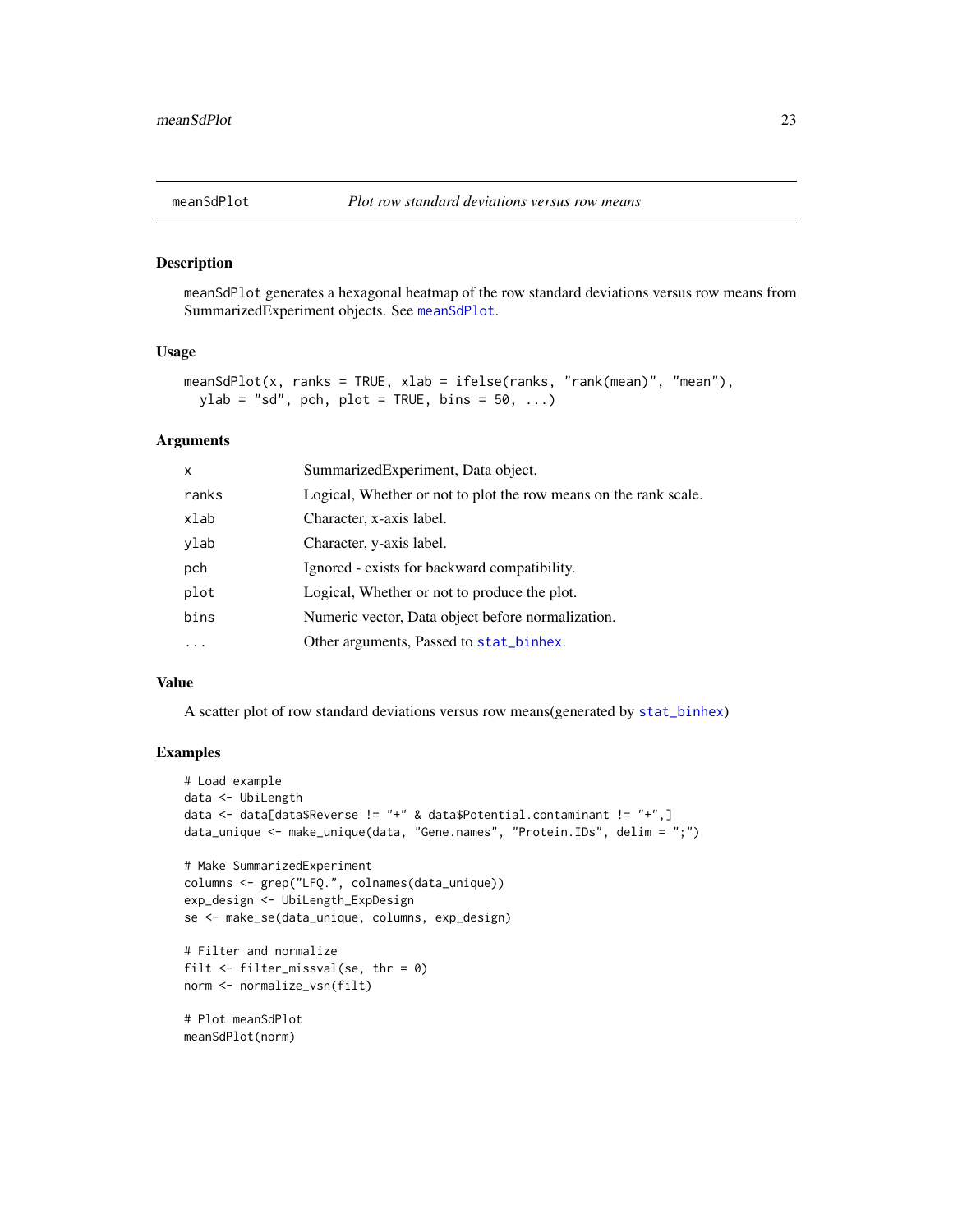<span id="page-23-2"></span><span id="page-23-0"></span>

normalize\_vsn performs variance stabilizing transformation using the [vsn-package](#page-0-0).

#### Usage

```
normalize_vsn(se)
```
#### Arguments

se SummarizedExperiment, Proteomics data (output from [make\\_se\(](#page-18-1)) or [make\\_se\\_parse\(](#page-19-1))). It is adviced to first remove proteins with too many missing values using [filter\\_missval\(](#page-8-1)).

#### Value

A normalized SummarizedExperiment object.

#### Examples

```
# Load example
data <- UbiLength
data <- data[data$Reverse != "+" & data$Potential.contaminant != "+",]
data_unique <- make_unique(data, "Gene.names", "Protein.IDs", delim = ";")
# Make SummarizedExperiment
columns <- grep("LFQ.", colnames(data_unique))
exp_design <- UbiLength_ExpDesign
se <- make_se(data_unique, columns, exp_design)
# Filter and normalize
```

```
filt \le filter_missval(se, thr = 0)
norm <- normalize_vsn(filt)
```

```
plot_all Visualize the results in different types of plots
```
#### Description

plot\_all visualizes the results of the differential protein expression analysis in different types of plots. These are (1) volcano plots, (2) heatmaps, (3) single protein plots, (4) frequency plots and/or (5) comparison plots.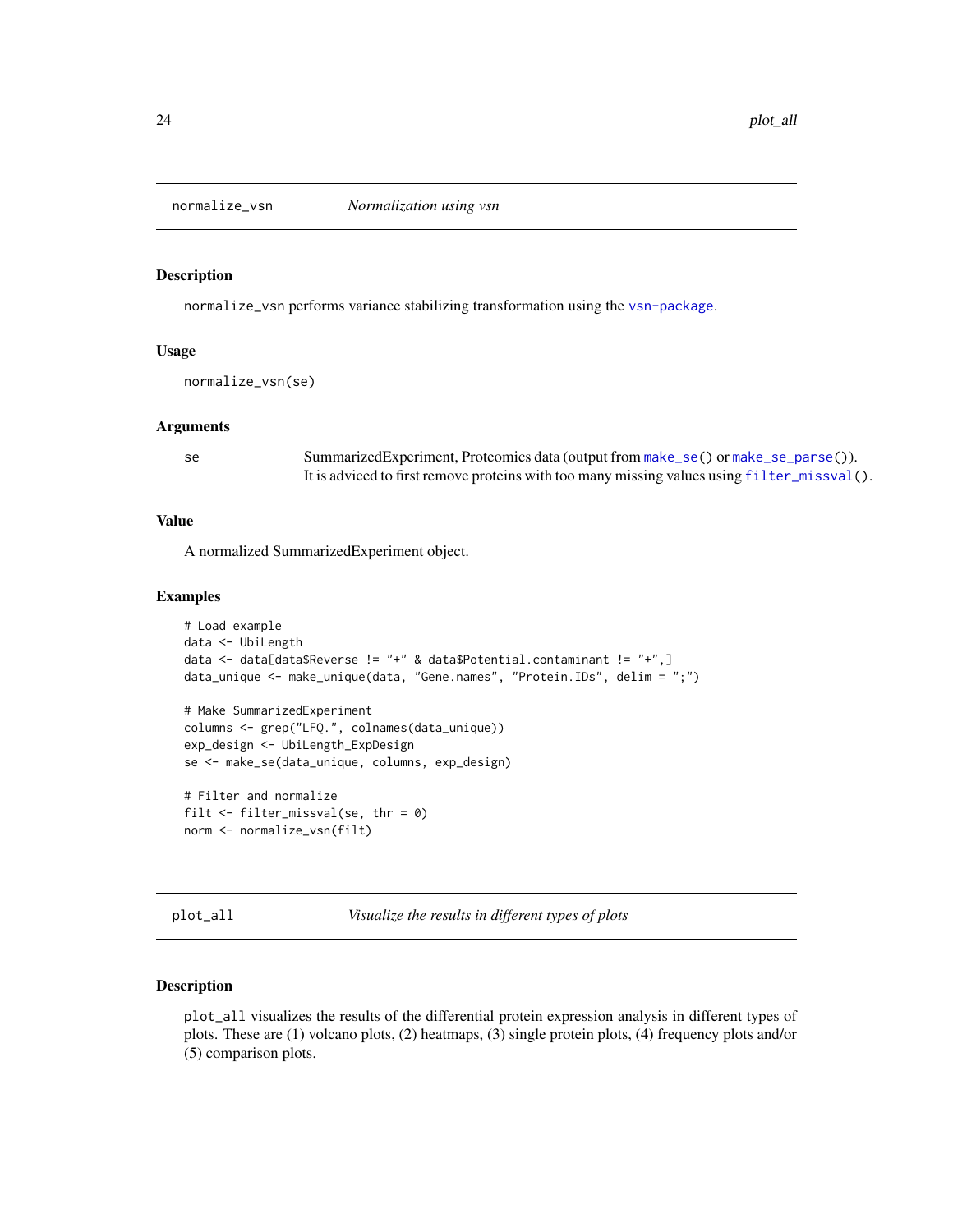#### <span id="page-24-0"></span>plot\_cond 25

# Usage

```
plot_all(dep, plots = c("volcano", "heatmap", "single", "freq",
  "comparison"))
```
# Arguments

| dep   | Summarized Experiment, Data object which has been generated by analyze_dep<br>or the combination of test_diff and add_rejections. |
|-------|-----------------------------------------------------------------------------------------------------------------------------------|
| plots | "volcano", "heatmap", "single", "freq" and/or "comparison",                                                                       |

# Value

Pdfs containg the desired plots.

#### Examples

```
# Load datasets
data <- UbiLength
exp_design <- UbiLength_ExpDesign
# Import and process data
se <- import_MaxQuant(data, exp_design)
processed <- process(se)
# Differential protein expression analysis
dep <- analyze_dep(processed, "control", "Ctrl")
## Not run:
# Plot all plots
plot_all(dep)
## End(Not run)
```
<span id="page-24-1"></span>

| plot_cond | Plot frequency of significant conditions per protein and the overlap in |
|-----------|-------------------------------------------------------------------------|
|           | <i>proteins between conditions</i>                                      |

# Description

plot\_cond generates a histogram of the number of proteins per condition and stacks for overlapping conditions.

# Usage

plot\_cond(dep, plot = TRUE)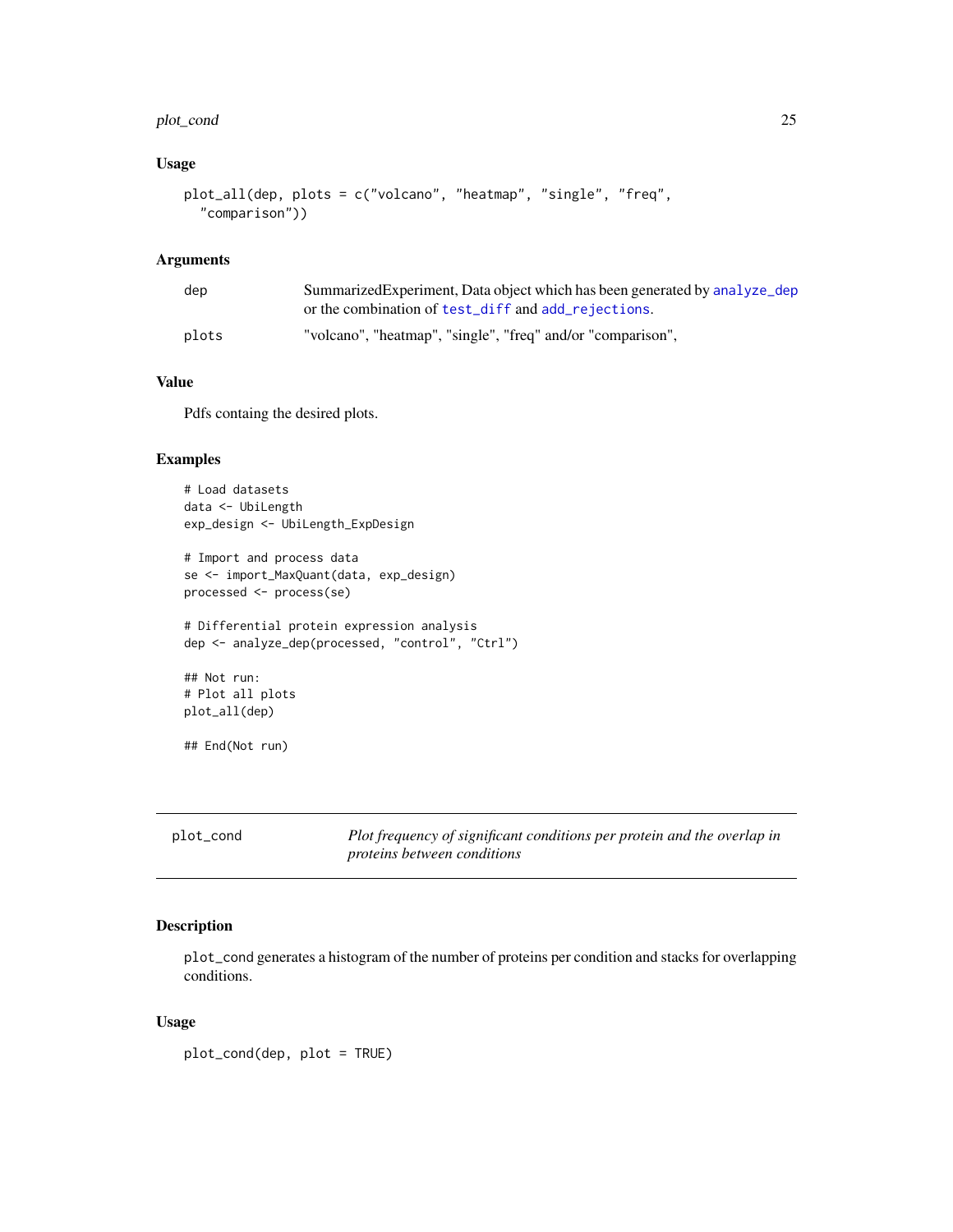<span id="page-25-0"></span>

| dep  | Summarized Experiment, Data object for which differentially enriched proteins<br>are annotated (output from test_diff() and $add\_rejections()$ . |
|------|---------------------------------------------------------------------------------------------------------------------------------------------------|
| plot | Logical(1), If TRUE (default) the barplot is produced. Otherwise (if FALSE), the<br>data which the barplot is based on are returned.              |

# Value

A histogram (generated by [ggplot](#page-0-0))

#### Examples

```
# Load example
data <- UbiLength
data \leq data[data$Reverse != "+" & data$Potential.contaminant != "+",]
data_unique <- make_unique(data, "Gene.names", "Protein.IDs", delim = ";")
```

```
# Make SummarizedExperiment
columns <- grep("LFQ.", colnames(data_unique))
exp_design <- UbiLength_ExpDesign
se <- make_se(data_unique, columns, exp_design)
```

```
# Filter, normalize and impute missing values
filt <- filter_missval(se, thr = 0)
norm <- normalize_vsn(filt)
imputed \leq impute(norm, fun = "MinProb", q = 0.01)
```

```
# Test for differentially expressed proteins
diff <- test_diff(imputed, "control", "Ctrl")
dep \leq add_rejections(diff, alpha = 0.05, lfc = 1)
```

```
# Plot histogram with overlaps
plot_cond(dep)
```
<span id="page-25-1"></span>plot\_cond\_freq *Plot frequency of significant conditions per protein*

### Description

plot\_cond\_freq generates a histogram of the number of significant conditions per protein.

#### Usage

plot\_cond\_freq(dep, plot = TRUE)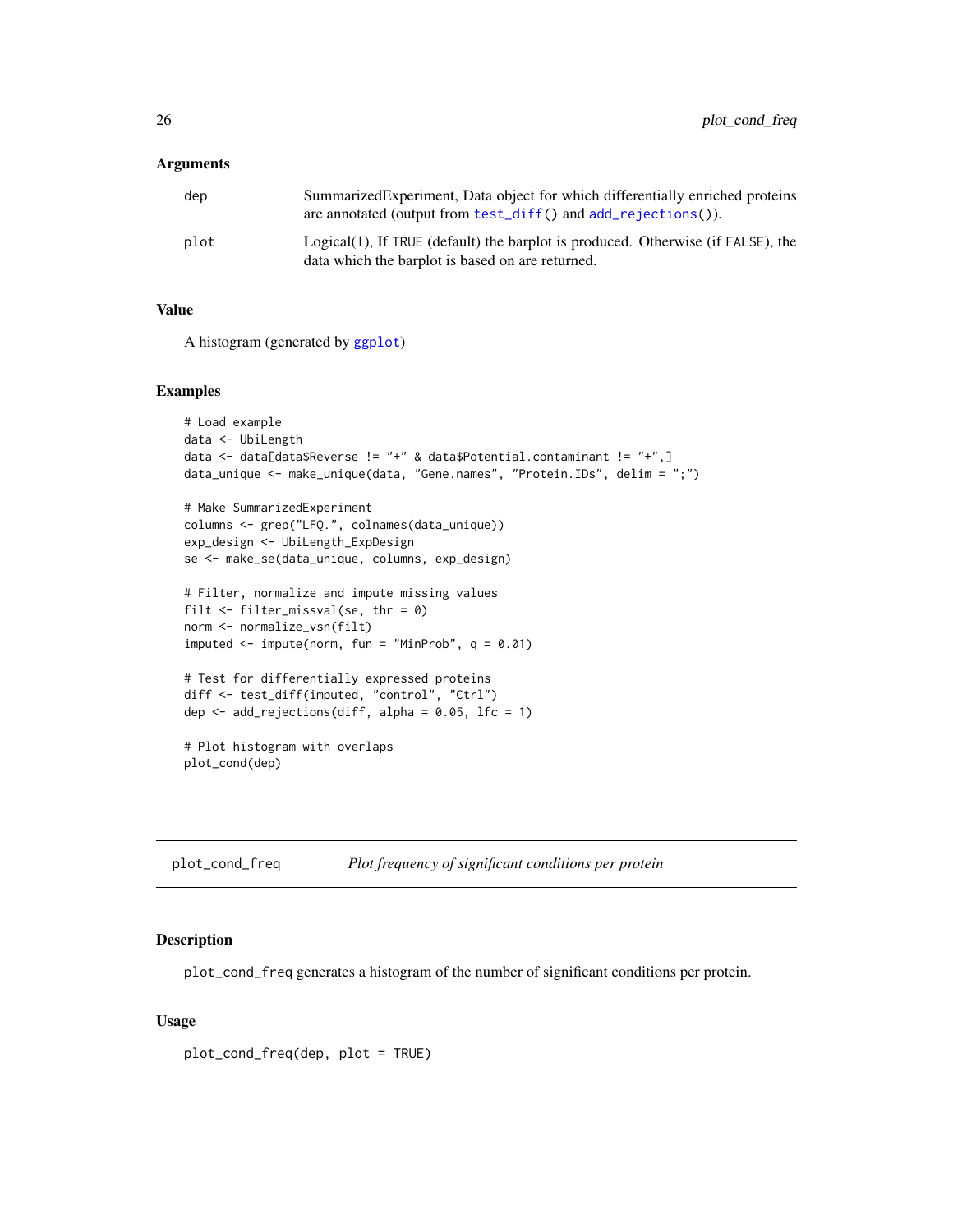<span id="page-26-0"></span>

| dep  | Summarized Experiment, Data object for which differentially enriched proteins<br>are annotated (output from test_diff() and $add\_rejections()$ . |
|------|---------------------------------------------------------------------------------------------------------------------------------------------------|
| plot | Logical(1), If TRUE (default) the histogram is produced. Otherwise (if FALSE),<br>the data which the histogram is based on are returned.          |

# Value

A histogram (generated by [ggplot](#page-0-0))

# Examples

```
# Load example
data <- UbiLength
data <- data[data$Reverse != "+" & data$Potential.contaminant != "+",]
data_unique <- make_unique(data, "Gene.names", "Protein.IDs", delim = ";")
# Make SummarizedExperiment
columns <- grep("LFQ.", colnames(data_unique))
exp_design <- UbiLength_ExpDesign
se <- make_se(data_unique, columns, exp_design)
# Filter, normalize and impute missing values
```

```
filt \le filter_missval(se, thr = 0)
norm <- normalize_vsn(filt)
imputed \leq impute(norm, fun = "MinProb", q = 0.01)
```

```
# Test for differentially expressed proteins
diff <- test_diff(imputed, "control", "Ctrl")
dep \leq add_rejections(diff, alpha = 0.05, lfc = 1)
```

```
# Plot frequency of significant conditions
plot_cond_freq(dep)
```
<span id="page-26-1"></span>plot\_cond\_overlap *Plot conditions overlap*

# Description

plot\_cond\_overlap generates a histogram of the number of proteins per condition or overlapping conditions.

#### Usage

plot\_cond\_overlap(dep, plot = TRUE)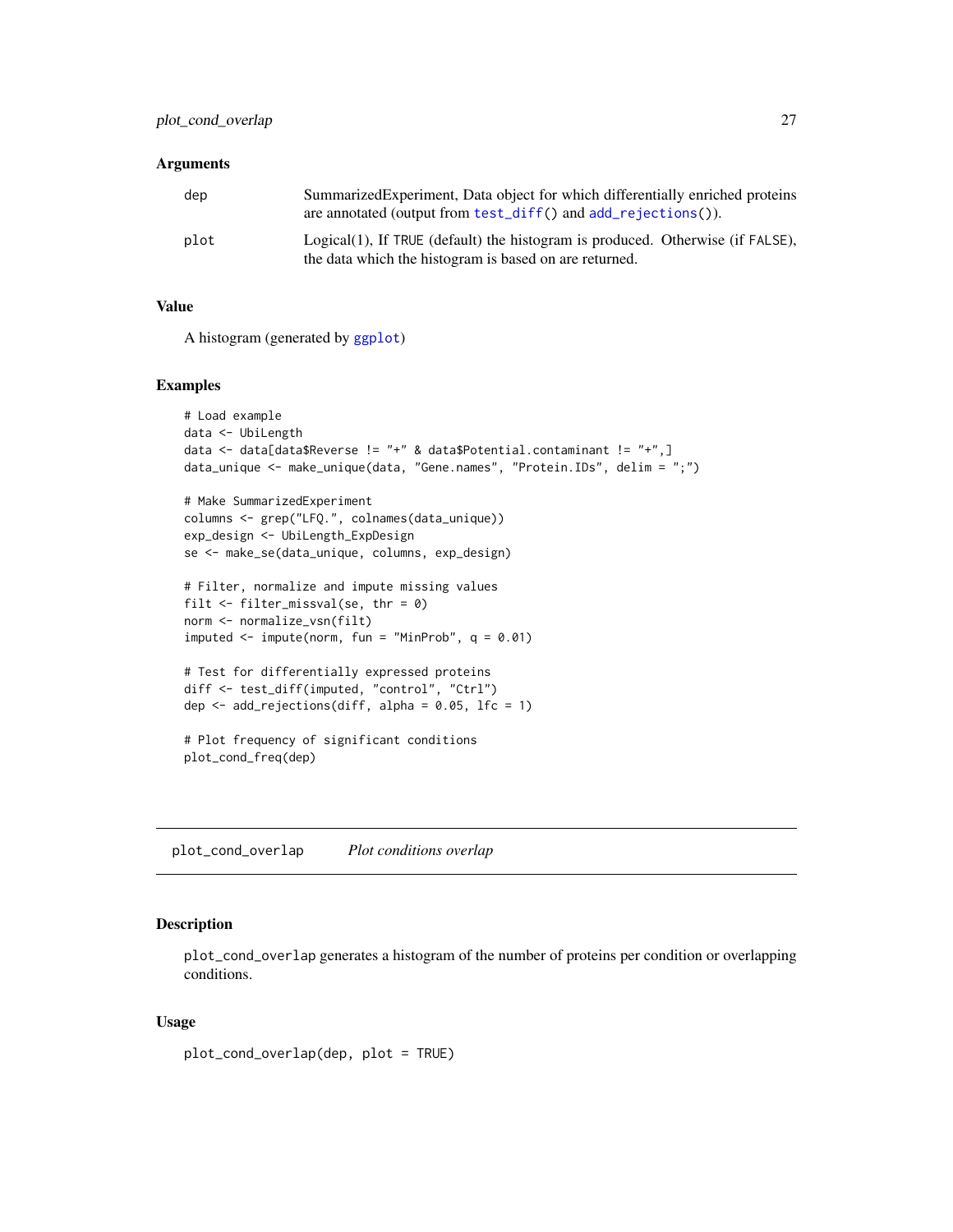<span id="page-27-0"></span>

| dep  | Summarized Experiment, Data object for which differentially enriched proteins<br>are annotated (output from test_diff() and $add\_rejections()$ . |
|------|---------------------------------------------------------------------------------------------------------------------------------------------------|
| plot | $Logical(1)$ , If TRUE (default) the barplot is produced. Otherwise (if FALSE), the<br>data which the barplot is based on are returned.           |

#### Value

A histogram (generated by [ggplot](#page-0-0))

#### Examples

```
# Load example
data <- UbiLength
data <- data[data$Reverse != "+" & data$Potential.contaminant != "+",]
data_unique <- make_unique(data, "Gene.names", "Protein.IDs", delim = ";")
# Make SummarizedExperiment
columns <- grep("LFQ.", colnames(data_unique))
exp_design <- UbiLength_ExpDesign
se <- make_se(data_unique, columns, exp_design)
# Filter, normalize and impute missing values
filt \le filter_missval(se, thr = 0)
norm <- normalize_vsn(filt)
imputed \leq impute(norm, fun = "MinProb", q = 0.01)
# Test for differentially expressed proteins
diff <- test_diff(imputed, "control", "Ctrl")
dep \le add_rejections(diff, alpha = 0.05, lfc = 1)
# Plot condition overlap
plot_cond_overlap(dep)
```
<span id="page-27-1"></span>plot\_cor *Plot correlation matrix*

# Description

plot\_cor generates a Pearson correlation matrix.

#### Usage

```
plot_cor(dep, significant = TRUE, lower = -1, upper = 1,
 pal = "PRGn", pal_rev = FALSE, indicate = NULL, font_size = 12,
 plot = TRUE, ...)
```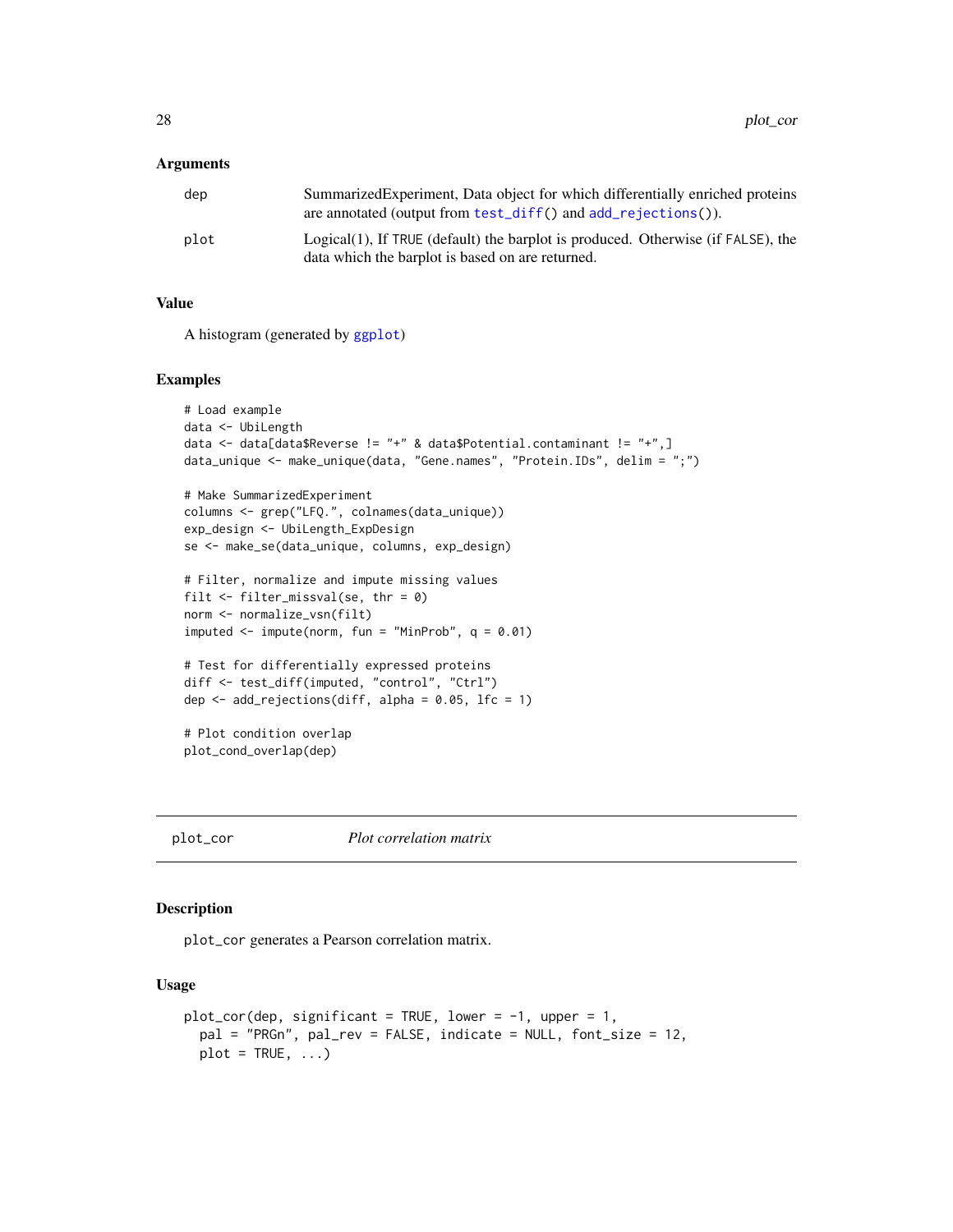#### <span id="page-28-0"></span>plot\_cor 29

#### Arguments

| dep         | Summarized Experiment, Data object for which differentially enriched proteins<br>are annotated (output from test_diff() and add_rejections()).                       |
|-------------|----------------------------------------------------------------------------------------------------------------------------------------------------------------------|
| significant | Logical(1), Whether or not to filter for significant proteins.                                                                                                       |
| lower       | $Integer(1)$ , Sets the lower limit of the color scale.                                                                                                              |
| upper       | $Integer(1)$ , Sets the upper limit of the color scale.                                                                                                              |
| pal         | Character $(1)$ , Sets the color panel (from <b>RColorBrewer</b> ).                                                                                                  |
| pal_rev     | Logical(1), Whether or not to invert the color palette.                                                                                                              |
| indicate    | Character, Sets additional annotation on the top of the heatmap based on columns<br>from the experimental design (colData).                                          |
| font_size   | Integer $(1)$ , Sets the size of the labels.                                                                                                                         |
| plot        | Logical(1), If TRUE (default) the correlation matrix plot is produced. Otherwise<br>(if FALSE), the data which the correlation matrix plot is based on are returned. |
| $\cdots$    | Additional arguments for Heatmap function as depicted in Heatmap                                                                                                     |

#### Value

A heatmap plot (generated by [Heatmap](#page-0-0))

# Examples

plot\_cor(dep)

```
# Load example
data <- UbiLength
data <- data[data$Reverse != "+" & data$Potential.contaminant != "+",]
data_unique <- make_unique(data, "Gene.names", "Protein.IDs", delim = ";")
# Make SummarizedExperiment
columns <- grep("LFQ.", colnames(data_unique))
exp_design <- UbiLength_ExpDesign
se <- make_se(data_unique, columns, exp_design)
# Filter, normalize and impute missing values
filt <- filter_missval(se, thr = 0)
norm <- normalize_vsn(filt)
imputed \leq impute(norm, fun = "MinProb", q = 0.01)
# Test for differentially expressed proteins
diff <- test_diff(imputed, "control", "Ctrl")
dep \leq add_rejections(diff, alpha = 0.05, lfc = 1)
# Plot correlation matrix
```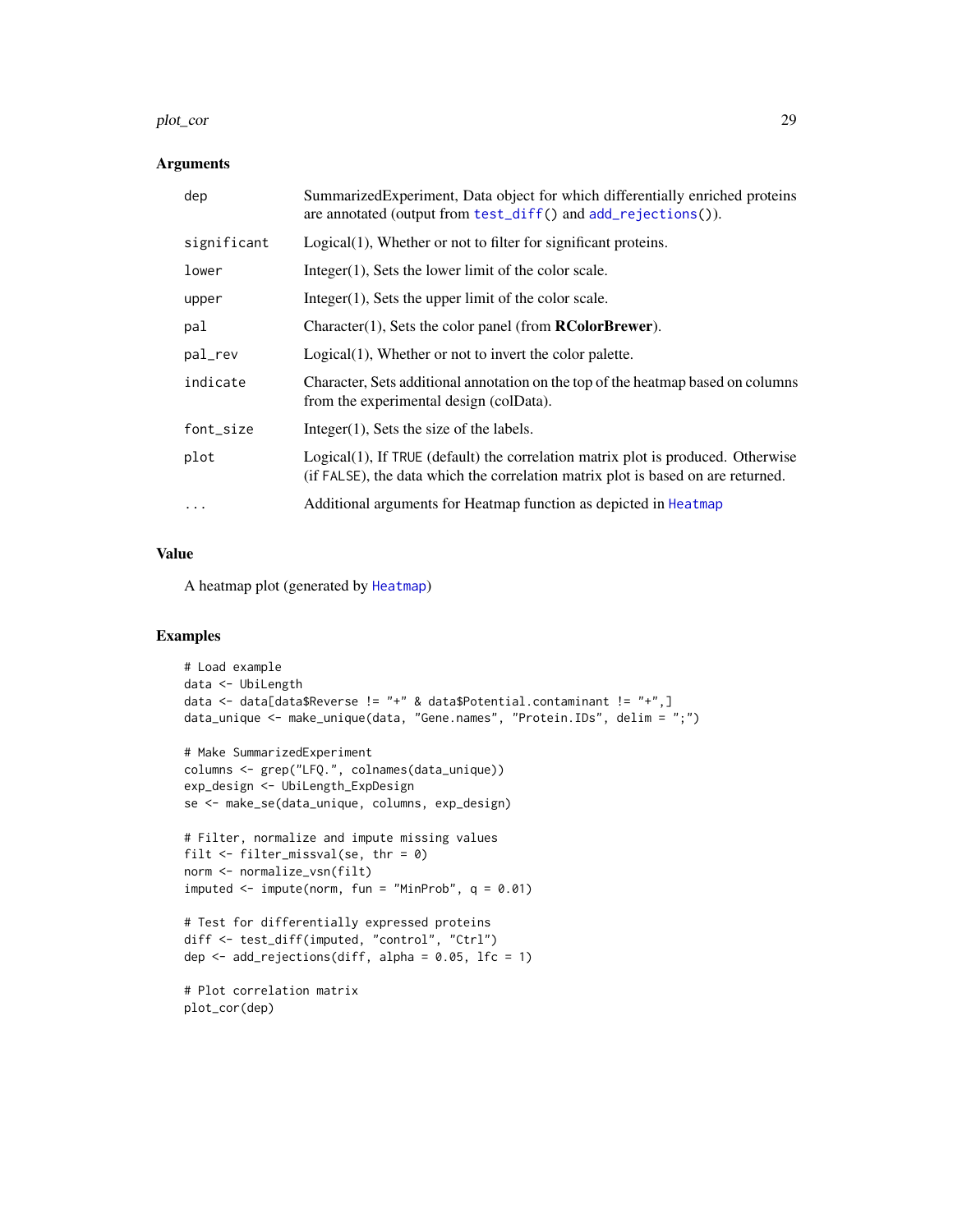<span id="page-29-2"></span><span id="page-29-0"></span>

plot\_coverage generates a barplot of the protein coverage in all samples.

# Usage

```
plot_coverage(se, plot = TRUE)
```
#### Arguments

| -se  | Summarized Experiment, Data object for which to plot observation frequency.                                                             |
|------|-----------------------------------------------------------------------------------------------------------------------------------------|
| plot | $Logical(1)$ , If TRUE (default) the barplot is produced. Otherwise (if FALSE), the<br>data which the barplot is based on are returned. |

# Value

Barplot of protein coverage in samples (generated by [ggplot](#page-0-0))

# Examples

```
# Load example
data <- UbiLength
data <- data[data$Reverse != "+" & data$Potential.contaminant != "+",]
data_unique <- make_unique(data, "Gene.names", "Protein.IDs", delim = ";")
# Make SummarizedExperiment
columns <- grep("LFQ.", colnames(data_unique))
exp_design <- UbiLength_ExpDesign
se <- make_se(data_unique, columns, exp_design)
# Filter and plot coverage
filt \le filter_missval(se, thr = 0)
plot_coverage(filt)
```
<span id="page-29-1"></span>plot\_detect *Visualize intensities of proteins with missing values*

# Description

plot\_detect generates density and CumSum plots of protein intensities with and without missing values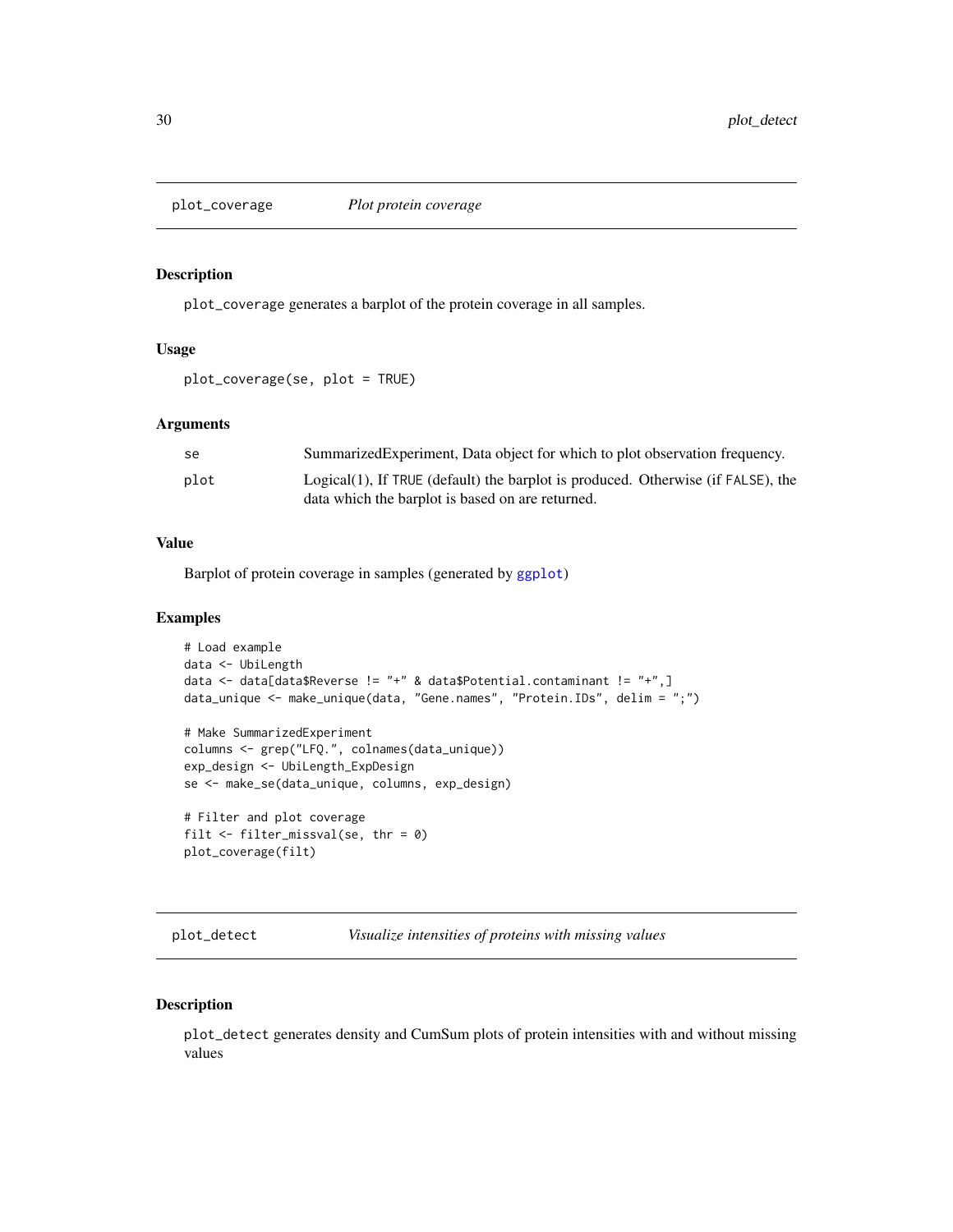#### <span id="page-30-0"></span>plot\_dist 31

#### Usage

plot\_detect(se)

# Arguments

se SummarizedExperiment, Data object with missing values.

## Value

Density and CumSum plots of intensities of proteins with and without missing values (generated by [ggplot](#page-0-0)).

# Examples

```
# Load example
data <- UbiLength
data <- data[data$Reverse != "+" & data$Potential.contaminant != "+",]
data_unique <- make_unique(data, "Gene.names", "Protein.IDs", delim = ";")
# Make SummarizedExperiment
```

```
columns <- grep("LFQ.", colnames(data_unique))
exp_design <- UbiLength_ExpDesign
se <- make_se(data_unique, columns, exp_design)
```

```
# Filter
filt \le filter_missval(se, thr = 0)
```

```
# Plot intensities of proteins with missing values
plot_detect(filt)
```

```
plot_dist Plot Gower's distance matrix
```
# Description

plot\_dist generates a distance matrix heatmap using the Gower's distance.

# Usage

```
plot_dist(dep, significant = TRUE, pal = "YlOrRd", pal_rev = TRUE,
  indicate = NULL, font_size = 12, plot = TRUE, ...)
```
#### Arguments

| dep         | SummarizedExperiment, Data object for which differentially enriched proteins |
|-------------|------------------------------------------------------------------------------|
|             | are annotated (output from test_diff() and add_rejections()).                |
| significant | Logical(1), Whether or not to filter for significant proteins.               |
| pal         | $Character(1)$ , Sets the color panel (from $RColorBrewer$ ).                |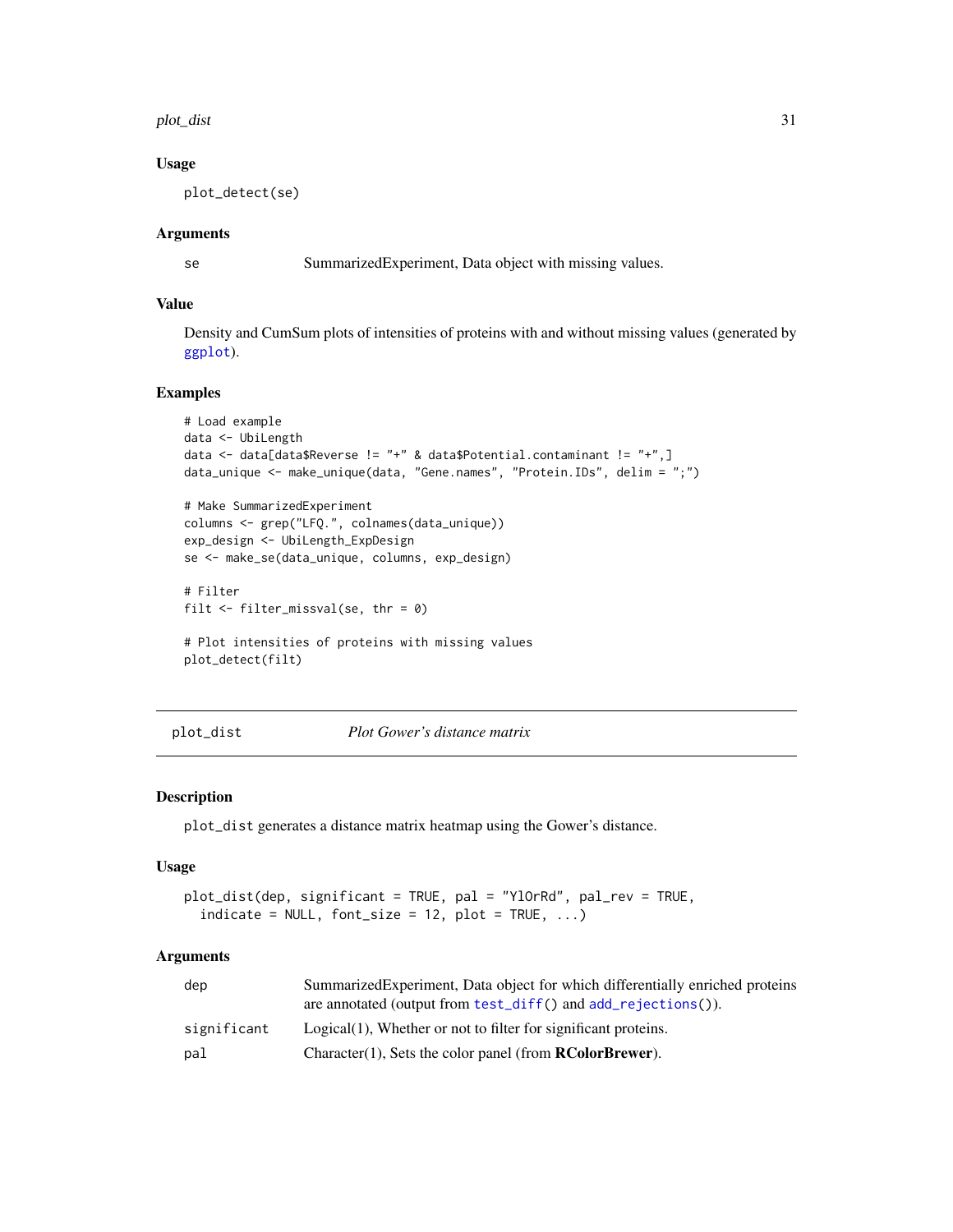<span id="page-31-0"></span>

| pal_rev   | Logical(1), Whether or not to invert the color palette.                                                                                                        |
|-----------|----------------------------------------------------------------------------------------------------------------------------------------------------------------|
| indicate  | Character, Sets additional annotation on the top of the heatmap based on columns<br>from the experimental design (colData).                                    |
| font_size | $Integer(1)$ , Sets the size of the labels.                                                                                                                    |
| plot      | Logical(1), If TRUE (default) the distance matrix plot is produced. Otherwise (if<br>FALSE), the data which the distance matrix plot is based on are returned. |
| $\cdots$  | Additional arguments for Heatmap function as depicted in Heatmap                                                                                               |
|           |                                                                                                                                                                |

# Value

A heatmap plot (generated by [Heatmap](#page-0-0))

#### Examples

```
# Load example
data <- UbiLength
data <- data[data$Reverse != "+" & data$Potential.contaminant != "+",]
data_unique <- make_unique(data, "Gene.names", "Protein.IDs", delim = ";")
# Make SummarizedExperiment
columns <- grep("LFQ.", colnames(data_unique))
exp_design <- UbiLength_ExpDesign
se <- make_se(data_unique, columns, exp_design)
# Filter, normalize and impute missing values
filt <- filter_missval(se, thr = 0)
norm <- normalize_vsn(filt)
imputed < - impute(norm, fun = "MinProb", q = 0.01)# Test for differentially expressed proteins
diff <- test_diff(imputed, "control", "Ctrl")
dep \leq add_rejections(diff, alpha = 0.05, lfc = 1)
# Plot correlation matrix
plot_dist(dep)
```
<span id="page-31-1"></span>plot\_frequency *Plot protein overlap between samples*

# Description

plot\_frequency generates a barplot of the protein overlap between samples

#### Usage

plot\_frequency(se, plot = TRUE)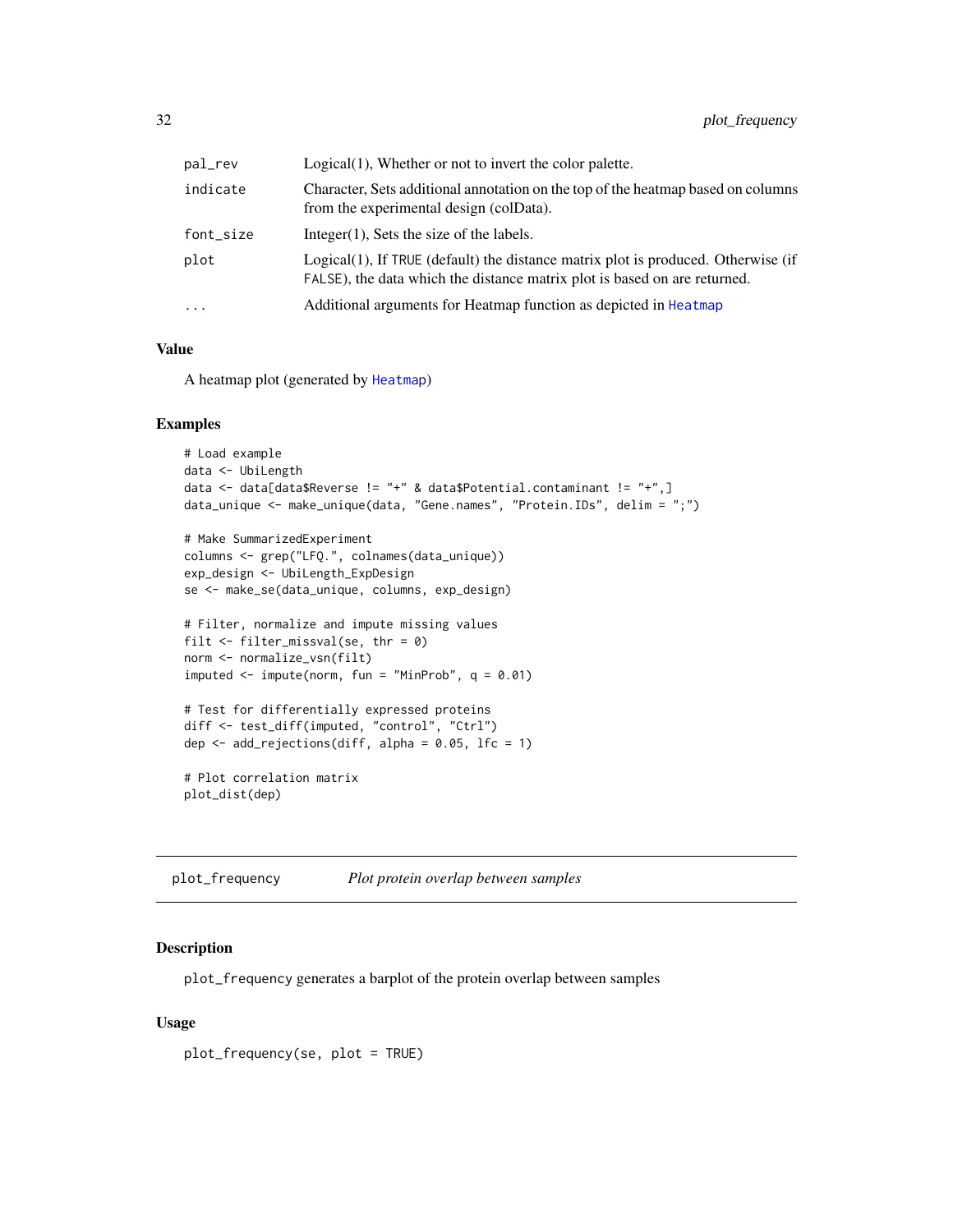#### <span id="page-32-0"></span>plot\_gsea 33

# Arguments

| -se  | Summarized Experiment, Data object for which to plot observation frequency.         |
|------|-------------------------------------------------------------------------------------|
| plot | $Logical(1)$ , If TRUE (default) the barplot is produced. Otherwise (if FALSE), the |
|      | data which the barplot is based on are returned.                                    |

# Value

Barplot of overlap of protein identifications between samples (generated by [ggplot](#page-0-0))

# Examples

```
# Load example
data <- UbiLength
data <- data[data$Reverse != "+" & data$Potential.contaminant != "+",]
data_unique <- make_unique(data, "Gene.names", "Protein.IDs", delim = ";")
# Make SummarizedExperiment
columns <- grep("LFQ.", colnames(data_unique))
exp_design <- UbiLength_ExpDesign
se <- make_se(data_unique, columns, exp_design)
# Filter and plot frequency
filt \le filter_missval(se, thr = 0)
plot_frequency(filt)
```
<span id="page-32-1"></span>plot\_gsea *Plot enriched Gene Sets*

# Description

plot\_gsea plots enriched gene sets from Gene Set Enrichment Analysis.

# Usage

```
plot_gsea(gsea_results, number = 10, alpha = 0.05, contrasts = NULL,
  databases = NULL, nrow = 1, term_size = 8)
```
# Arguments

| gsea_results | Data.frame, Gene Set Enrichment Analysis results object. (output from test_gsea()).         |
|--------------|---------------------------------------------------------------------------------------------|
| number       | Numeric $(1)$ , Sets the number of enriched terms per contrast to be plotted.               |
| alpha        | Numeric $(1)$ , Sets the threshold for the adjusted P value.                                |
| contrasts    | Character, Specifies the contrast(s) to plot. If 'NULL' all contrasts will be plot-<br>ted. |
| databases    | Character, Specifies the database(s) to plot. If 'NULL' all databases will be<br>plotted.   |
| nrow         | Numeric $(1)$ , Sets the number of rows for the plot.                                       |
| term_size    | Numeric $(1)$ , Sets the text size of the terms.                                            |
|              |                                                                                             |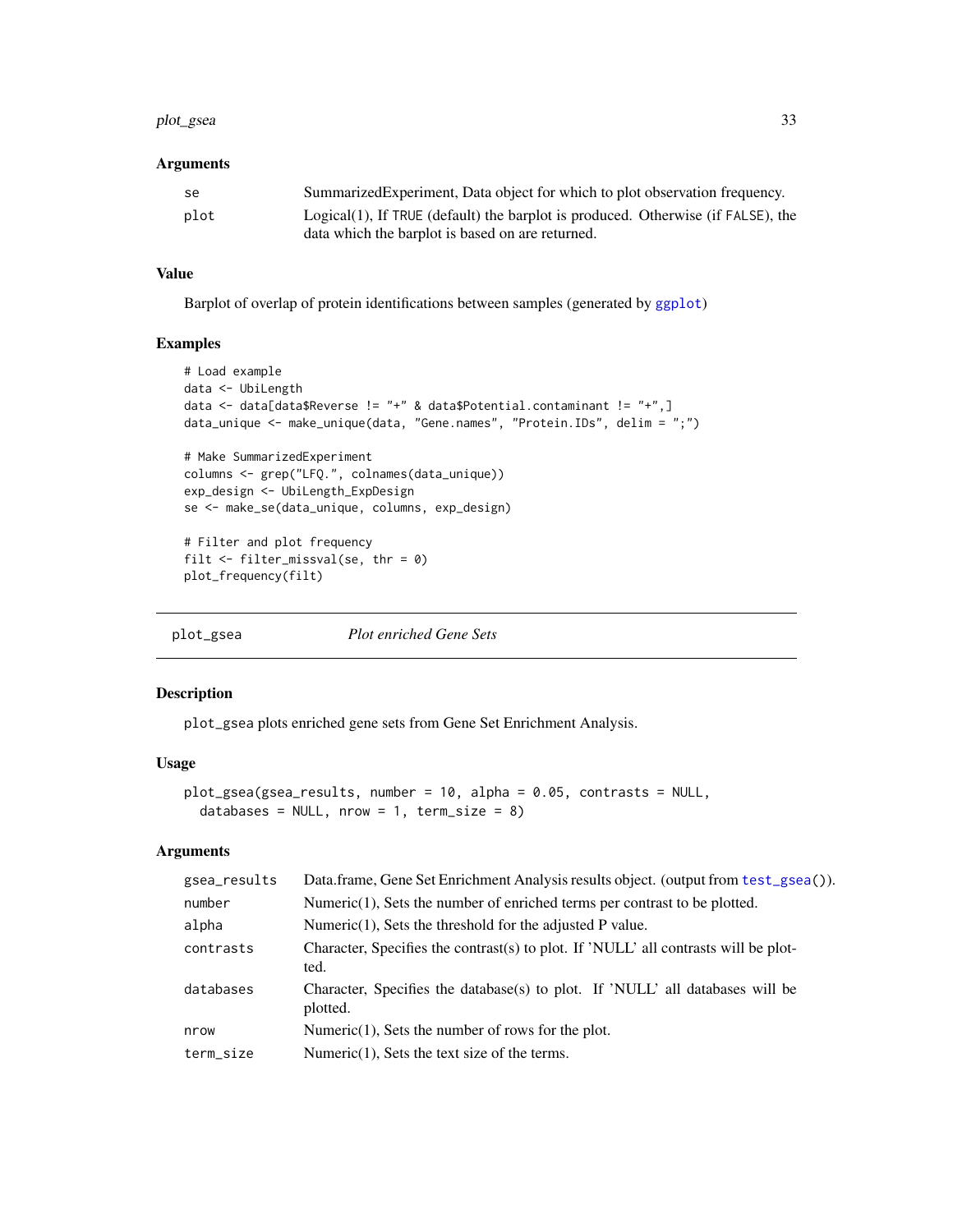#### <span id="page-33-0"></span>Value

A barplot of the enriched terms (generated by [ggplot](#page-0-0)).

#### Examples

```
# Load example
data <- UbiLength
data <- data[data$Reverse != "+" & data$Potential.contaminant != "+",]
data_unique <- make_unique(data, "Gene.names", "Protein.IDs", delim = ";")
# Make SummarizedExperiment
columns <- grep("LFQ.", colnames(data_unique))
exp_design <- UbiLength_ExpDesign
se <- make_se(data_unique, columns, exp_design)
# Filter, normalize and impute missing values
filt <- filter_missval(se, thr = 0)
norm <- normalize_vsn(filt)
imputed \le impute(norm, fun = "MinProb", q = 0.01)
# Test for differentially expressed proteins
diff <- diff <- test_diff(imputed, "control", "Ctrl")
dep \leq add_rejections(diff, alpha = 0.05, lfc = 1)
## Not run:
# Test enrichments
gsea_results <- test_gsea(dep)
plot_gsea(gsea_results)
```
## End(Not run)

<span id="page-33-1"></span>plot\_heatmap *Plot a heatmap*

#### Description

plot\_heatmap generates a heatmap of all significant proteins.

#### Usage

```
plot_heatmap(dep, type = c("contrast", "centered"), kmeans = FALSE,
  k = 6, col_limit = 6, indicate = NULL,
  clustering_distance = c("euclidean", "maximum", "manhattan",
  "canberra", "binary", "minkowski", "pearson", "spearman", "kendall",
  "gower"), row_font_size = 6, col_font_size = 10, plot = TRUE, ...
```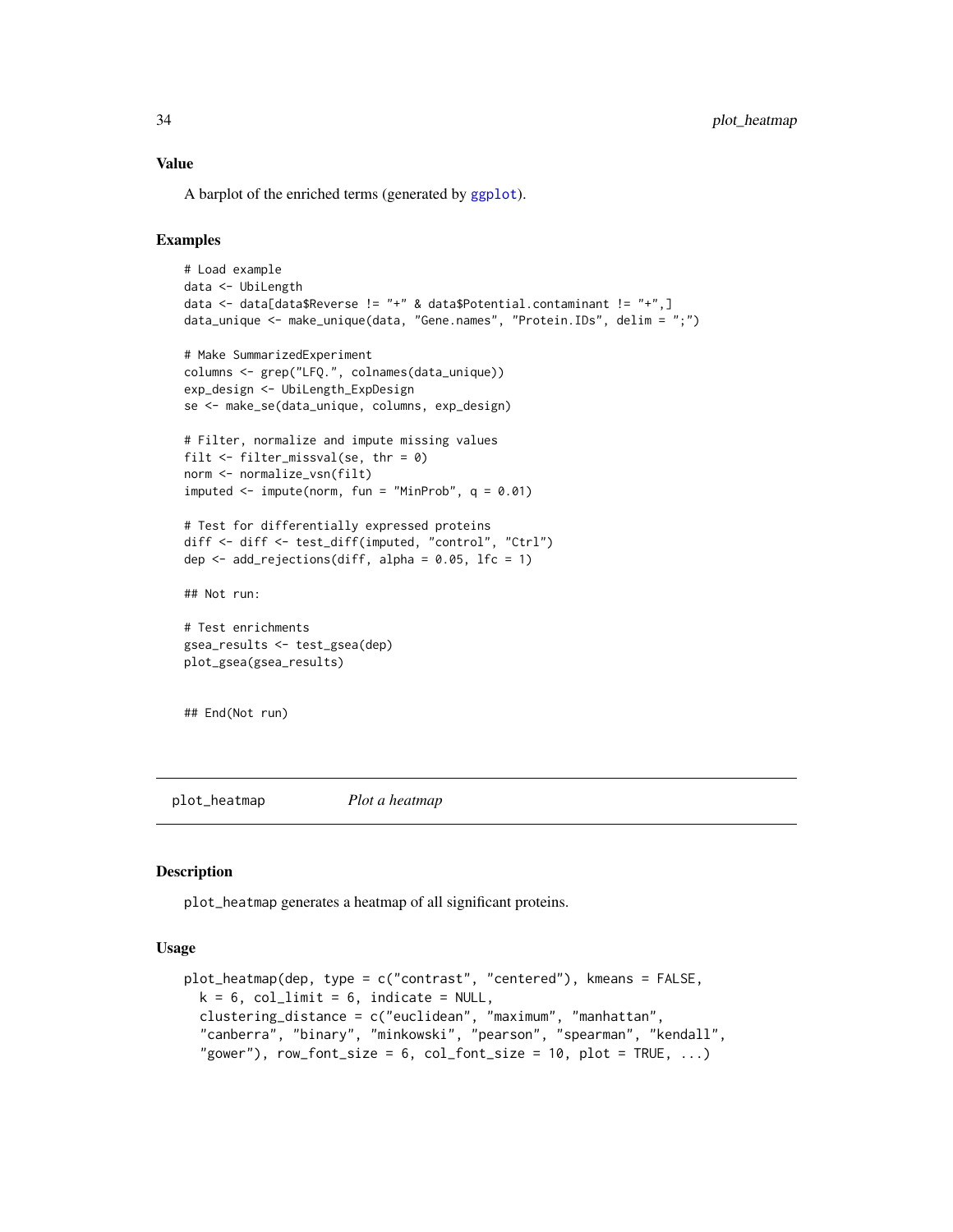# <span id="page-34-0"></span>plot\_heatmap 35

# Arguments

| dep                 | Summarized Experiment, Data object for which differentially enriched proteins<br>are annotated (output from test_diff() and add_rejections()).                                                                                      |  |
|---------------------|-------------------------------------------------------------------------------------------------------------------------------------------------------------------------------------------------------------------------------------|--|
| type                | 'contrast' or 'centered', The type of data scaling used for plotting. Either the<br>fold change ('contrast') or the centered log2-intensity ('centered').                                                                           |  |
| kmeans              | Logical(1), Whether or not to perform k-means clustering.                                                                                                                                                                           |  |
| k                   | Integer $(1)$ , Sets the number of k-means clusters.                                                                                                                                                                                |  |
| col_limit           | $Integer(1)$ , Sets the outer limits of the color scale.                                                                                                                                                                            |  |
| indicate            | Character, Sets additional annotation on the top of the heatmap based on columns<br>from the experimental design (colData). Only applicable to type = 'centered'.                                                                   |  |
| clustering_distance |                                                                                                                                                                                                                                     |  |
|                     | "euclidean", "maximum", "manhattan", "canberra", "binary", "minkowski", "pear-<br>son", "spearman", "kendall" or "gower", Function used to calculate clustering<br>distance (for proteins and samples). Based on Heatmap and daisy. |  |
| row_font_size       | $Integer(1)$ , Sets the size of row labels.                                                                                                                                                                                         |  |
| col_font_size       | $Integer(1)$ , Sets the size of column labels.                                                                                                                                                                                      |  |
| plot                | Logical(1), If TRUE (default) the heatmap is produced. Otherwise (if FALSE), the<br>data which the heatmap is based on are returned.                                                                                                |  |
| $\cdots$            | Additional arguments for Heatmap function as depicted in Heatmap                                                                                                                                                                    |  |

## Value

A heatmap (generated by [Heatmap](#page-0-0))

# Examples

```
# Load example
data <- UbiLength
data <- data[data$Reverse != "+" & data$Potential.contaminant != "+",]
data_unique <- make_unique(data, "Gene.names", "Protein.IDs", delim = ";")
# Make SummarizedExperiment
columns <- grep("LFQ.", colnames(data_unique))
exp_design <- UbiLength_ExpDesign
se <- make_se(data_unique, columns, exp_design)
# Filter, normalize and impute missing values
filt <- filter_missval(se, thr = 0)
norm <- normalize_vsn(filt)
imputed \le impute(norm, fun = "MinProb", q = 0.01)
# Test for differentially expressed proteins
diff <- test_diff(imputed, "control", "Ctrl")
dep \leq add_rejections(diff, alpha = 0.05, lfc = 1)
```
# Plot heatmap plot\_heatmap(dep)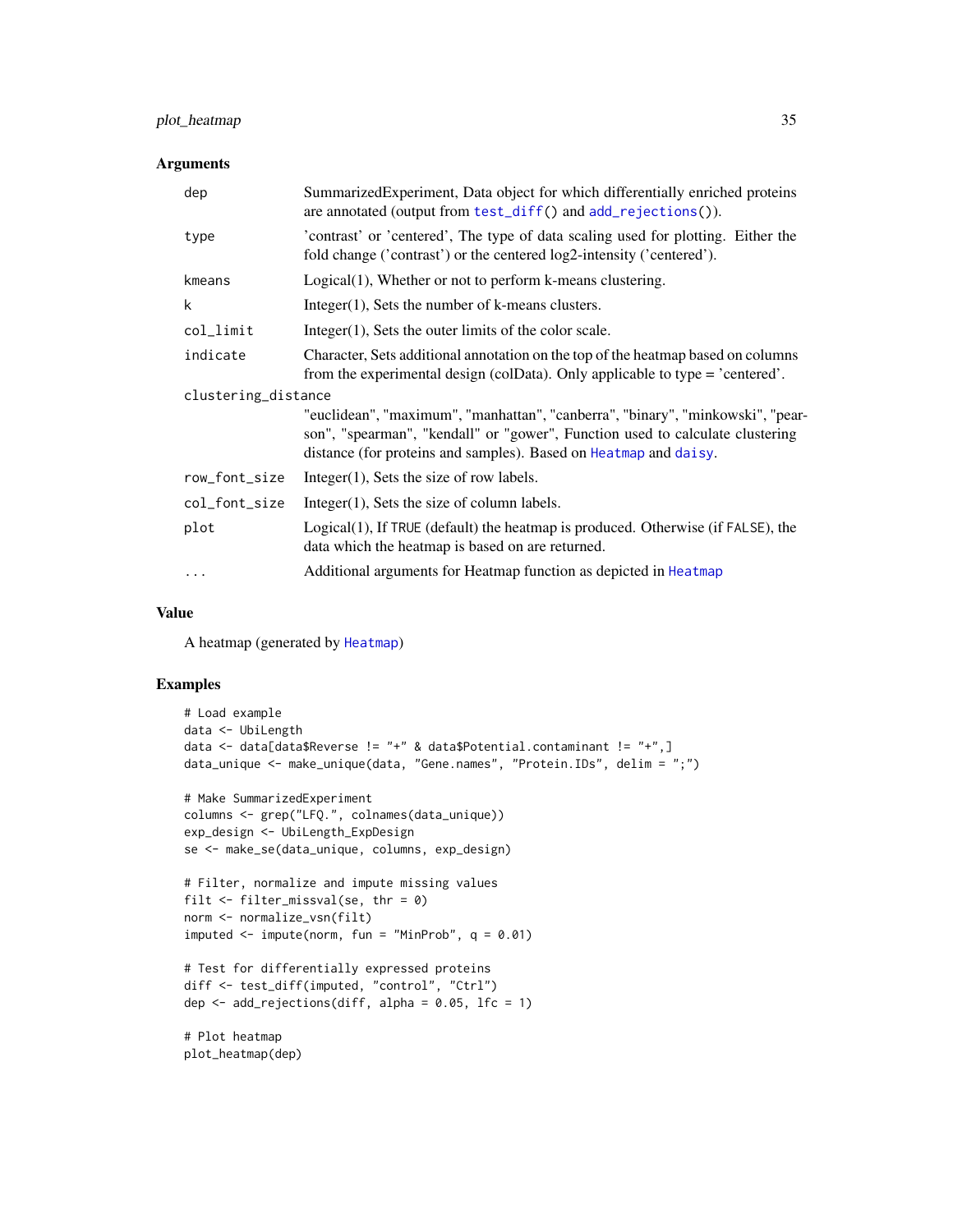```
plot\_heatmap(dep, 'centered', kmeans = TRUE, k = 6, row_font_size = 3)plot_heatmap(dep, 'contrast', col_limit = 10, row_font_size = 3)
```
<span id="page-35-1"></span>plot\_imputation *Visualize imputation*

#### Description

plot\_imputation generates density plots of all conditions for input objects, e.g. before and after imputation.

#### Usage

```
plot_imputation(se, ...)
```
#### Arguments

| Summarized Experiment, Data object, e.g. before imputation (output from normalize_vsn()). |
|-------------------------------------------------------------------------------------------|
| Other Summarized Experiment object(s), E.g. data object after imputation (out-            |
|                                                                                           |

# Value

Density plots of all conditions of all conditions for input objects, e.g. before and after imputation (generated by [ggplot](#page-0-0)).

```
# Load example
data <- UbiLength
data <- data[data$Reverse != "+" & data$Potential.contaminant != "+",]
data_unique <- make_unique(data, "Gene.names", "Protein.IDs", delim = ";")
# Make SummarizedExperiment
columns <- grep("LFQ.", colnames(data_unique))
exp_design <- UbiLength_ExpDesign
se <- make_se(data_unique, columns, exp_design)
# Filter, normalize and impute missing values
filt \le filter_missval(se, thr = 0)
norm <- normalize_vsn(filt)
imputed \leq impute(norm, fun = "MinProb", q = 0.01)
# Plot imputation
plot_imputation(filt, norm, imputed)
```
<span id="page-35-0"></span>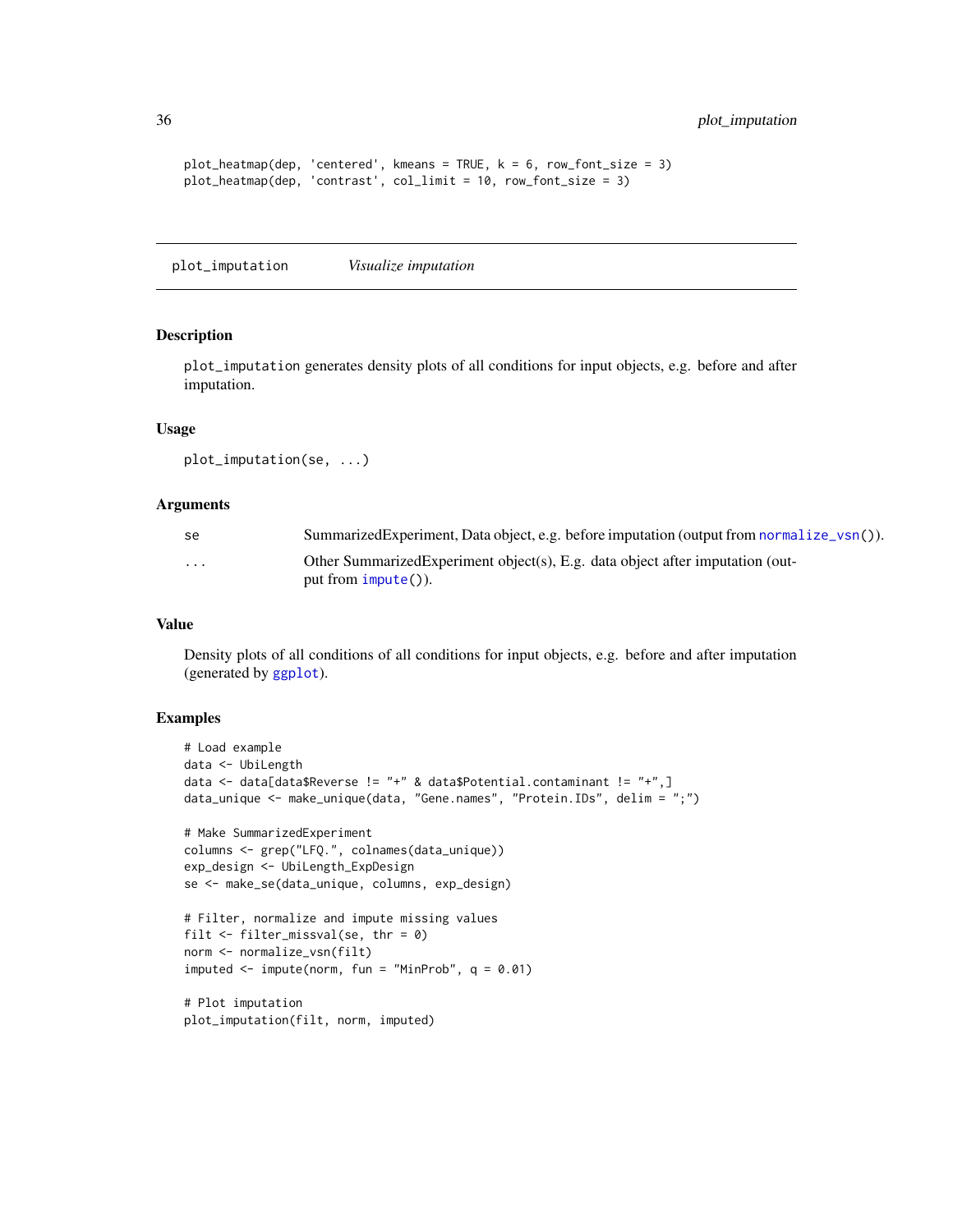<span id="page-36-2"></span><span id="page-36-0"></span>

plot\_missval generates a heatmap of proteins with missing values to discover whether values are missing by random or not.

#### Usage

```
plot_missval(se)
```
#### Arguments

se SummarizedExperiment, Data object with missing values.

#### Value

A heatmap indicating whether values are missing (0) or not (1) (generated by [Heatmap](#page-0-0)).

#### Examples

```
# Load example
data <- UbiLength
data <- data[data$Reverse != "+" & data$Potential.contaminant != "+",]
data_unique <- make_unique(data, "Gene.names", "Protein.IDs", delim = ";")
# Make SummarizedExperiment
columns <- grep("LFQ.", colnames(data_unique))
exp_design <- UbiLength_ExpDesign
se <- make_se(data_unique, columns, exp_design)
# Filter, normalize and impute missing values
filt \le filter_missval(se, thr = 0)
# Plot missing values heatmap
plot_missval(filt)
```
<span id="page-36-1"></span>plot\_normalization *Visualize normalization*

#### Description

plot\_normalization generates boxplots of all conditions for input objects, e.g. before and after normalization.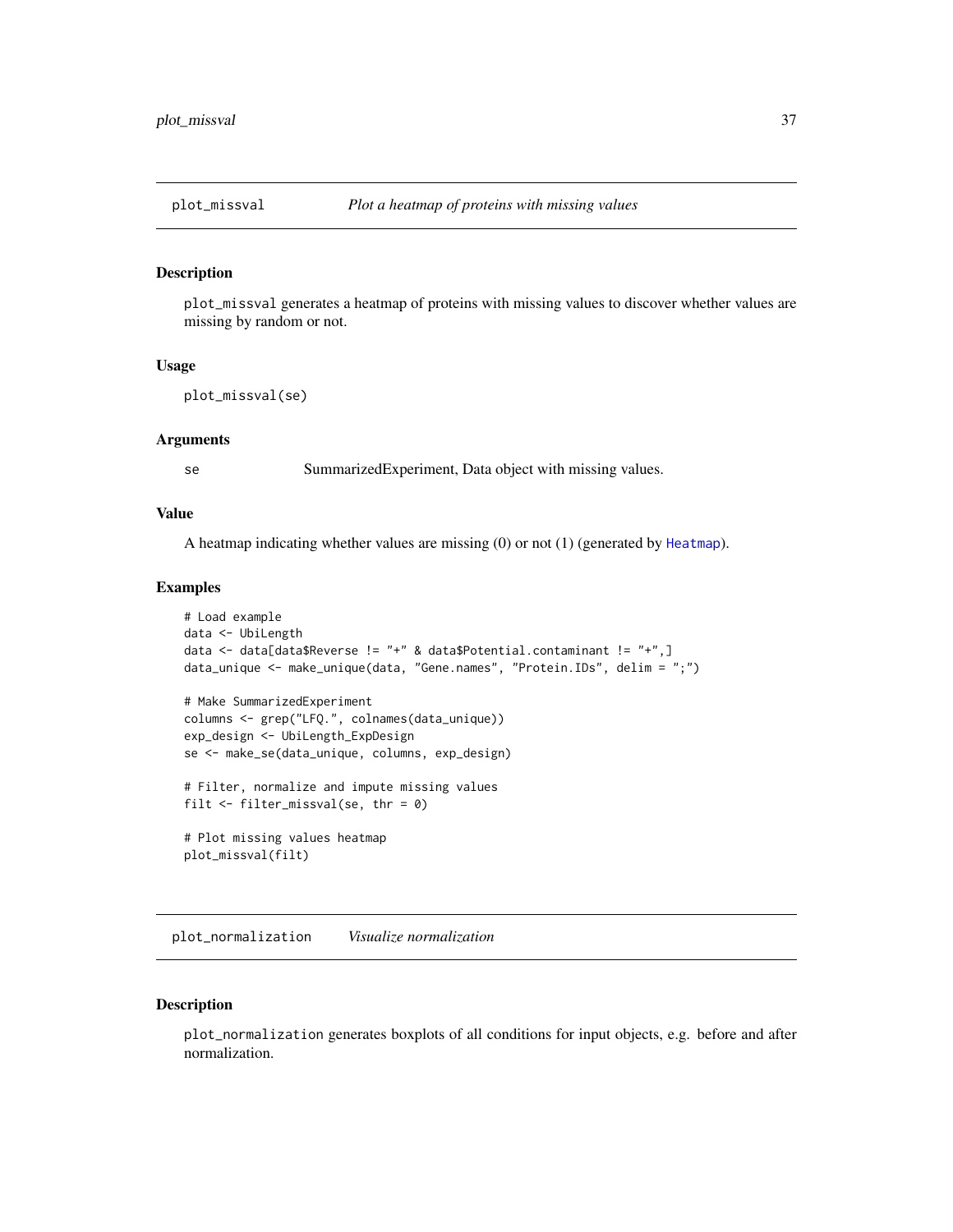#### <span id="page-37-0"></span>Usage

```
plot_normalization(se, ...)
```
#### Arguments

| -se      | SummarizedExperiment, Data object, e.g. before normalization (output from<br>$make\_se()$ or $make\_se\_parse()$ ). |
|----------|---------------------------------------------------------------------------------------------------------------------|
| $\cdots$ | Additional Summarized Experiment object(s), E.g. data object after normaliza-<br>tion (output from normalize_vsn).  |

# Value

Boxplots of all conditions for input objects, e.g. before and after normalization (generated by [ggplot](#page-0-0)). Adding components and other plot adjustments can be easily done using the ggplot2 syntax (i.e. using  $'$ +')

# Examples

```
# Load example
data <- UbiLength
data <- data[data$Reverse != "+" & data$Potential.contaminant != "+",]
data_unique <- make_unique(data, "Gene.names", "Protein.IDs", delim = ";")
# Make SummarizedExperiment
columns <- grep("LFQ.", colnames(data_unique))
exp_design <- UbiLength_ExpDesign
se <- make_se(data_unique, columns, exp_design)
# Filter and normalize
filt \le- filter_missval(se, thr = 0)
norm <- normalize_vsn(filt)
# Plot normalization
plot_normalization(se, filt, norm)
```
<span id="page-37-1"></span>plot\_numbers *Plot protein numbers*

#### Description

plot\_numbers generates a barplot of the number of identified proteins per sample.

#### Usage

plot\_numbers(se, plot = TRUE)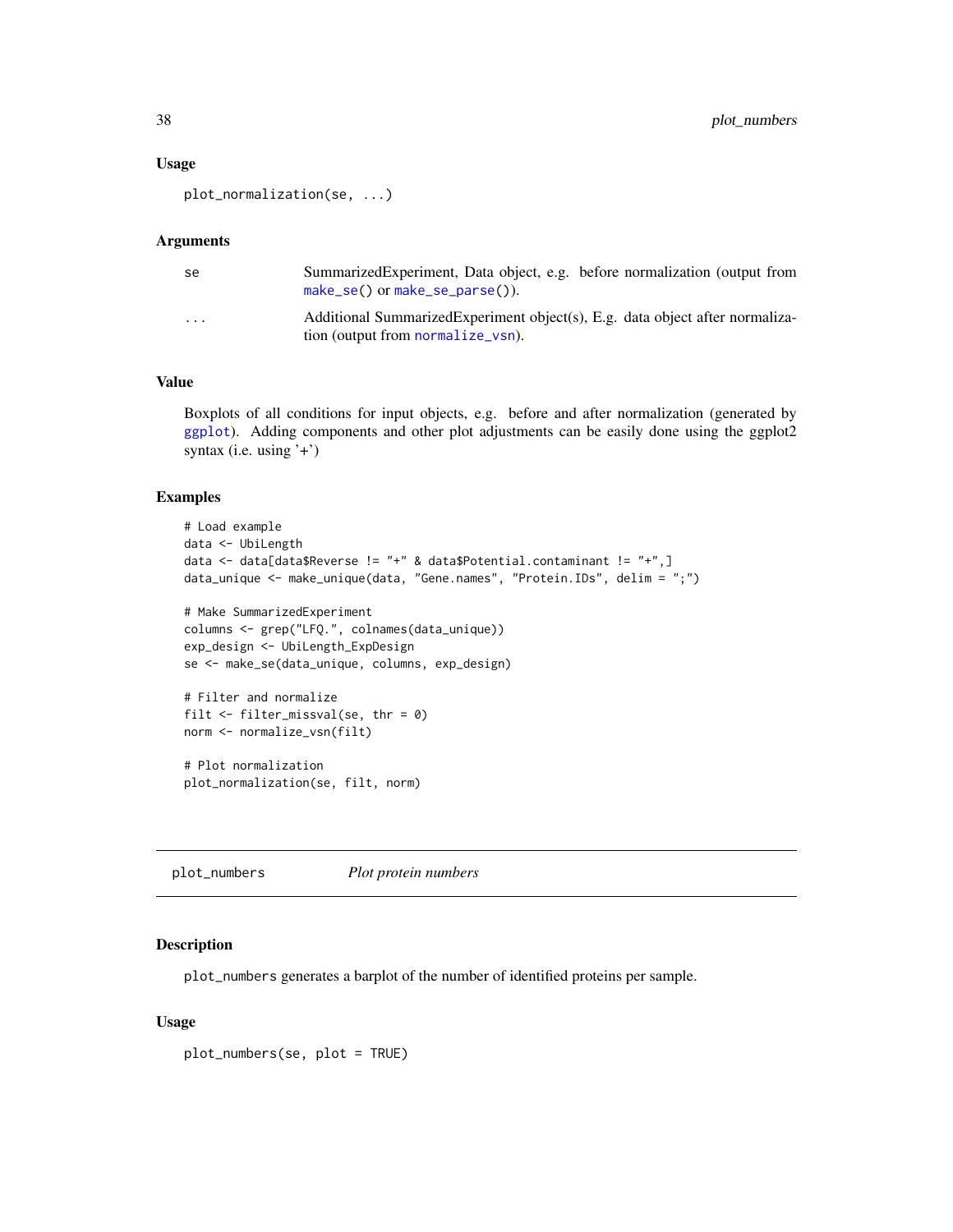#### <span id="page-38-0"></span>plot\_pca 39

#### Arguments

| -se  | Summarized Experiment, Data object for which to plot protein numbers (output<br>from $make\_se()$ or $make\_se\_parse()$ .              |
|------|-----------------------------------------------------------------------------------------------------------------------------------------|
| plot | $Logical(1)$ , If TRUE (default) the barplot is produced. Otherwise (if FALSE), the<br>data which the barplot is based on are returned. |

#### Value

Barplot of the number of identified proteins per sample (generated by [ggplot](#page-0-0))

#### Examples

```
# Load example
data <- UbiLength
data <- data[data$Reverse != "+" & data$Potential.contaminant != "+",]
data_unique <- make_unique(data, "Gene.names", "Protein.IDs", delim = ";")
# Make SummarizedExperiment
columns <- grep("LFQ.", colnames(data_unique))
exp_design <- UbiLength_ExpDesign
se <- make_se(data_unique, columns, exp_design)
# Filter and plot numbers
filt <- filter_missval(se, thr = 0)
plot_numbers(filt)
```
<span id="page-38-1"></span>plot\_pca *Plot PCA*

#### Description

plot\_pca generates a PCA plot using the top variable proteins.

## Usage

```
plot_pca(dep, x = 1, y = 2, indicate = c("condition", "replicate"),
  label = FALSE, n = 500, point_size = 4, label_size = 3,plot = TRUE)
```
#### Arguments

| dep          | Summarized Experiment, Data object for which differentially enriched proteins<br>are annotated (output from $test\_diff()$ and $add\_rejections()$ ). |
|--------------|-------------------------------------------------------------------------------------------------------------------------------------------------------|
| $\mathsf{x}$ | Integer $(1)$ . Sets the principle component to plot on the x-axis.                                                                                   |
| У            | Integer $(1)$ . Sets the principle component to plot on the y-axis.                                                                                   |
| indicate     | Character, Sets the color, shape and facet_wrap of the plot based on columns<br>from the experimental design (colData).                               |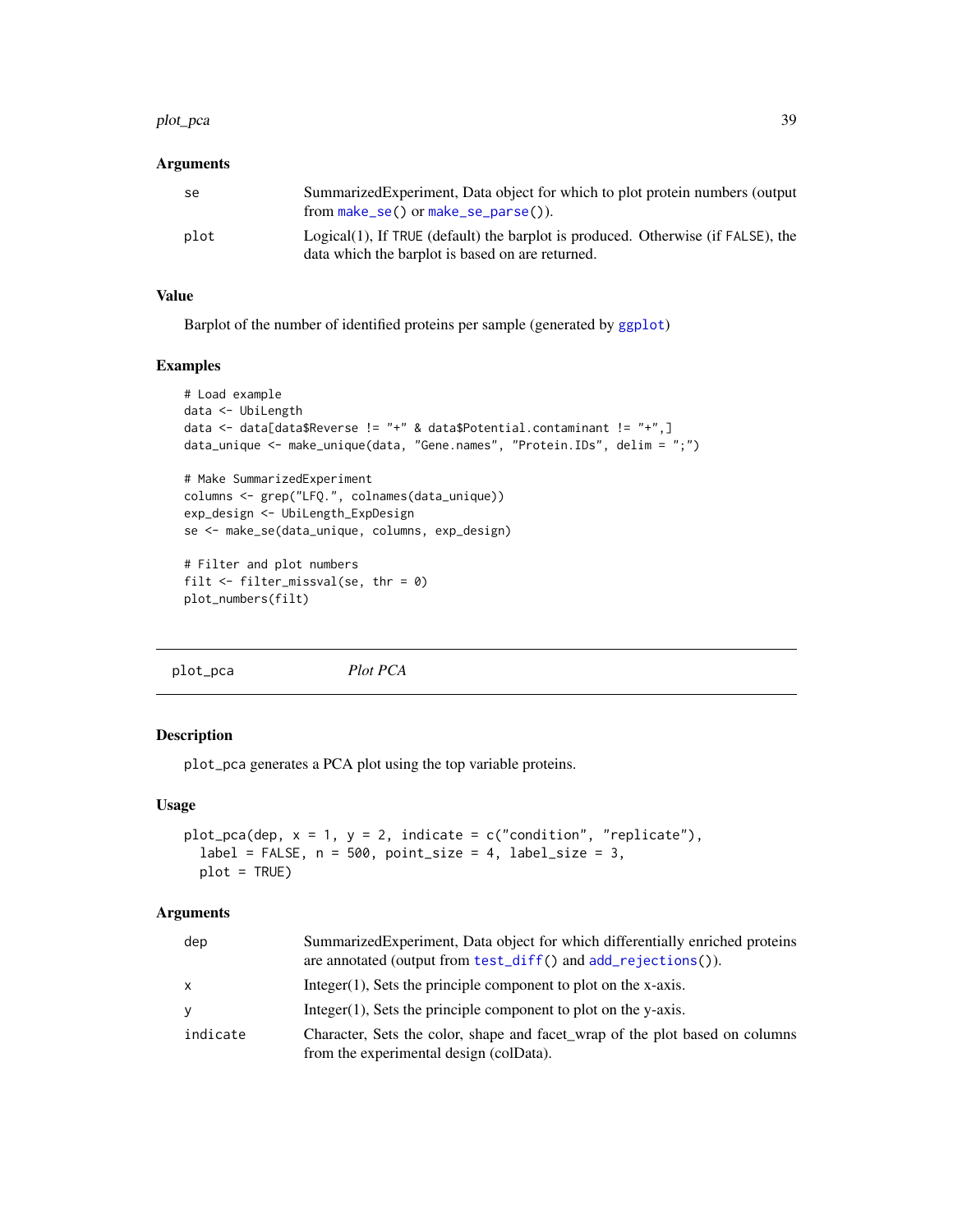<span id="page-39-0"></span>

| label      | Logical, Whether or not to add sample labels.                                                                                          |
|------------|----------------------------------------------------------------------------------------------------------------------------------------|
| n          | Integer $(1)$ , Sets the number of top variable proteins to consider.                                                                  |
| point_size | Integer $(1)$ , Sets the size of the points.                                                                                           |
| label_size | Integer $(1)$ , Sets the size of the labels.                                                                                           |
| plot       | Logical(1), If TRUE (default) the PCA plot is produced. Otherwise (if FALSE),<br>the data which the PCA plot is based on are returned. |

#### Value

A scatter plot (generated by [ggplot](#page-0-0)).

#### Examples

```
# Load example
data <- UbiLength
data <- data[data$Reverse != "+" & data$Potential.contaminant != "+",]
data_unique <- make_unique(data, "Gene.names", "Protein.IDs", delim = ";")
# Make SummarizedExperiment
columns <- grep("LFQ.", colnames(data_unique))
exp_design <- UbiLength_ExpDesign
se <- make_se(data_unique, columns, exp_design)
# Filter, normalize and impute missing values
filt \le filter_missval(se, thr = 0)
norm <- normalize_vsn(filt)
imputed \le impute(norm, fun = "MinProb", q = 0.01)
# Test for differentially expressed proteins
diff <- test_diff(imputed, "control", "Ctrl")
dep \le add_rejections(diff, alpha = 0.05, lfc = 1)
# Plot PCA
plot_pca(dep)
plot_pca(dep, indicate = "condition")
```
<span id="page-39-1"></span>plot\_p\_hist *Plot a P value histogram*

# Description

plot\_p\_hist generates a p value histogram.

#### Usage

```
plot_p_hist(dep, adjusted = FALSE, wrap = FALSE)
```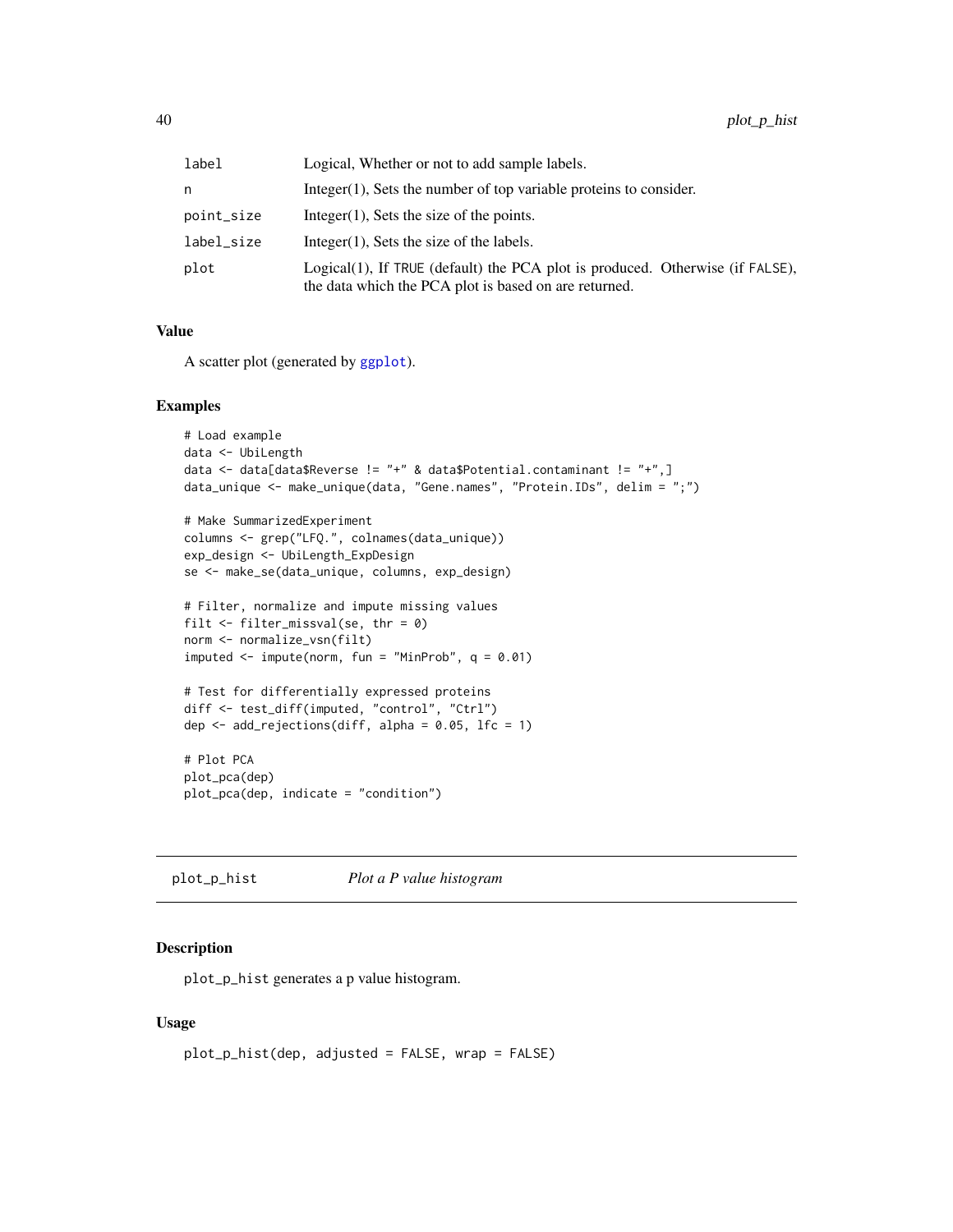# <span id="page-40-0"></span>plot\_single 41

#### Arguments

| dep      | Summarized Experiment, Data object for which differentially enriched proteins<br>are annotated (output from test_diff() and add_rejections()). |
|----------|------------------------------------------------------------------------------------------------------------------------------------------------|
| adjusted | $Logical(1)$ , Whether or not to use adjusted p values.                                                                                        |
| wrap     | $Logical(1)$ , Whether or not to display different histograms for the different con-<br>trasts.                                                |

# Value

A histogram (generated by [ggplot](#page-0-0)).

#### Examples

```
# Load example
data <- UbiLength
data <- data[data$Reverse != "+" & data$Potential.contaminant != "+",]
data_unique <- make_unique(data, "Gene.names", "Protein.IDs", delim = ";")
# Make SummarizedExperiment
```

```
columns <- grep("LFQ.", colnames(data_unique))
exp_design <- UbiLength_ExpDesign
se <- make_se(data_unique, columns, exp_design)
```

```
# Filter, normalize and impute missing values
filt \le filter_missval(se, thr = 0)
norm <- normalize_vsn(filt)
imputed \leq impute(norm, fun = "MinProb", q = 0.01)
```

```
# Test for differentially expressed proteins
diff <- test_diff(imputed, "control", "Ctrl")
dep <- add_rejections(diff, alpha = 0.05, lfc = 1)
```

```
# Plot p value histogram
plot_p_hist(dep)
plot_p_hist(dep, wrap = TRUE)
```
<span id="page-40-1"></span>plot\_single *Plot values for a protein of interest*

# Description

plot\_single generates a barplot of a protein of interest.

#### Usage

```
plot_single(dep, proteins, type = c("contrast", "centered"),
 plot = TRUE)
```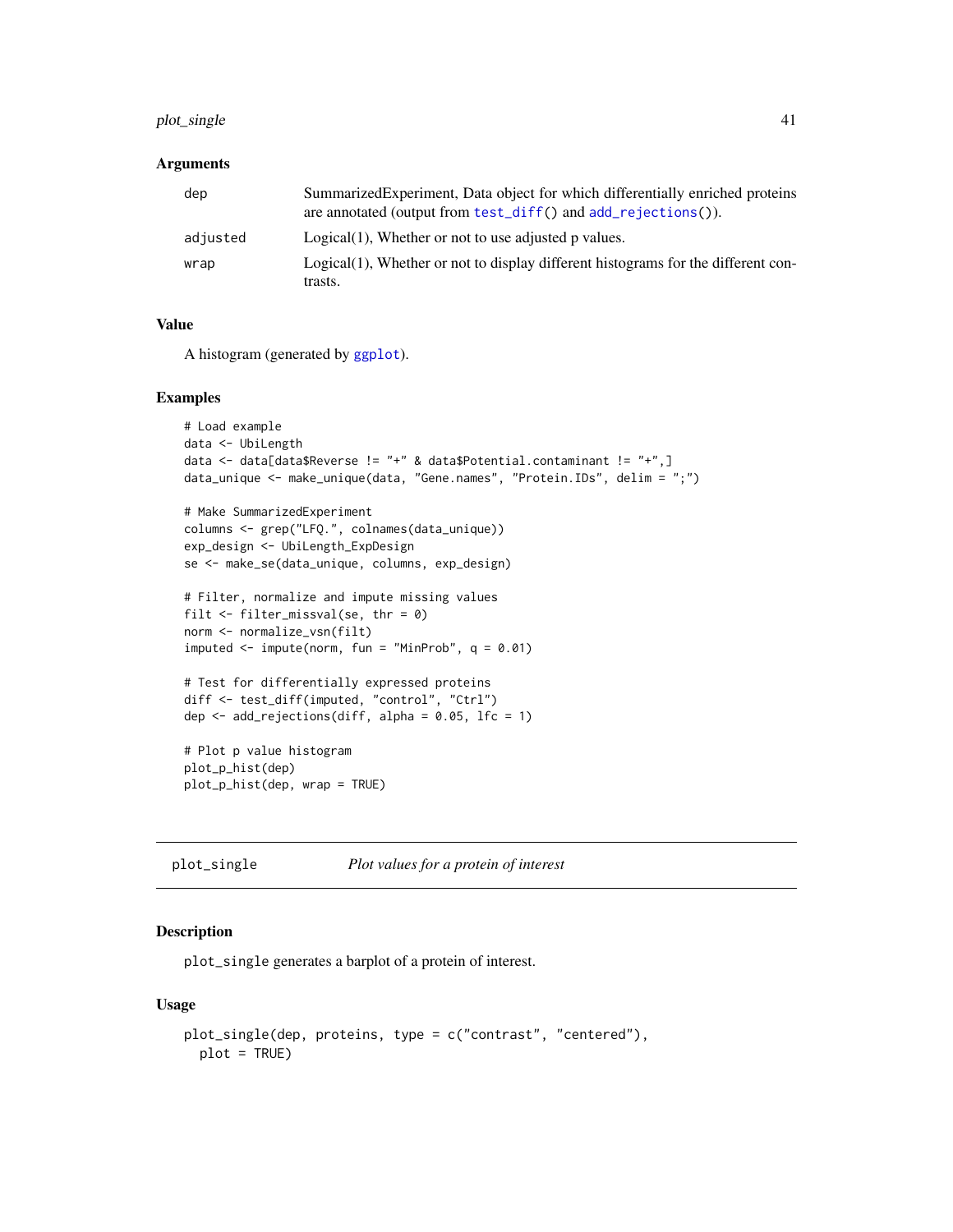<span id="page-41-0"></span>

| dep      | SummarizedExperiment, Data object for which differentially enriched proteins<br>are annotated (output from test_diff() and add_rejections()).             |
|----------|-----------------------------------------------------------------------------------------------------------------------------------------------------------|
| proteins | Character, The name(s) of the protein(s) to plot.                                                                                                         |
| type     | 'contrast' or 'centered', The type of data scaling used for plotting. Either the<br>fold change ('contrast') or the centered log2-intensity ('centered'). |
| plot     | Logical(1), If TRUE (default) the barplot is produced. Otherwise (if FALSE), the<br>summaries which the barplot is based on are returned.                 |

#### Value

A barplot (generated by [ggplot](#page-0-0)).

#### Examples

```
# Load example
data <- UbiLength
data <- data[data$Reverse != "+" & data$Potential.contaminant != "+",]
data_unique <- make_unique(data, "Gene.names", "Protein.IDs", delim = ";")
# Make SummarizedExperiment
columns <- grep("LFQ.", colnames(data_unique))
exp_design <- UbiLength_ExpDesign
se <- make_se(data_unique, columns, exp_design)
# Filter, normalize and impute missing values
filt \le filter_missval(se, thr = 0)
norm <- normalize_vsn(filt)
imputed \leq impute(norm, fun = "MinProb", q = 0.01)
# Test for differentially expressed proteins
diff <- test_diff(imputed, "control", "Ctrl")
dep \leq add_rejections(diff, alpha = 0.05, lfc = 1)
# Plot single proteins
plot_single(dep, 'USP15')
plot_single(dep, 'USP15', 'centered')
plot_single(dep, c('USP15', 'CUL1'))
plot_single(dep, c('USP15', 'CUL1'), plot = FALSE)
```
<span id="page-41-1"></span>plot\_volcano *Volcano plot*

#### Description

plot\_volcano generates a volcano plot for a specified contrast.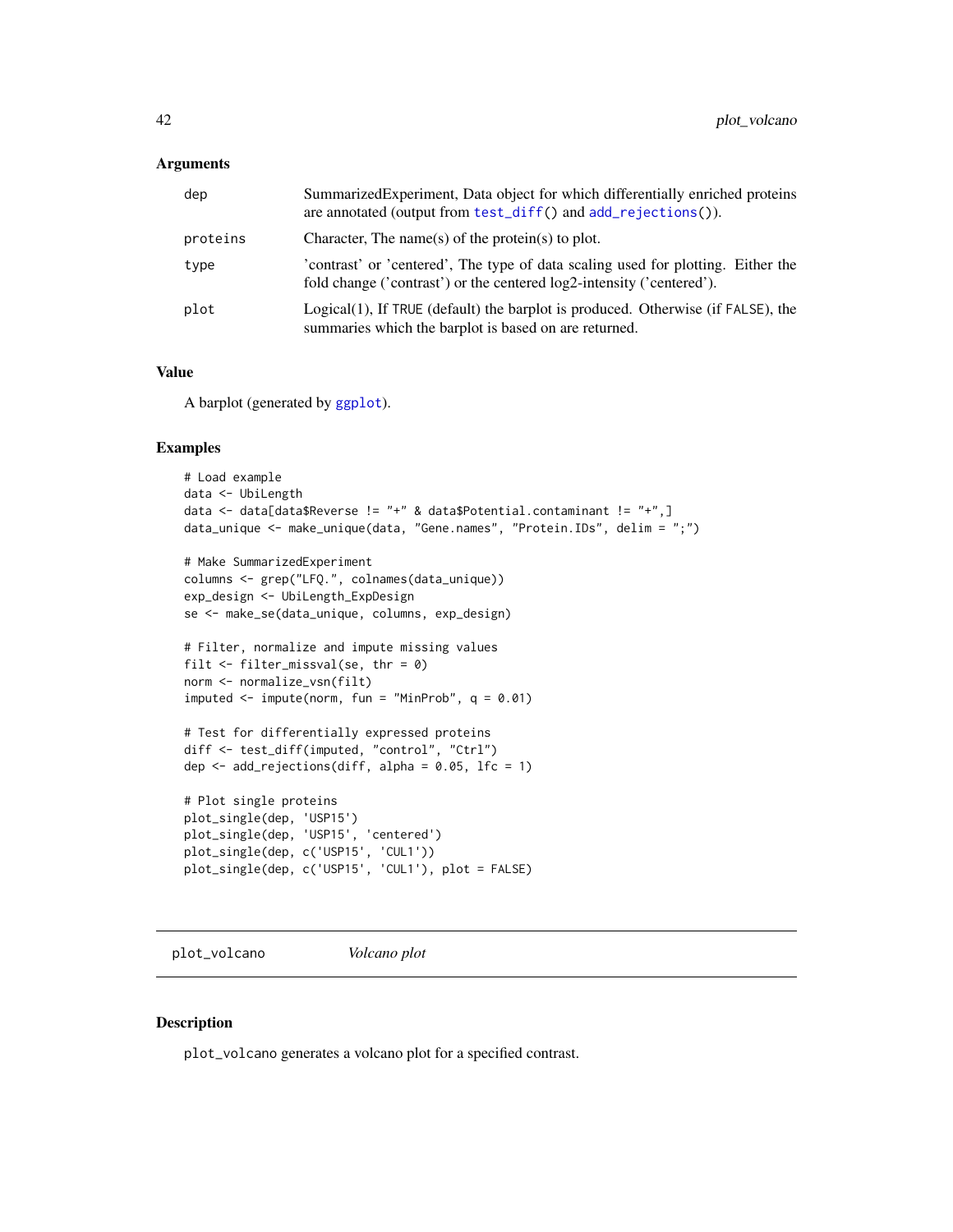# <span id="page-42-0"></span>plot\_volcano 43

#### Usage

```
plot_volcano(dep, contrast, label_size = 3, add_names = TRUE,
  adjusted = FALSE, plot = TRUE)
```
#### Arguments

| dep        | SummarizedExperiment, Data object for which differentially enriched proteins<br>are annotated (output from test_diff() and add_rejections()).  |
|------------|------------------------------------------------------------------------------------------------------------------------------------------------|
| contrast   | $Character(1)$ , Specifies the contrast to plot.                                                                                               |
| label_size | $Integer(1)$ , Sets the size of name labels.                                                                                                   |
| add_names  | $Logical(1)$ , Whether or not to plot names.                                                                                                   |
| adjusted   | $Logical(1)$ , Whether or not to use adjusted p values.                                                                                        |
| plot       | Logical(1), If TRUE (default) the volcano plot is produced. Otherwise (if FALSE),<br>the data which the volcano plot is based on are returned. |

# Value

A volcano plot (generated by [ggplot](#page-0-0))

```
# Load example
data <- UbiLength
data <- data[data$Reverse != "+" & data$Potential.contaminant != "+",]
data_unique <- make_unique(data, "Gene.names", "Protein.IDs", delim = ";")
# Make SummarizedExperiment
columns <- grep("LFQ.", colnames(data_unique))
exp_design <- UbiLength_ExpDesign
se <- make_se(data_unique, columns, exp_design)
# Filter, normalize and impute missing values
filt \le filter_missval(se, thr = 0)
norm <- normalize_vsn(filt)
imputed \leq impute(norm, fun = "MinProb", q = 0.01)
# Test for differentially expressed proteins
diff <- test_diff(imputed, "control", "Ctrl")
dep \leq add_rejections(diff, alpha = 0.05, lfc = 1)
# Plot volcano
plot_volcano(dep, 'Ubi6_vs_Ctrl', label_size = 5, add_names = TRUE)
plot_volcano(dep, 'Ubi6_vs_Ctrl', label_size = 5,
   add_names = TRUE, adjusted = TRUE)
plot_volcano(dep, 'Ubi6_vs_Ctrl', add_names = FALSE)
plot_volcano(dep, 'Ubi4_vs_Ctrl', label_size = 5, add_names = TRUE)
```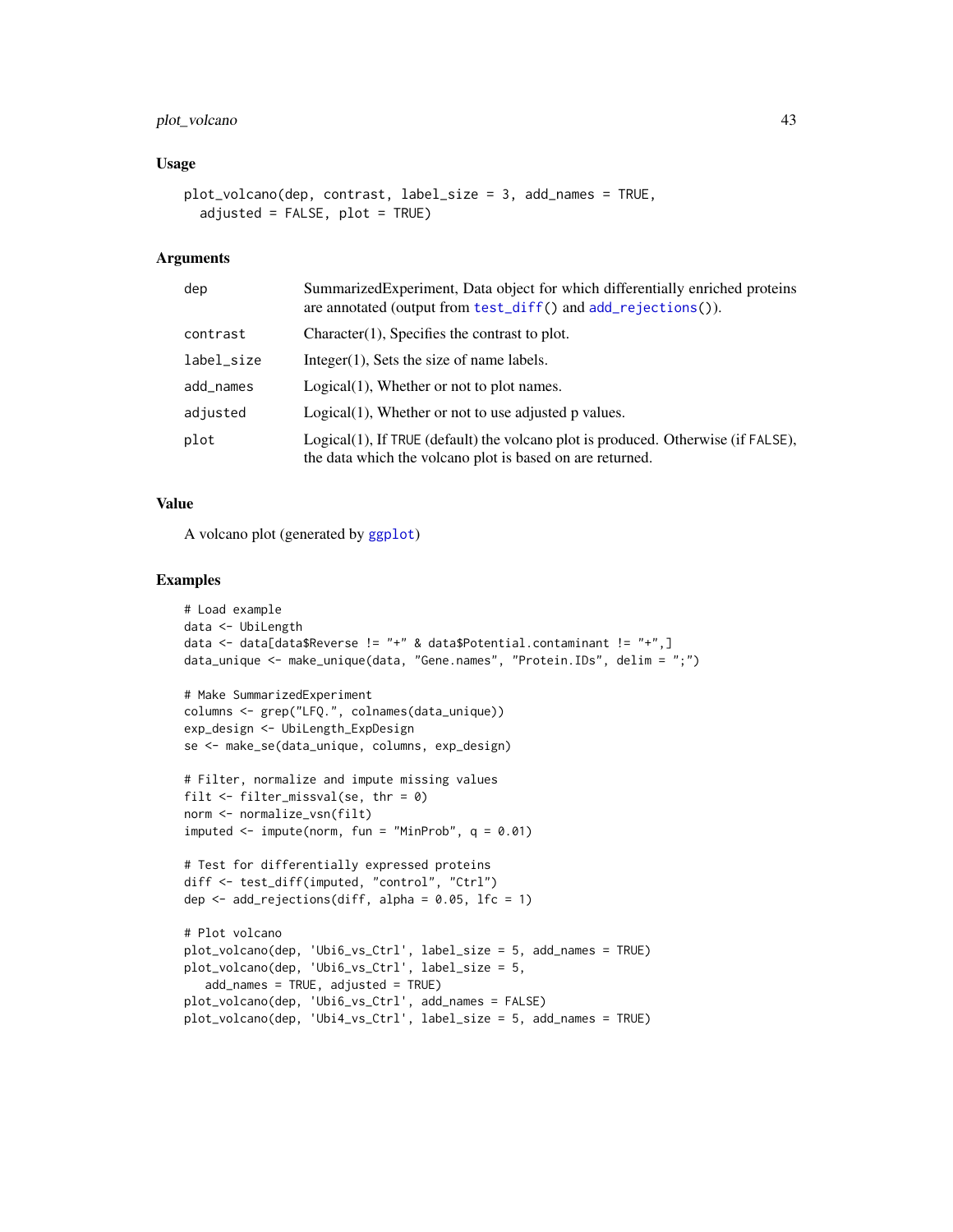<span id="page-43-1"></span><span id="page-43-0"></span>

process performs data processing on a SummarizedExperiment object. It (1) filters a proteomics dataset based on missing values, (2) applies variance stabilizing normalization and (3) imputes eventual remaining missing values.

#### Usage

```
process(se, thr = 0, fun = c("man", "bpca", "knn", "QRILC", "MLE",
  "MinDet", "MinProb", "min", "zero", "mixed", "nbavg"), ...)
```
# Arguments

| se        | SummarizedExperiment, Proteomics data with unique names and identifiers an-<br>notated in 'name' and 'ID' columns. The appropriate columns and objects<br>can be generated using the wrapper import functions import_MaxQuant and<br>import_IsobarQuant or the generic functions make_se and make_se_parse. |
|-----------|-------------------------------------------------------------------------------------------------------------------------------------------------------------------------------------------------------------------------------------------------------------------------------------------------------------|
| thr       | Integer(1), Sets the threshold for the allowed number of missing values per con-<br>dition.                                                                                                                                                                                                                 |
| fun       | "man", "bpca", "knn", "QRILC", "MLE", "MinDet", "MinProb", "min", "zero",<br>"mixed" or "nbavg", Function used for data imputation based on manual_impute<br>and impute.                                                                                                                                    |
| $\ddotsc$ | Additional arguments for imputation functions as depicted in manual_impute<br>and impute.                                                                                                                                                                                                                   |

# Value

A filtered, normalized and imputed SummarizedExperiment object.

```
# Load datasets
data <- UbiLength
exp_design <- UbiLength_ExpDesign
# Import data
se <- import_MaxQuant(data, exp_design)
# Process data
processed <- process(se)
```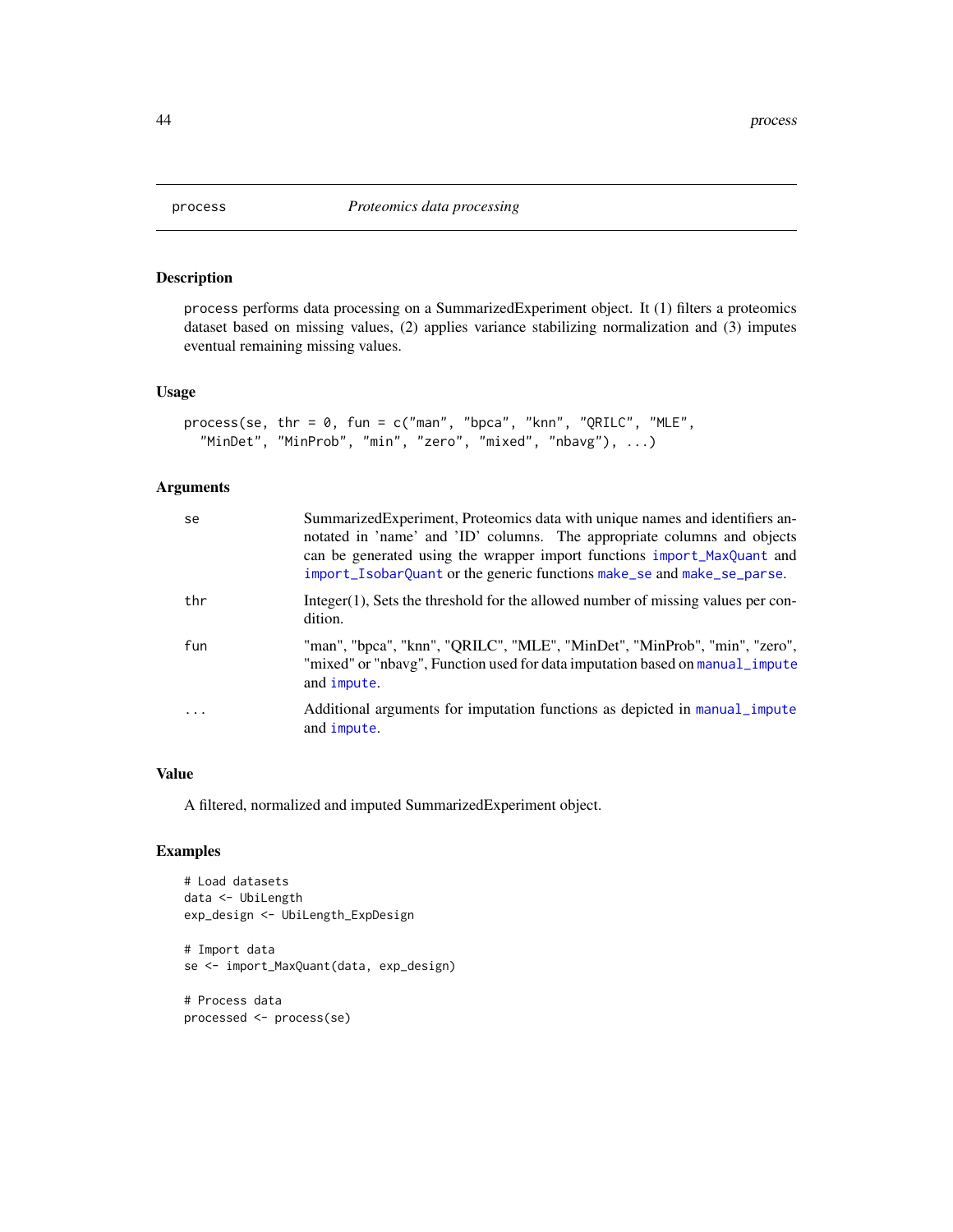<span id="page-44-2"></span><span id="page-44-0"></span>

report generates a report of the analysis performed by [TMT](#page-50-1) and [LFQ](#page-17-1) wrapper functions. Additionally, the results table is saved as a tab-delimited file.

# Usage

```
report(results)
```
#### Arguments

results List of SummarizedExperiment objects obtained from the [LFQ](#page-17-1) or [TMT](#page-50-1) wrapper functions.

# Value

A [rmarkdown](#page-0-0) report is generated and saved. Additionally, the results table is saved as a tabdelimited txt file.

# Examples

```
## Not run:
data <- UbiLength
expdesign <- UbiLength_ExpDesign
results <- LFQ(data, expdesign, 'MinProb', 'control', 'Ctrl')
report(results)
## End(Not run)
```
<span id="page-44-1"></span>

run\_app *DEP shiny apps*

# Description

run\_app launches an interactive shiny app for interactive differential enrichment/expression analysis of proteomics data.

#### Usage

run\_app(app)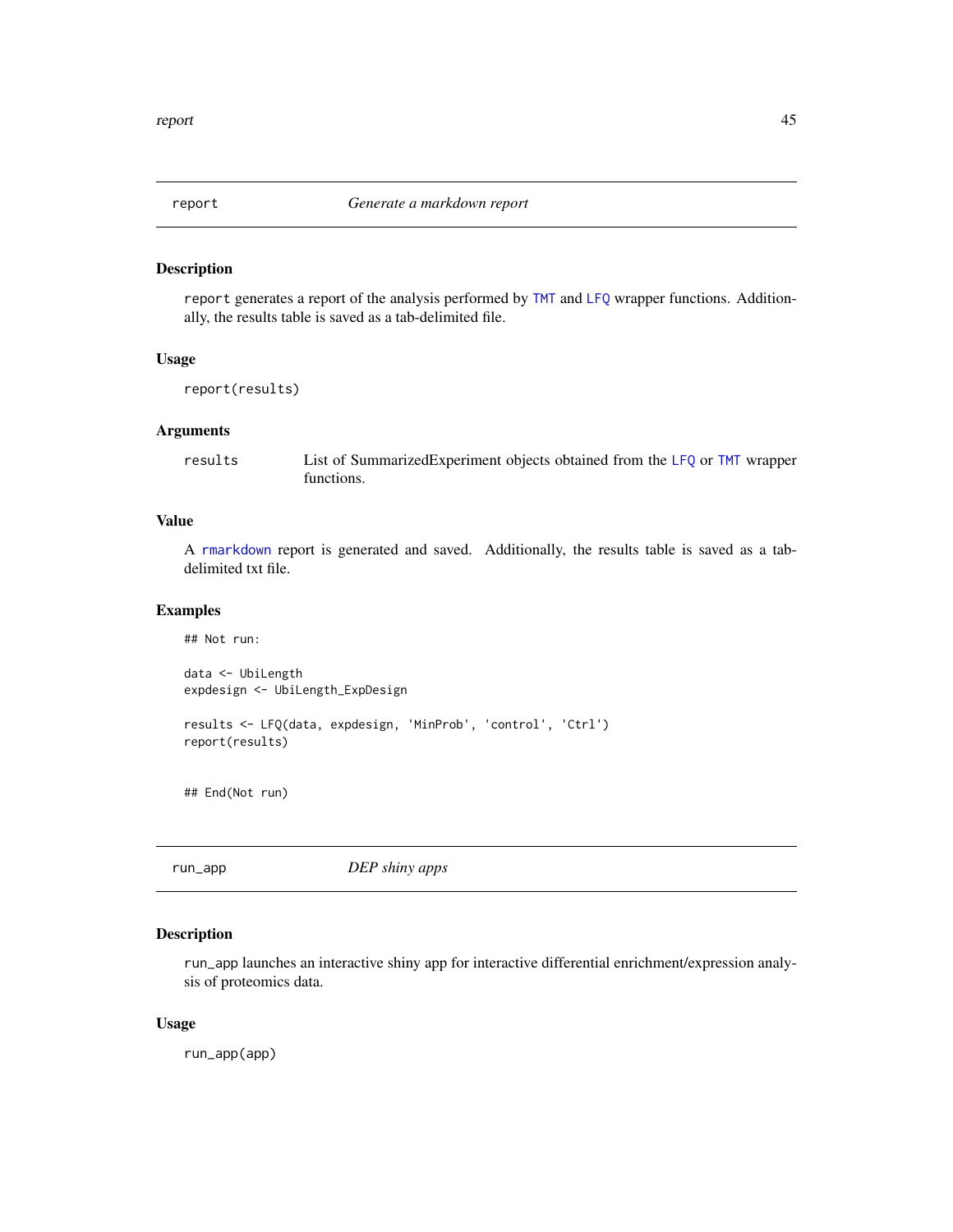#### 46 se2msn

#### Arguments

app 'LFQ' or 'TMT', The name of the app.

#### Value

Launches a browser with the shiny app

## Examples

## Not run: # Run the app run\_app('LFQ')

run\_app('TMT')

## End(Not run)

<span id="page-45-1"></span>

| se2msn | Deprecated Function to coerce Summarized Experiment to MSnSet ob- |
|--------|-------------------------------------------------------------------|
|        | iect                                                              |

#### Description

Use [as](#page-0-0) instead.

#### Usage

se2msn(se)

# Arguments

se SummarizedExperiment, Object which will be turned into a MSnSet object.

# Value

A MSnSet object.

```
# Load example
data <- UbiLength
data <- data[data$Reverse != "+" & data$Potential.contaminant != "+",]
data_unique <- make_unique(data, "Gene.names", "Protein.IDs", delim = ";")
# Make SummarizedExperiment
columns <- grep("LFQ.", colnames(data_unique))
exp_design <- UbiLength_ExpDesign
se <- make_se(data_unique, columns, exp_design)
```
<span id="page-45-0"></span>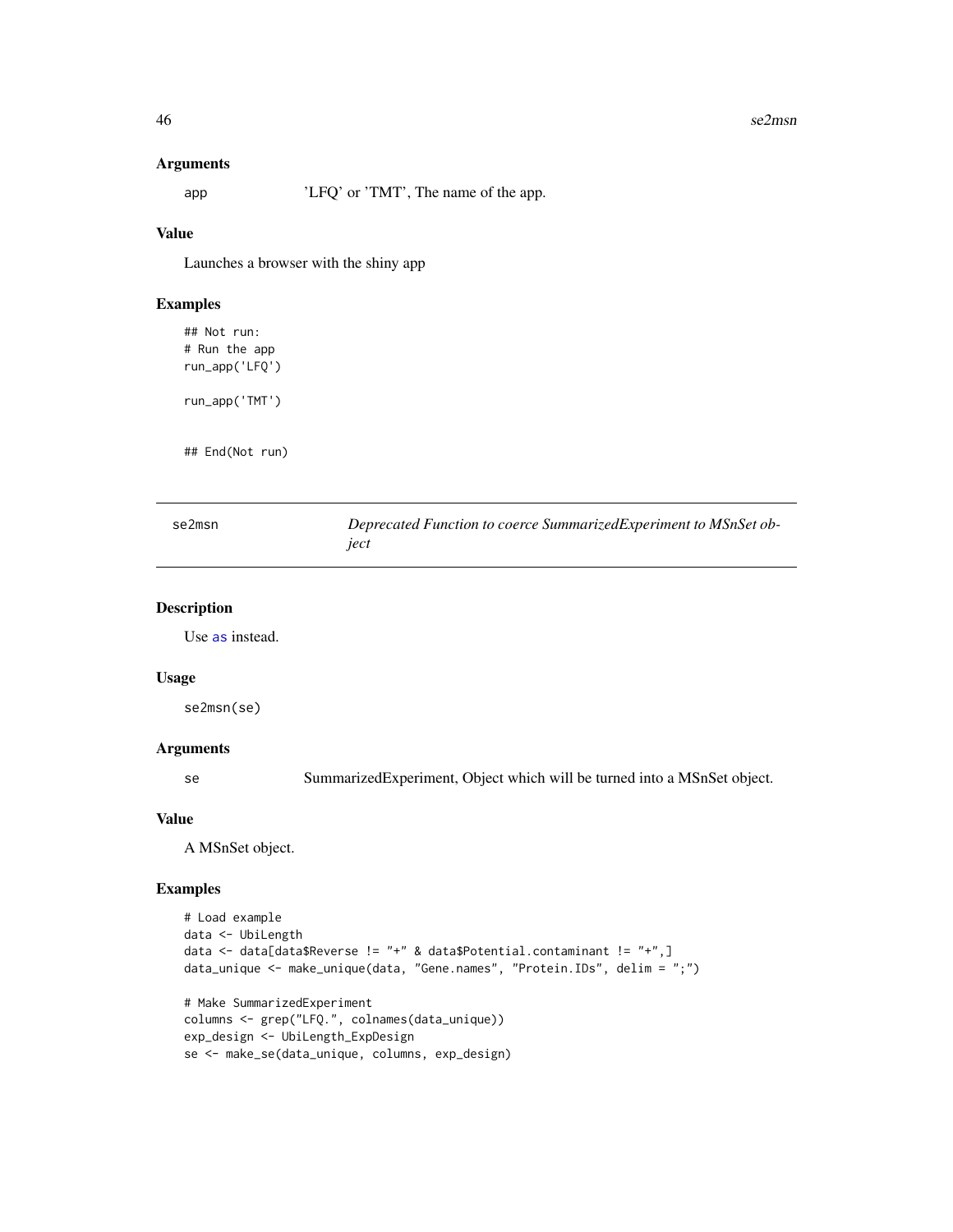<span id="page-46-0"></span>test\_diff 47

```
# Convert to MSnSet
data_msn <- as(se, "MSnSet")
# Convert back to SE
se_back <- as(data_msn, "SummarizedExperiment")
```
<span id="page-46-1"></span>test\_diff *Differential enrichment test*

# Description

test\_diff performs a differential enrichment test based on protein-wise linear models and empirical Bayes statistics using limma. False Discovery Rates are estimated using fdrtool.

# Usage

```
test_diff(se, type = c("control", "all", "manual"), control = NULL,
  test = NULL, design_formula = formula(\sim0 + condition))
```
#### Arguments

| se      | SummarizedExperiment, Proteomics data (output from make_se() or make_se_parse()).<br>It is adviced to first remove proteins with too many missing values using $filter\_misval()$ ,<br>normalize the data using normalize_vsn() and impute remaining missing val-<br>ues using <code>impute()</code> . |
|---------|--------------------------------------------------------------------------------------------------------------------------------------------------------------------------------------------------------------------------------------------------------------------------------------------------------|
| type    | "control", "all" or "manual", The type of contrasts that will be tested. This can<br>be all possible pairwise comparisons ("all"), limited to the comparisons versus<br>the control ("control"), or manually defined contrasts ("manual").                                                             |
| control | Character(1), The condition to which contrasts are generated if type = "control"<br>(a control condition would be most appropriate).                                                                                                                                                                   |
| test    | Character, The contrasts that will be tested if type $=$ "manual". These should<br>be formatted as "SampleA_vs_SampleB" or c("SampleA_vs_SampleC", "Sam-<br>pleB vs SampleC").                                                                                                                         |
|         | design formula Formula, Used to create the design matrix.                                                                                                                                                                                                                                              |

#### Value

A SummarizedExperiment object containing fdr estimates of differential expression.

#### Examples

```
# Load example
data <- UbiLength
data <- data[data$Reverse != "+" & data$Potential.contaminant != "+",]
data_unique <- make_unique(data, "Gene.names", "Protein.IDs", delim = ";")
```
# Make SummarizedExperiment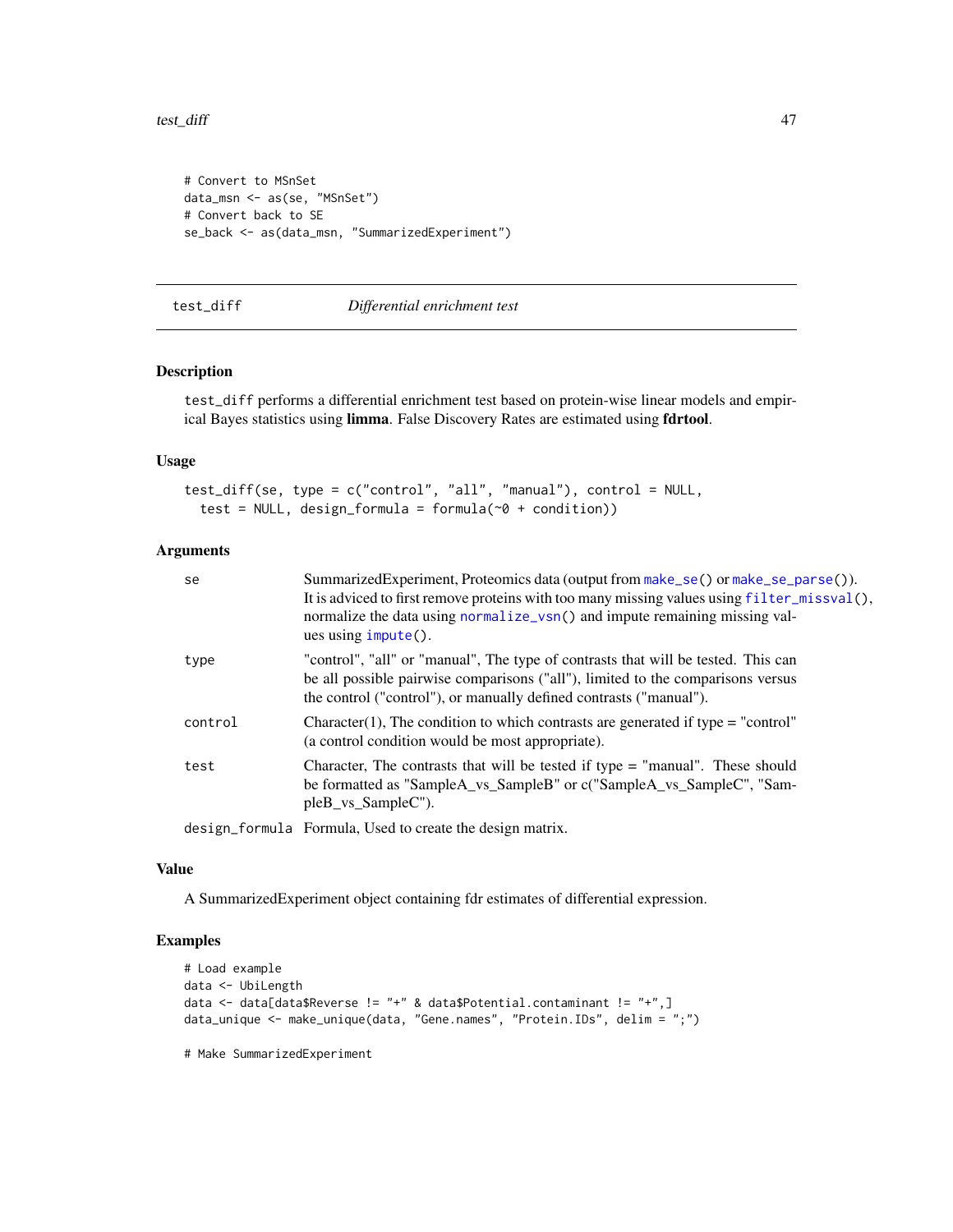```
columns <- grep("LFQ.", colnames(data_unique))
exp_design <- UbiLength_ExpDesign
se <- make_se(data_unique, columns, exp_design)
# Filter, normalize and impute missing values
filt <- filter_missval(se, thr = 0)
norm <- normalize_vsn(filt)
imputed \leq impute(norm, fun = "MinProb", q = 0.01)
# Test for differentially expressed proteins
diff <- test_diff(imputed, "control", "Ctrl")
diff <- test_diff(imputed, "manual",
    test = c("Ubi4_vs_Ctrl", "Ubi6_vs_Ctrl"))
# Test for differentially expressed proteins with a custom design formula
diff <- test_diff(imputed, "control", "Ctrl",
   design_formula = formula(\sim 0 + condition + replicate))
```
#### <span id="page-47-1"></span>test\_gsea *Gene Set Enrichment Analysis*

#### Description

test\_gsea tests for enriched gene sets in the differentially enriched proteins. This can be done independently for the different contrasts.

#### Usage

```
test_gsea(dep, databases = c("GO_Molecular_Function_2017b",
  "GO_Cellular_Component_2017b", "GO_Biological_Process_2017b"),
  contrasts = TRUE)
```
#### Arguments

| dep       | Summarized Experiment, Data object for which differentially enriched proteins<br>are annotated (output from test_diff() and add_rejections()). |
|-----------|------------------------------------------------------------------------------------------------------------------------------------------------|
| databases | Character, Databases to search for gene set enrichment. See http://amp.pharm.mssm.edu/Enrichr/<br>for available databases.                     |
| contrasts | $Logical(1)$ , Whether or not to perform the gene set enrichment analysis inde-<br>pendently for the different contrasts.                      |

#### Value

A data.frame with enrichment terms (generated by [enrichr](#page-0-0))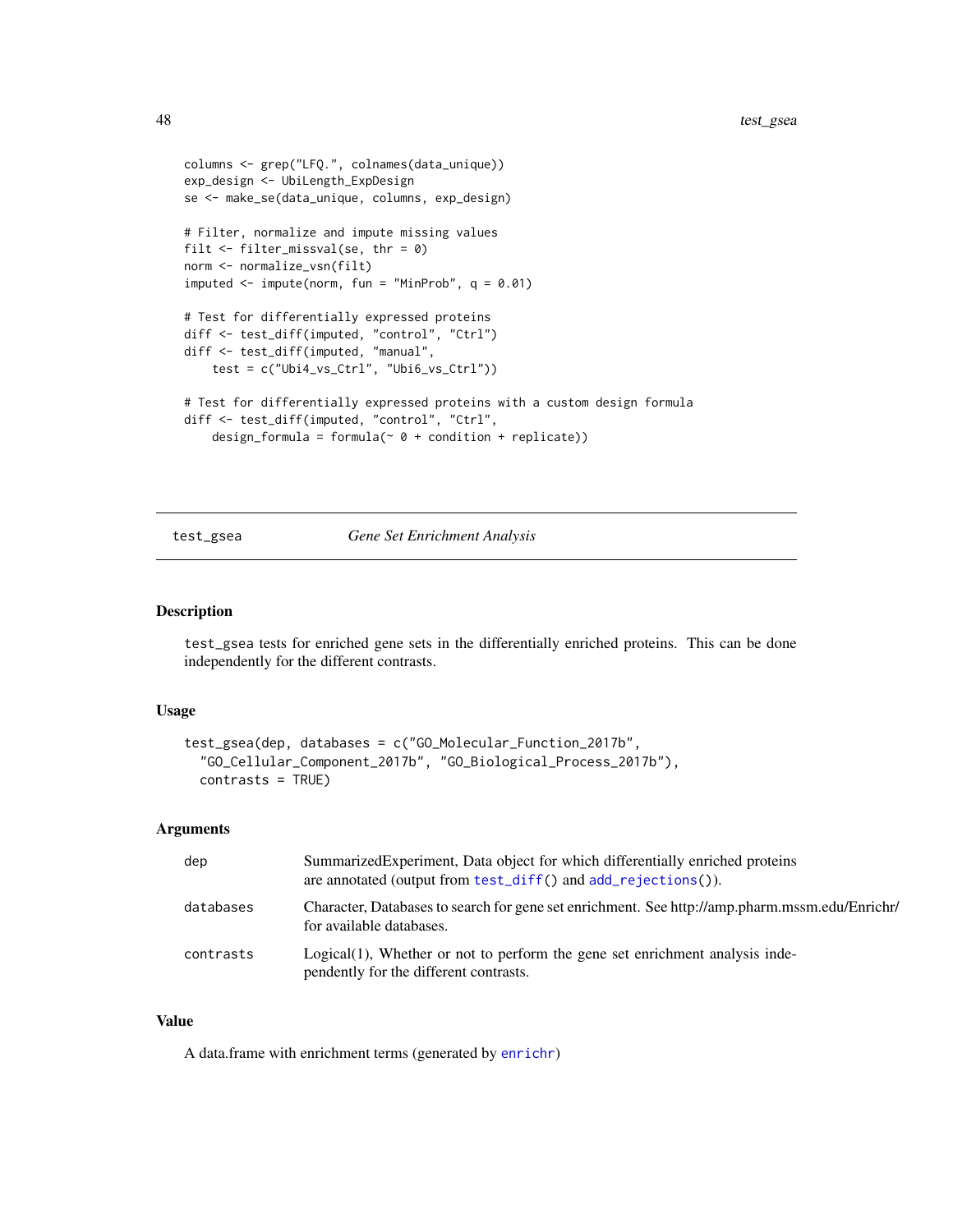# <span id="page-48-0"></span>theme\_DEP1 49

#### Examples

```
# Load example
data <- UbiLength
data <- data[data$Reverse != "+" & data$Potential.contaminant != "+",]
data_unique <- make_unique(data, "Gene.names", "Protein.IDs", delim = ";")
# Make SummarizedExperiment
columns <- grep("LFQ.", colnames(data_unique))
exp_design <- UbiLength_ExpDesign
se <- make_se(data_unique, columns, exp_design)
# Filter, normalize and impute missing values
filt <- filter_missval(se, thr = 0)
norm <- normalize_vsn(filt)
imputed \leq impute(norm, fun = "MinProb", q = 0.01)
# Test for differentially expressed proteins
diff <- diff <- test_diff(imputed, "control", "Ctrl")
dep \leq add_rejections(diff, alpha = 0.05, lfc = 1)
## Not run:
# Test enrichments
gsea_results_per_contrast <- test_gsea(dep)
gsea_results <- test_gsea(dep, contrasts = FALSE)
gsea_kegg <- test_gsea(dep, databases = "KEGG_2016")
## End(Not run)
```
theme\_DEP1 *DEP ggplot theme 1*

# Description

theme\_DEP1 is the default ggplot theme used for plotting in [DEP](#page-4-1) with horizontal x-axis labels.

#### Usage

```
theme_DEP1()
```
# Value

ggplot theme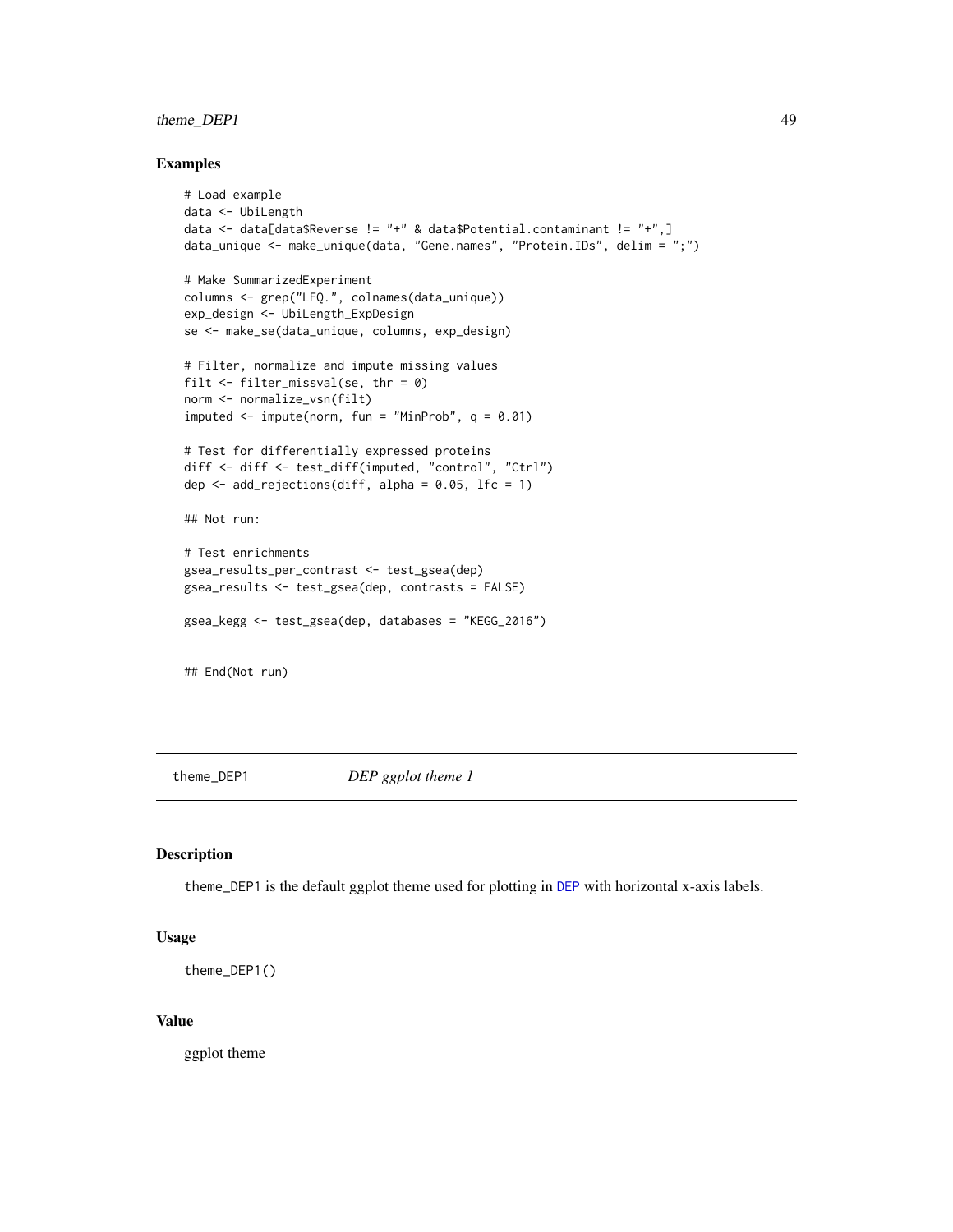#### Examples

```
data <- UbiLength
data <- data[data$Reverse != '+' & data$Potential.contaminant != '+',]
data_unique <- make_unique(data, 'Gene.names', 'Protein.IDs', delim = ';')
columns <- grep('LFQ.', colnames(data_unique))
exp_design <- UbiLength_ExpDesign
se <- make_se(data_unique, columns, exp_design)
filt \le filter_missval(se, thr = 0)
plot_frequency(filt) # uses theme_DEP1() style
```
theme\_DEP2 *DEP ggplot theme 2*

# Description

theme\_DEP2 is the ggplot theme used for plotting in [DEP](#page-4-1) with vertical x-axis labels.

# Usage

theme\_DEP2()

# Value

ggplot theme

```
data <- UbiLength
data <- data[data$Reverse != '+' & data$Potential.contaminant != '+',]
data_unique <- make_unique(data, 'Gene.names', 'Protein.IDs', delim = ';')
columns <- grep('LFQ.', colnames(data_unique))
exp_design <- UbiLength_ExpDesign
se <- make_se(data_unique, columns, exp_design)
filt \le filter_missval(se, thr = 0)
plot_numbers(filt) # uses theme_DEP2() style
```
<span id="page-49-0"></span>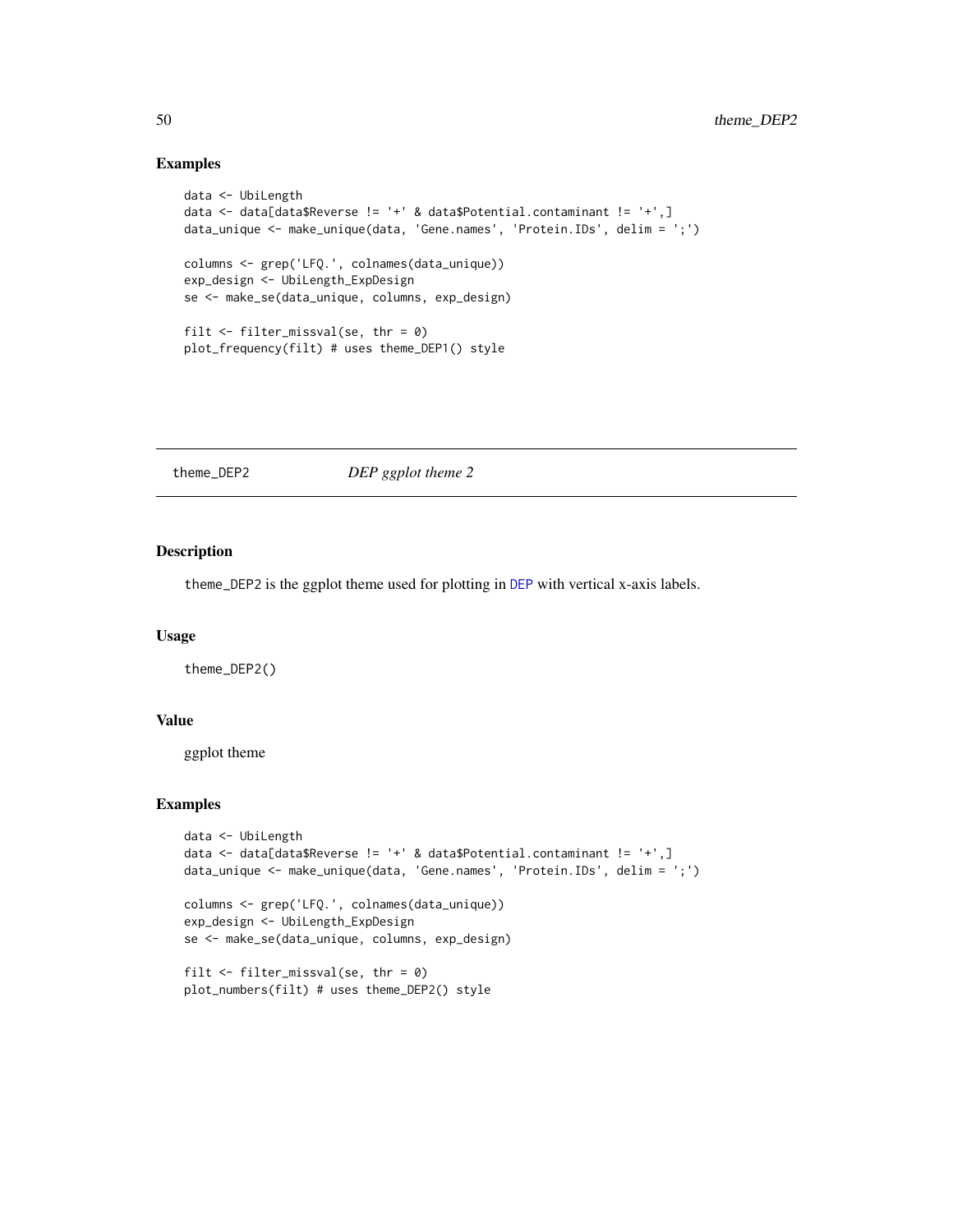<span id="page-50-1"></span><span id="page-50-0"></span>TMT is a wrapper function running the entire differential enrichment/expression analysis workflow for TMT-based proteomics data. The protein table from [IsobarQuant](http://www.nature.com/nprot/journal/v10/n10/full/nprot.2015.101.html) is used as direct input.

# Usage

```
TMT(proteins, expdesign, fun = c("man", "bpca", "knn", "QRILC", "MLE",
  "MinDet", "MinProb", "min", "zero", "mixed", "nbavg"), type = c("all",
  "control", "manual"), control = NULL, test = NULL,
 name = "gene_name", ids = "protein_id", alpha = 0.05, lfc = 1)
```
# Arguments

| proteins  | Data.frame, The data object.                                                                                                                                                   |
|-----------|--------------------------------------------------------------------------------------------------------------------------------------------------------------------------------|
| expdesign | Data.frame, The experimental design object.                                                                                                                                    |
| fun       | "man", "bpca", "knn", "QRILC", "MLE", "MinDet", "MinProb", "min", "zero",<br>"mixed" or "nbavg", Function used for data imputation based on manual_impute<br>and impute.       |
| type      | 'all', 'control' or 'manual', The type of contrasts that will be generated.                                                                                                    |
| control   | $Character(1)$ , The sample name to which the contrasts are generated (the control<br>sample would be most appropriate).                                                       |
| test      | Character, The contrasts that will be tested if type $=$ "manual". These should<br>be formatted as "SampleA_vs_SampleB" or c("SampleA_vs_SampleC", "Sam-<br>pleB_vs_SampleC"). |
| name      | $Character(1)$ , Name of the column representing gene names.                                                                                                                   |
| ids       | $'Character(1)$ , Name of the column representing protein IDs.                                                                                                                 |
| alpha     | Numeric $(1)$ , sets the false discovery rate threshold.                                                                                                                       |
| 1fc       | Numeric $(1)$ , sets the log fold change threshold.                                                                                                                            |
|           |                                                                                                                                                                                |

# Value

A list of 8 objects:

| se      | Summarized Experiment object containing the original data                     |
|---------|-------------------------------------------------------------------------------|
| filt    | Summarized Experiment object containing the filtered data                     |
| norm    | Summarized Experiment object containing the normalized data                   |
| imputed | Summarized Experiment object containing the imputed data                      |
| diff    | Summarized Experiment object containing FDR estimates of differential expres- |
|         | sion                                                                          |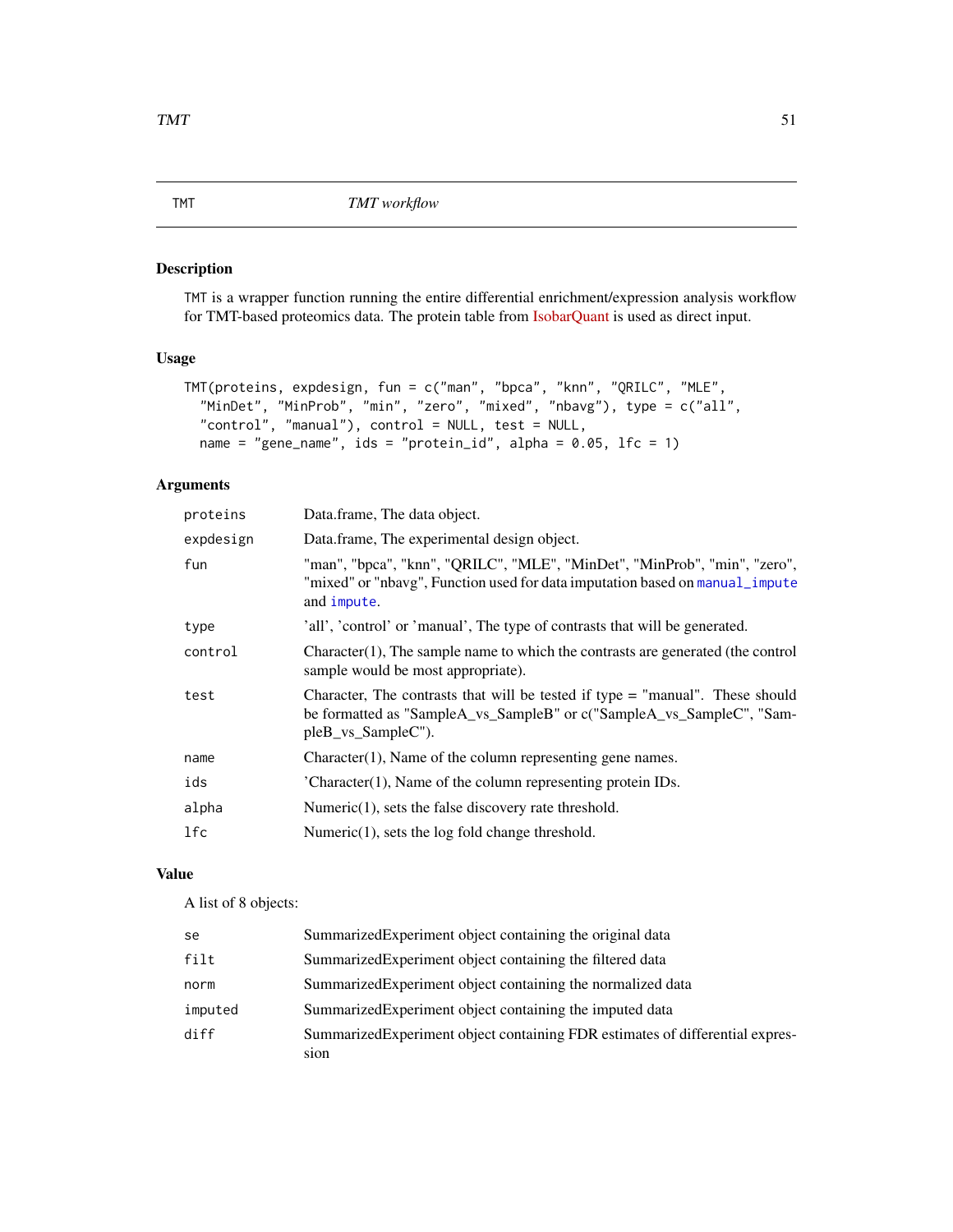<span id="page-51-0"></span>

| dep     | SummarizedExperiment object annotated with logical columns indicating sig-<br>nificant proteins |
|---------|-------------------------------------------------------------------------------------------------|
| results | data. frame containing containing all results variables from the performed anal-<br><b>VS1S</b> |
| param   | data frame containing the test parameters                                                       |
| amples  |                                                                                                 |

# $Exz$

## Not run:

TMT\_res <- TMT()

## End(Not run)

<span id="page-51-1"></span>UbiLength *UbiLength - Ubiquitin interactors of different linear ubiquitin lengths (UbIA-MS dataset)*

# **Description**

The UbiLength dataset contains label free quantification (LFQ) data for ubiquitin interactors of different linear ubiquitin lengths, generated by Zhang et al 2017. The dataset contains the proteingroups output file from [MaxQuant.](http://www.maxquant.org)

#### Usage

UbiLength

# Format

A data.frame with 3006 observations and 35 variables:

Protein.IDs Uniprot IDs

Majority.protein.IDs Uniprot IDs of major protein(s) in the protein group

Protein.names Full protein names

Gene.names Gene name

Fasta.headers Header as present in the Uniprot fasta file

Peptides Number of peptides identified for this protein group

Razor...unique.peptides Number of peptides used for the quantification of this protein group

Unique.peptides Number of peptides identified which are unique for this protein group

Intensity columns (12) Raw mass spectrometry intensity, A.U.

LFQ.intensity columns (12) LFQ normalized mass spectrometry intensity, A.U.

**Only.identified.by.site** The protein is only identified by a modification site if marked  $('+')$ 

**Reverse** The protein is identified in the decoy database if marked  $(3+1)$ 

**Potential.contaminant** The protein is a known contaminant if marked  $('+'$ )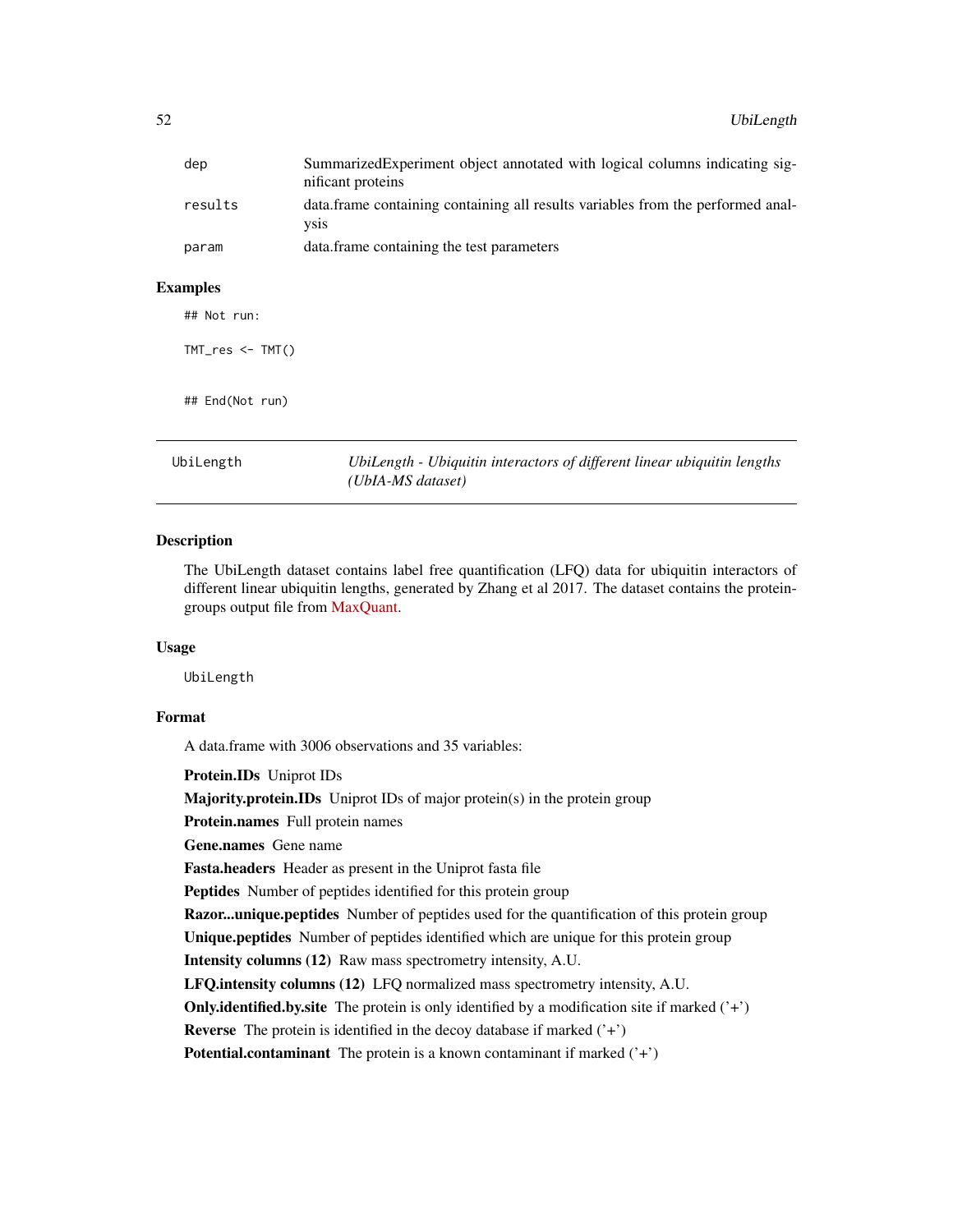# <span id="page-52-0"></span>UbiLength\_ExpDesign 53

# Value

A data.frame.

#### Source

Zhang, Smits, van Tilburg, et al (2017). An interaction landscape of ubiquitin signaling. Molecular Cell 65(5): 941-955. [doi: 10.1016/j.molcel.2017.01.004.](http://www.cell.com/molecular-cell/fulltext/S1097-2765(17)30004-7)

<span id="page-52-1"></span>UbiLength\_ExpDesign *Experimental design of the UbiLength dataset*

# Description

The UbiLength\_ExpDesign object annotates 12 different samples of the UbiLength dataset in 4 conditions and 3 replicates.

# Usage

UbiLength\_ExpDesign

#### Format

A data.frame with 12 observations and 3 variables:

label Label names

condition Experimental conditions

replicate Replicate number

# Value

A data.frame.

#### Source

Zhang, Smits, van Tilburg, et al (2017). An interaction landscape of ubiquitin signaling. Molecular Cell 65(5): 941-955. [doi: 10.1016/j.molcel.2017.01.004.](http://www.cell.com/molecular-cell/fulltext/S1097-2765(17)30004-7)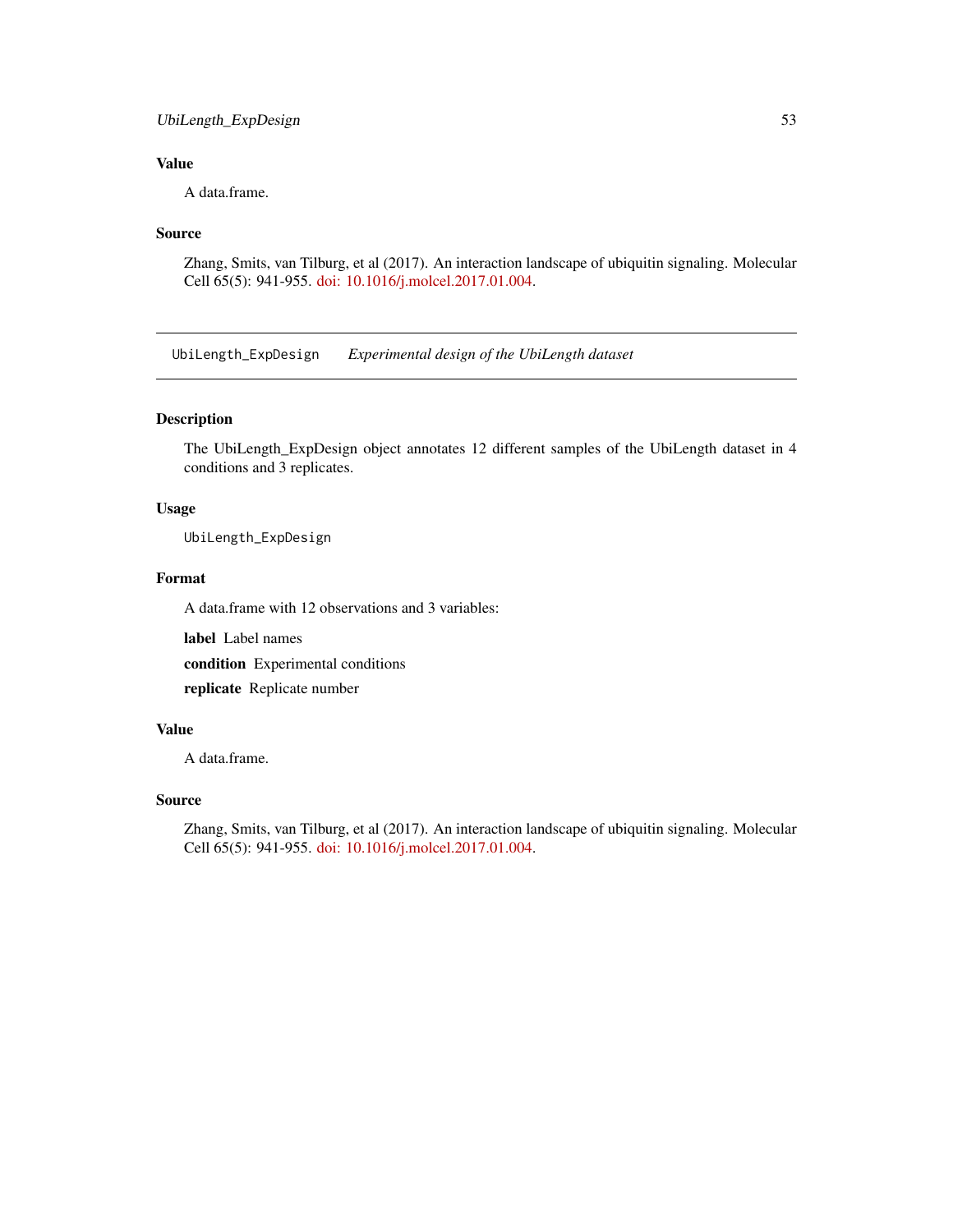# <span id="page-53-0"></span>Index

∗ datasets DiUbi, [7](#page-6-0) DiUbi\_ExpDesign, [8](#page-7-0) UbiLength, [52](#page-51-0) UbiLength\_ExpDesign, [53](#page-52-0) add\_rejections, [3,](#page-2-0) *[6](#page-5-0)*, *[13](#page-12-0)*, *[25–](#page-24-0)[29](#page-28-0)*, *[31](#page-30-0)*, *[35](#page-34-0)*, *[39](#page-38-0)*, *[41](#page-40-0)[–43](#page-42-0)*, *[48](#page-47-0)* analyze\_dep, [4,](#page-3-0) *[6](#page-5-0)*, *[25](#page-24-0)* as, *[46](#page-45-0)* daisy, *[35](#page-34-0)* DEP, [5,](#page-4-0) *[49,](#page-48-0) [50](#page-49-0)* DEP-package *(*DEP*)*, [5](#page-4-0) DiUbi, *[7](#page-6-0)*, [7](#page-6-0) DiUbi\_ExpDesign, *[7](#page-6-0)*, [8](#page-7-0) enrichr, *[48](#page-47-0)* filter\_missval, *[7](#page-6-0)*, [9,](#page-8-0) *[17](#page-16-0)*, *[22](#page-21-0)*, *[24](#page-23-0)*, *[47](#page-46-0)* filter\_proteins, *[6](#page-5-0)*, [10](#page-9-0) get\_df\_long, *[7](#page-6-0)*, [11](#page-10-0) get\_df\_wide, *[7](#page-6-0)*, [12](#page-11-0) get\_prefix, *[7](#page-6-0)*, [13](#page-12-0) get\_results, *[6](#page-5-0)*, [13](#page-12-0) get\_suffix, *[7](#page-6-0)*, [14](#page-13-0) ggplot, *[26](#page-25-0)[–28](#page-27-0)*, *[30,](#page-29-0) [31](#page-30-0)*, *[33,](#page-32-0) [34](#page-33-0)*, *[36](#page-35-0)*, *[38–](#page-37-0)[43](#page-42-0)* Heatmap, *[29](#page-28-0)*, *[32](#page-31-0)*, *[35](#page-34-0)*, *[37](#page-36-0)* import\_IsobarQuant, *[6](#page-5-0)*, [15,](#page-14-0) *[44](#page-43-0)* import\_MaxQuant, *[6](#page-5-0)*, [16,](#page-15-0) *[44](#page-43-0)* impute, *[6](#page-5-0)*, *[17](#page-16-0)*, [17,](#page-16-0) *[18](#page-17-0)*, *[36](#page-35-0)*, *[44](#page-43-0)*, *[47](#page-46-0)*, *[51](#page-50-0)* LFQ, *[6](#page-5-0)*, [18,](#page-17-0) *[45](#page-44-0)* make\_se, *[4](#page-3-0)*, *[6](#page-5-0)*, *[9](#page-8-0)[–12](#page-11-0)*, *[17](#page-16-0)*, [19,](#page-18-0) *[22](#page-21-0)*, *[24](#page-23-0)*, *[38,](#page-37-0) [39](#page-38-0)*, *[44](#page-43-0)*, *[47](#page-46-0)* make\_se\_parse, *[4](#page-3-0)*, *[6](#page-5-0)*, *[9–](#page-8-0)[12](#page-11-0)*, *[17](#page-16-0)*, [20,](#page-19-0) *[22](#page-21-0)*, *[24](#page-23-0)*, *[38,](#page-37-0) [39](#page-38-0)*, *[44](#page-43-0)*, *[47](#page-46-0)*

make\_unique, *[6](#page-5-0)*, *[19,](#page-18-0) [20](#page-19-0)*, [21](#page-20-0) manual\_impute, *[7](#page-6-0)*, *[17,](#page-16-0) [18](#page-17-0)*, [22,](#page-21-0) *[44](#page-43-0)*, *[51](#page-50-0)* meanSdPlot, *[23](#page-22-0)*, [23](#page-22-0) normalize\_vsn, *[6](#page-5-0)*, *[17](#page-16-0)*, *[22](#page-21-0)*, [24,](#page-23-0) *[36](#page-35-0)*, *[38](#page-37-0)*, *[47](#page-46-0)* plot\_all, *[6](#page-5-0)*, [24](#page-23-0) plot\_cond, *[7](#page-6-0)*, [25](#page-24-0) plot\_cond\_freq, *[7](#page-6-0)*, [26](#page-25-0) plot\_cond\_overlap, *[7](#page-6-0)*, [27](#page-26-0) plot\_cor, *[6](#page-5-0)*, [28](#page-27-0) plot\_coverage, *[6](#page-5-0)*, [30](#page-29-0) plot\_detect, *[6](#page-5-0)*, [30](#page-29-0) plot\_dist, [31](#page-30-0) plot\_frequency, *[6](#page-5-0)*, [32](#page-31-0) plot\_gsea, *[7](#page-6-0)*, [33](#page-32-0) plot\_heatmap, *[6](#page-5-0)*, [34](#page-33-0) plot\_imputation, *[6](#page-5-0)*, [36](#page-35-0) plot\_missval, *[6](#page-5-0)*, [37](#page-36-0) plot\_normalization, *[6](#page-5-0)*, [37](#page-36-0) plot\_numbers, *[6](#page-5-0)*, [38](#page-37-0) plot\_p\_hist, *[7](#page-6-0)*, [40](#page-39-0) plot\_pca, *[6](#page-5-0)*, [39](#page-38-0) plot\_single, *[6](#page-5-0)*, [41](#page-40-0) plot\_volcano, *[6](#page-5-0)*, [42](#page-41-0) process, *[6](#page-5-0)*, [44](#page-43-0) report, *[6](#page-5-0)*, [45](#page-44-0) rmarkdown, *[45](#page-44-0)* run\_app, *[5](#page-4-0)*, [45](#page-44-0) se2msn, *[7](#page-6-0)*, [46](#page-45-0) stat\_binhex, *[23](#page-22-0)* test\_diff, *[3](#page-2-0)*, *[6](#page-5-0)*, *[13](#page-12-0)*, *[25](#page-24-0)[–29](#page-28-0)*, *[31](#page-30-0)*, *[35](#page-34-0)*, *[39](#page-38-0)*, *[41](#page-40-0)[–43](#page-42-0)*, [47,](#page-46-0) *[48](#page-47-0)* test\_gsea, *[7](#page-6-0)*, *[33](#page-32-0)*, [48](#page-47-0) theme\_DEP1, [49](#page-48-0) theme\_DEP2, [50](#page-49-0) TMT, *[6](#page-5-0)*, *[45](#page-44-0)*, [51](#page-50-0)